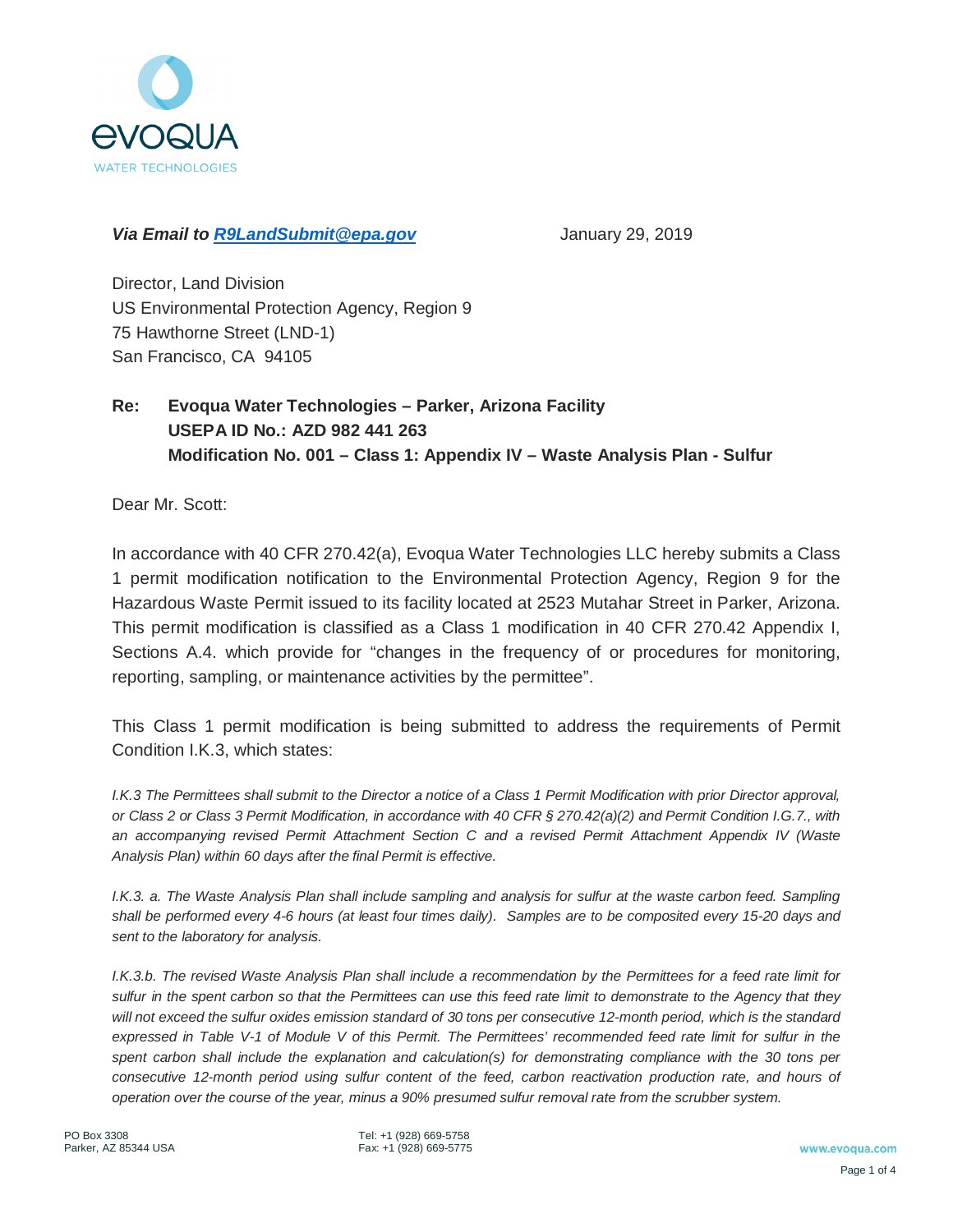

.

.

*I.K.3.c. Once the revised Waste Analysis Plan is incorporated into the Permit, the Permittees are not authorized to feed in the RF-2 spent activated carbon that contains sulfur in concentrations that will cause the Permittees to exceed the emission standard set forth in Module V, Table V-1.*

Permit Attachment Appendix IV and Section C of EWT's Part B Application have been modified as follows:

- · Section 4.5 has been updated to include sulfur as a constituent and an explanation of the calculation for demonstrating compliance with 30 tons per year per consecutive 12 month period using the sulfur content of the feed
- · Appendix IV has updated to reflect Revision 3, January 2019 on the cover page and the footers.
- · Based on maximum spent carbon feed rate, maximum operating hours in a year the and a scrubber control efficiency of 90%, the maximum sulfur loading on the spent carbon cannot exceed 11,232 mg/kg.
- · Update Table 4-1 to reflect the correct SW-846 Method for Halogen Content
- · Update Table 4-3 to include Sulfur as a permit compliance rationale and test methods.
- · Update Table 4-3 to reflect the correct method for Chlorine
- · Changes to 9.1 and 9.2 that references the Subpart BB and Subpart CC Plan and instead only includes the location in the Part B where the plans are located.
- · Changes in WAP drawing WAP-001 Revision 0 to Revision 1 and to add sulfur to the list of constituents being analyzed at the weigh belt sample location.
- · Section C requires no modifications as it only references Appendix IV.

Pursuant to 40 CFR 270.42(a)(1), this modification does not require any other changes to applicable information previously submitted pursuant to 40 CFR 270,13 – 270.21, and 40 CFR 270.62 - .63 do not apply.

### Posting Instructions for this modification:

Please replace existing Appendix IV cover page plus pages I through page 16 with the enclosed Appendix IV.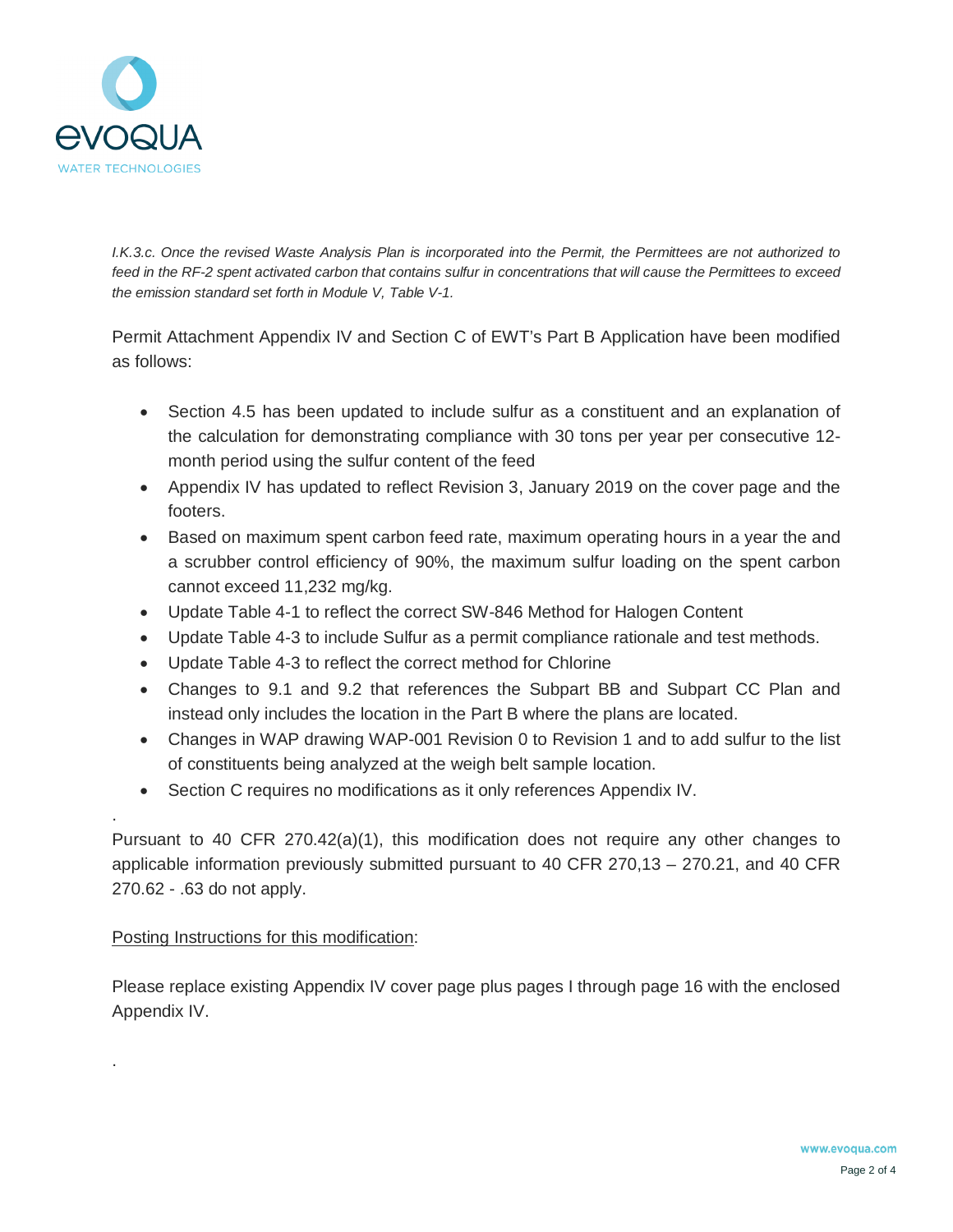

### Notifications:

A Class 1 permit modification requires a notice to the Facility mailing list within 90 days of the date the change is put into effect. However, EPA has not yet supplied the mailing list to Evoqua and has instead provided a process in Permit Condition I.K.5.for EPA to itself send an initial notice to the mailing list with respect to a I.K.5 required amendment. No alternative notice provision is provided for a Permit Condition I.K.6 amendment.

Evoqua requests that EPA either (i) provide a copy of the Facility mailing list within a reasonable period of time so that Evoqua can provide the applicable notice of the I.K.6 change to those on the mailing list, or (ii) provide a reasonable alternative suggestion on how EPA would prefer to address the notice requirement.

Permit modifications will be posted at the follow electronic address:

### http://www.evoqua.com/en/about/service-locations/Pages/Parker-AZ-Permits.aspx

I certify under penalty of law that this document and all attachments were prepared under my direction or supervision in accordance with a system designed to assure that qualified personnel properly gather and evaluate the information submitted. Based on my inquiry of the person or persons who manage the system, or those persons directly responsible for gathering the information, the information submitted is, to the best of my knowledge and belief, true, accurate, and complete. I am aware that there are significant penalties for submitting false information, including the possibility of fine and imprisonment for knowing violations.

Permittee

EVOQUA WATER TECHNOLOGIES LLC

Vodney Au lick<br>President<br>Integrated Solutions + Services Its: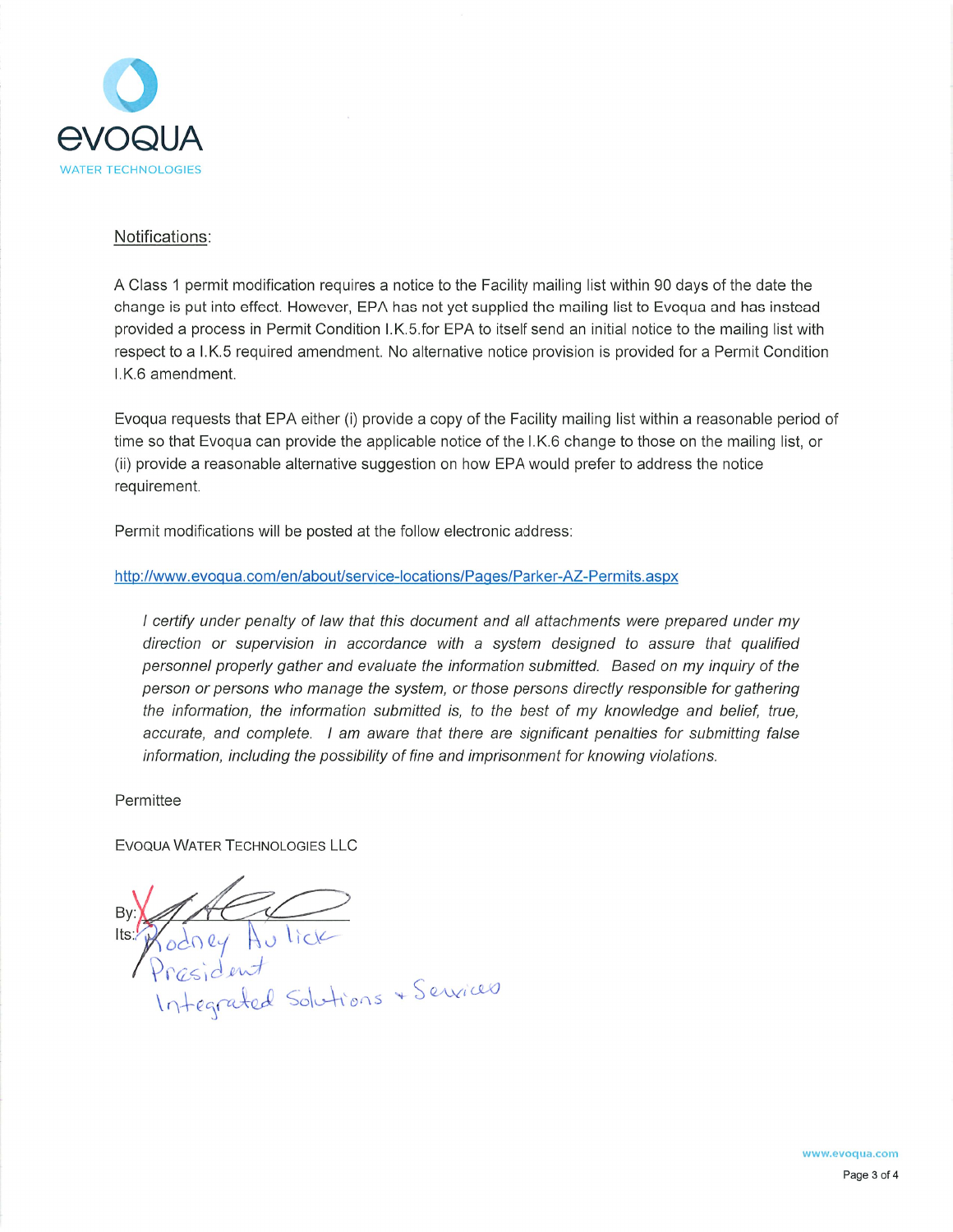

The Colorado River Indian Tribes certifies under penalty of law that it understands that this application is being submitted for the purpose of modifying a permit to operate a facility to receive, store, treat, recycle, repackage and subsequently transport hazardous waste. I understand fully that the Colorado River Indian Tribes, as the beneficial landowner pursuant to P.L. 88-302, and Evoqua Water Technologies LLC, the lessee of the land and owner of certain fixtures located thereon, are jointly and severally responsible for compliance with applicable provisions of RCRA, its implementing regulations and any permit modification approved pursuant to the application and those regulations.

### Co-Permittee

**COLORADO RIVER INDIAN TRIBES** 

**Acting** By Its: Chairman

cc: Director, CRIT Environmental Protection Office

www.evoqua.com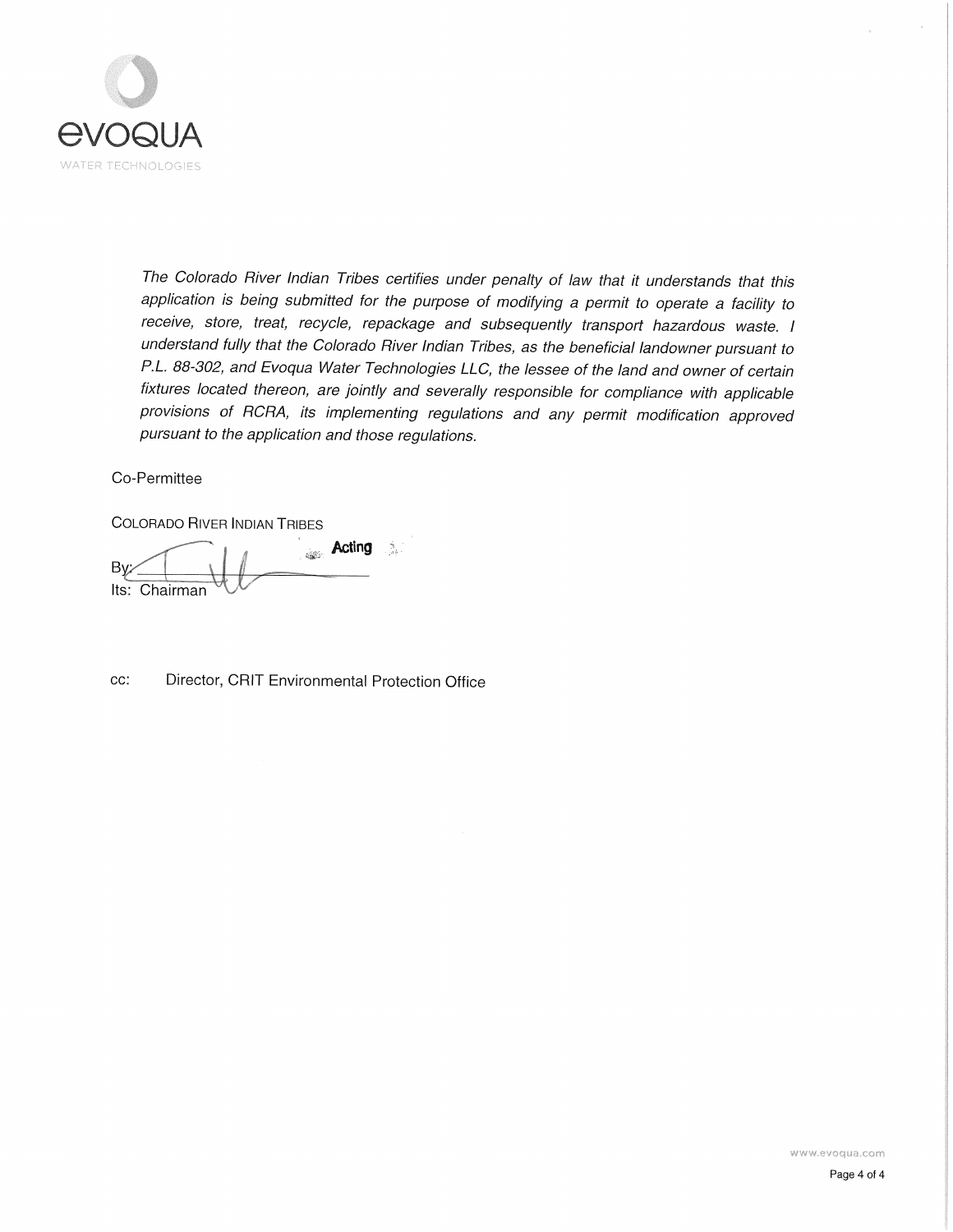# **APPLICATION PAGES REDLINE**

**APPENDIX IV**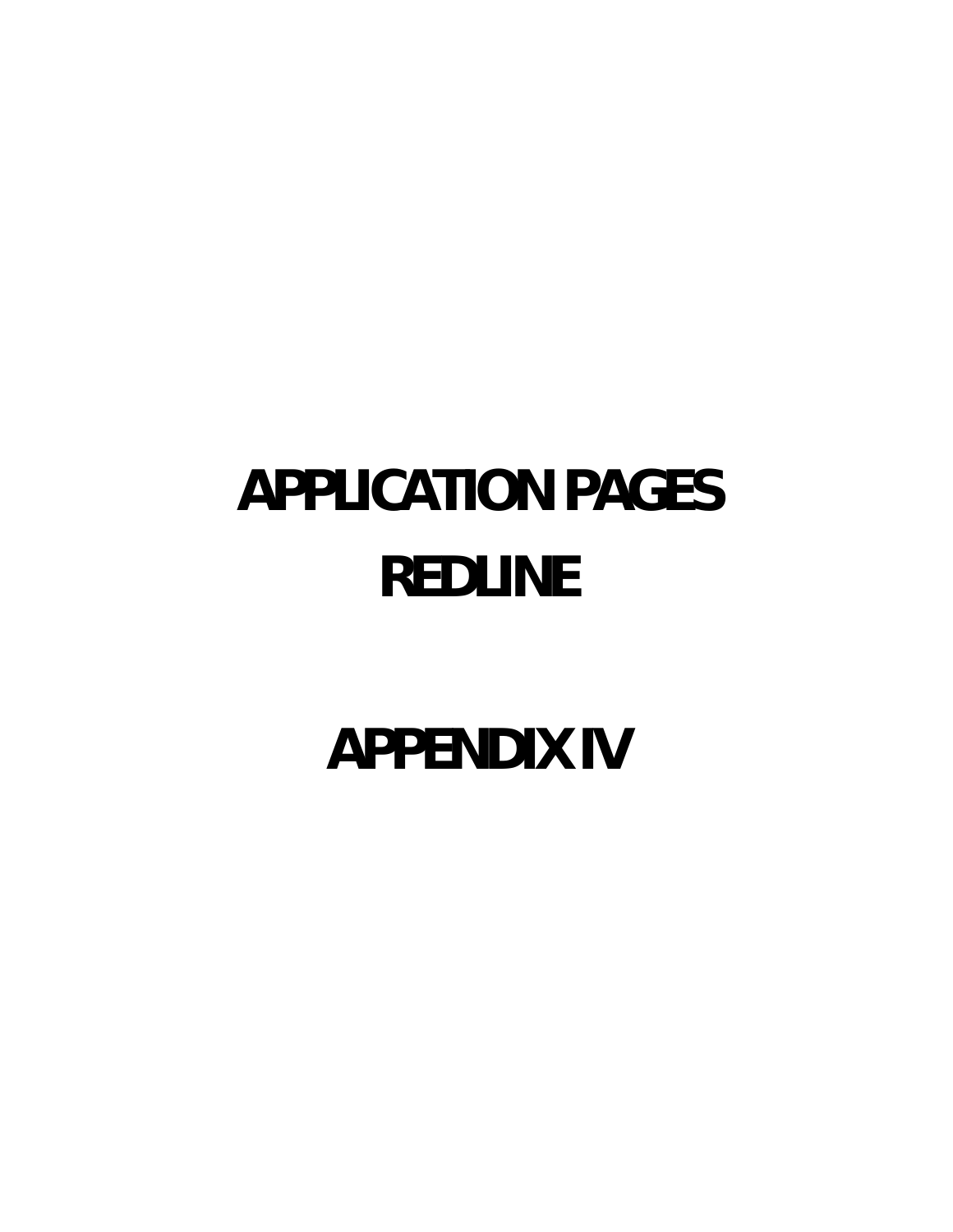# **APPENDIX IV**

# **WASTE ANALYSIS PLAN**

**Evoqua Water Technologies 2523 Mutahar Street Parker, Arizona 85344 928-669-5758**

**March 2016January 2019 Revision 23**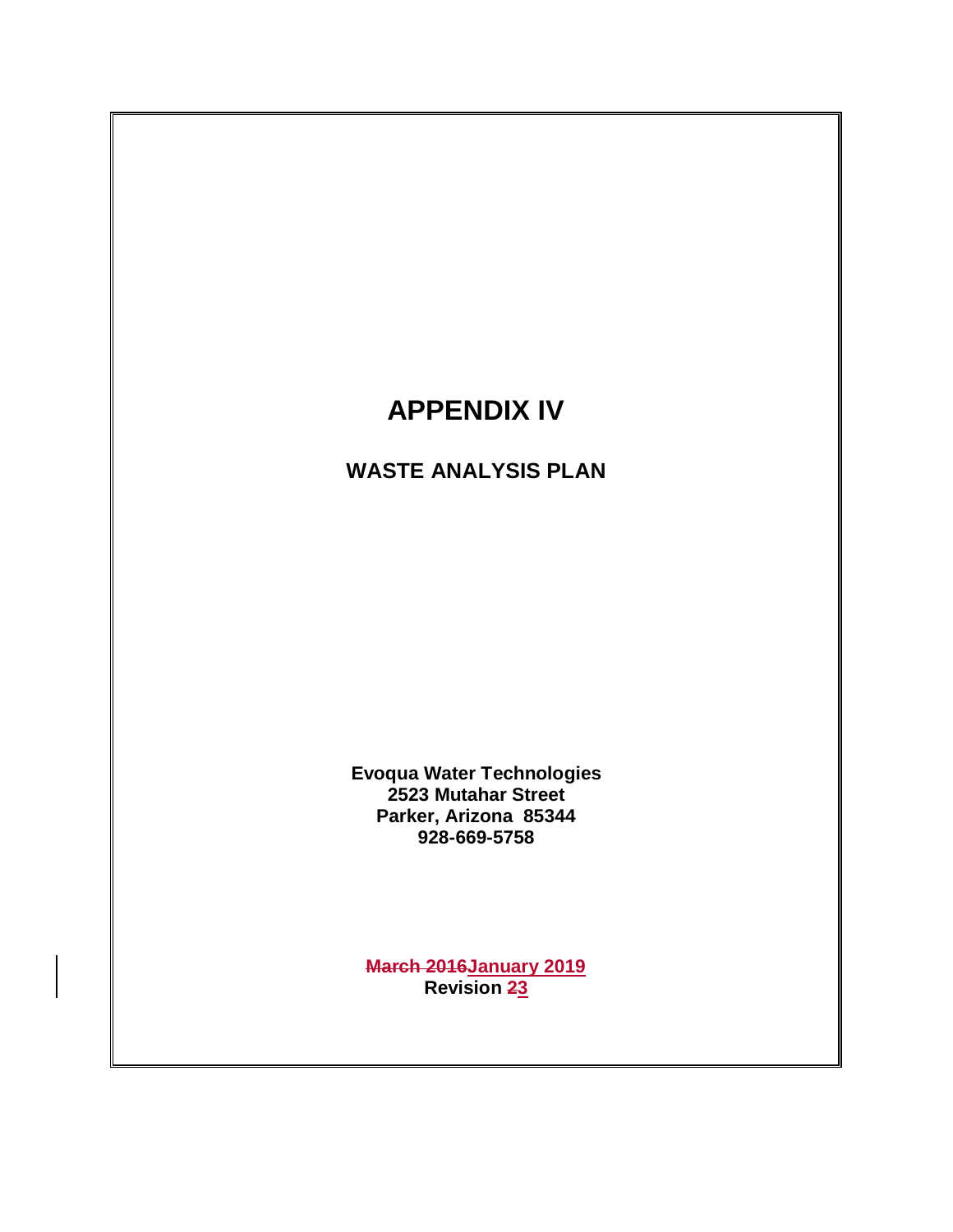### **TABLE OF CONTENTS**

### **Section Page No. Page No.**

| 2.0  | INFORMATION SUPPLIED BY HAZARDOUS WASTE GENERATORS  22         |  |
|------|----------------------------------------------------------------|--|
| 3.0  | PROCEDURES USED TO INSPECT SPENT CARBON RECEIVED  44           |  |
| 4.0  | CONFIRMATION OF COMPOSITION OF SPENT CARBON RECEIVED55         |  |
|      |                                                                |  |
|      |                                                                |  |
|      |                                                                |  |
|      | 4.4 RATIONALE FOR ANALYSES SELECTED FOR ON-SITE SCREENING 66   |  |
|      |                                                                |  |
|      | 5.0 PROCEDURES USED TO OBTAIN A REPRESENTATIVE SAMPLE OF SPENT |  |
|      |                                                                |  |
|      |                                                                |  |
|      |                                                                |  |
|      | 5.4 MAINTAINING AND DECONTAMINATING SAMPLING EQUIPMENT 1242    |  |
|      |                                                                |  |
| 6.0. | METHODS TO ENSURE COMPATIBILITY WITH HANDLING METHODS 1343     |  |
| 7.0  | METHODS TO ENSURE WASTE ANALYSIS PLAN IS KEPT UP-TO-DATE  1414 |  |
| 8.0  | LAND DISPOSAL RESTRICTION NOTIFICATION FORMS  1545             |  |
| 9 O  |                                                                |  |
|      |                                                                |  |
|      |                                                                |  |
|      |                                                                |  |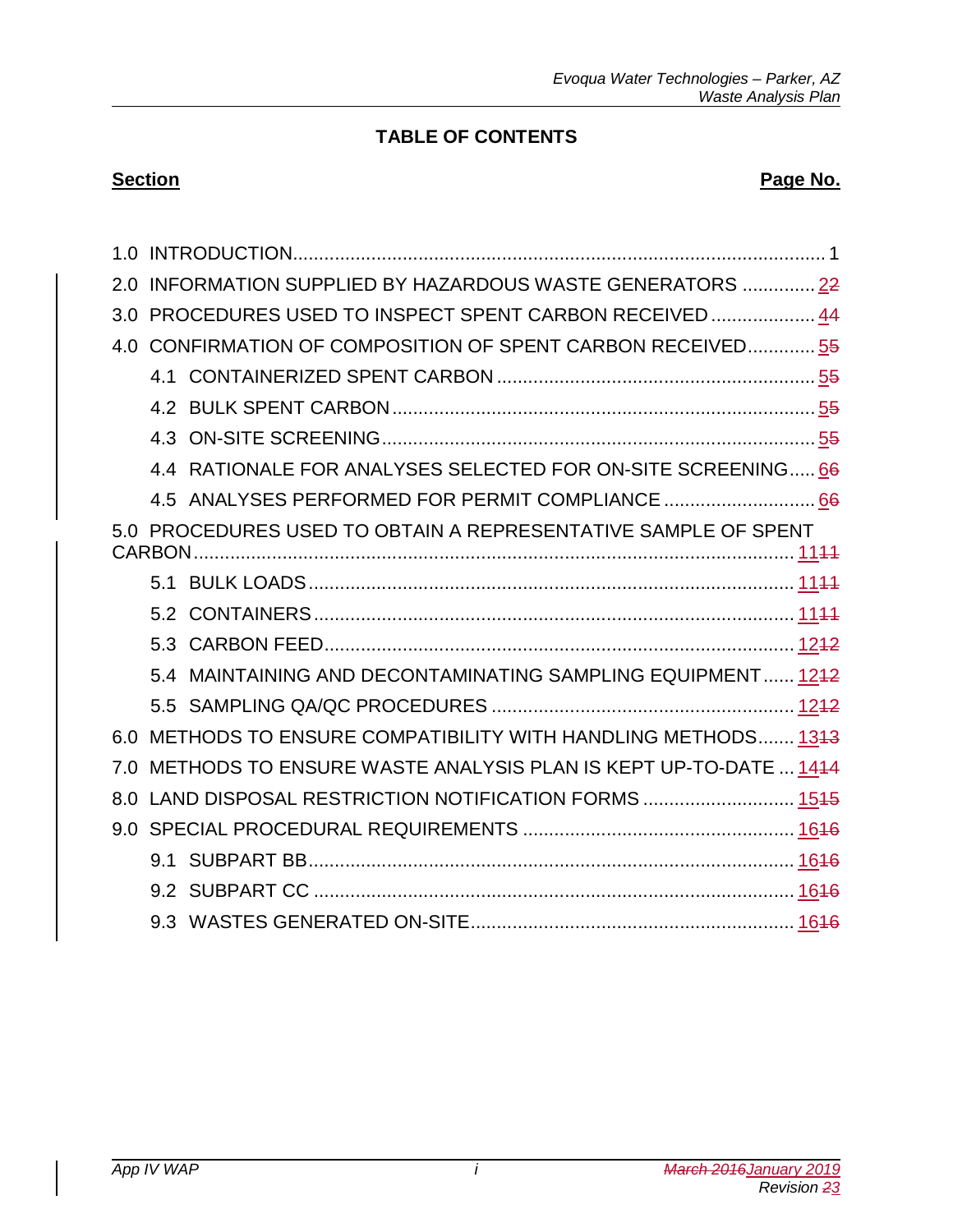### **LIST OF TABLES**

| Table No.                                                      | Page |
|----------------------------------------------------------------|------|
| SUMMARY OF PRE-ACCEPTANCE ANALYTICAL PARAMETERS,<br>$4 - 1$    |      |
| SUMMARY OF ON-SITE SCREENING ANALYTICAL PARAMETERS,<br>$4 - 2$ |      |
| SUMMARY OF PERMIT COMPLIANCE ANALYTICAL PARAMETERS,<br>$4 - 3$ |      |

### **LIST OF FIGURES**

| <u>Figure No.</u> | <b>Follows Page</b> |
|-------------------|---------------------|
| 4-1               |                     |

### **LIST OF APPENDICES**

### **Appendix**

- A SPENT CARBON PROFILE FORM
- B INCOMING SPENT CARBON WASTE TALLY SHEET
- C EVOQUA WATER TECHNOLOGIES ON-SITE SCREENING PROCEDURES

Note that the appendices are included with the WAP for informational purposes, and represent examples of the types of information contained in these documents. The actual documents may be modified from time to time as deemed necessary by the facility, without changing the WAP.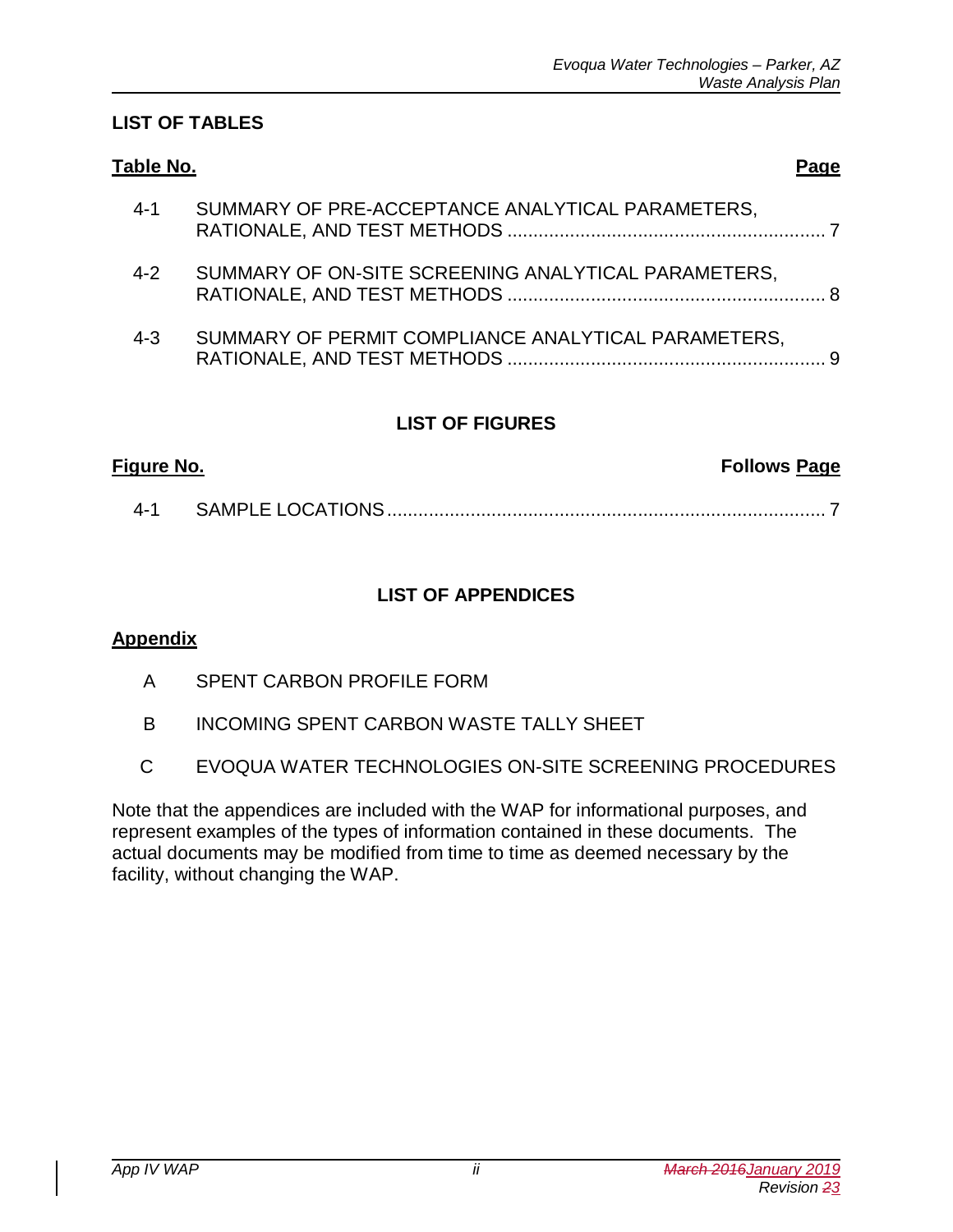### **1.0 INTRODUCTION**

This Waste Analysis Plan has been prepared for the Evoqua Water Technologies (EWT) carbon reactivation facility located in Parker, Arizona. It is intended to comply with the waste analysis requirements found in 40 CFR Part 264.13 and 265.13. A description of the facility can be found in Section D of the facility's RCRA Part B permit application. This Waste Analysis Plan applies only to spent carbon that is classified as hazardous waste in accordance with 40 CFR Part 261.

The procedures and information that make up this document establish EWT's policy for the acceptance of spent carbon classified as hazardous waste and the analysis of spent carbon. The forms contained in this Waste Analysis Plan are offered to establish the general information to be documented. The format and wording of these forms may be changed from time to time without modifying the Waste Analysis Plan. EWT will provide copies of these forms to EPA as they are revised.

All records are retained in accordance with the recordkeeping requirements of 40 CFR 264.73. EWT's records retention requirements are summarized in Appendix XXI.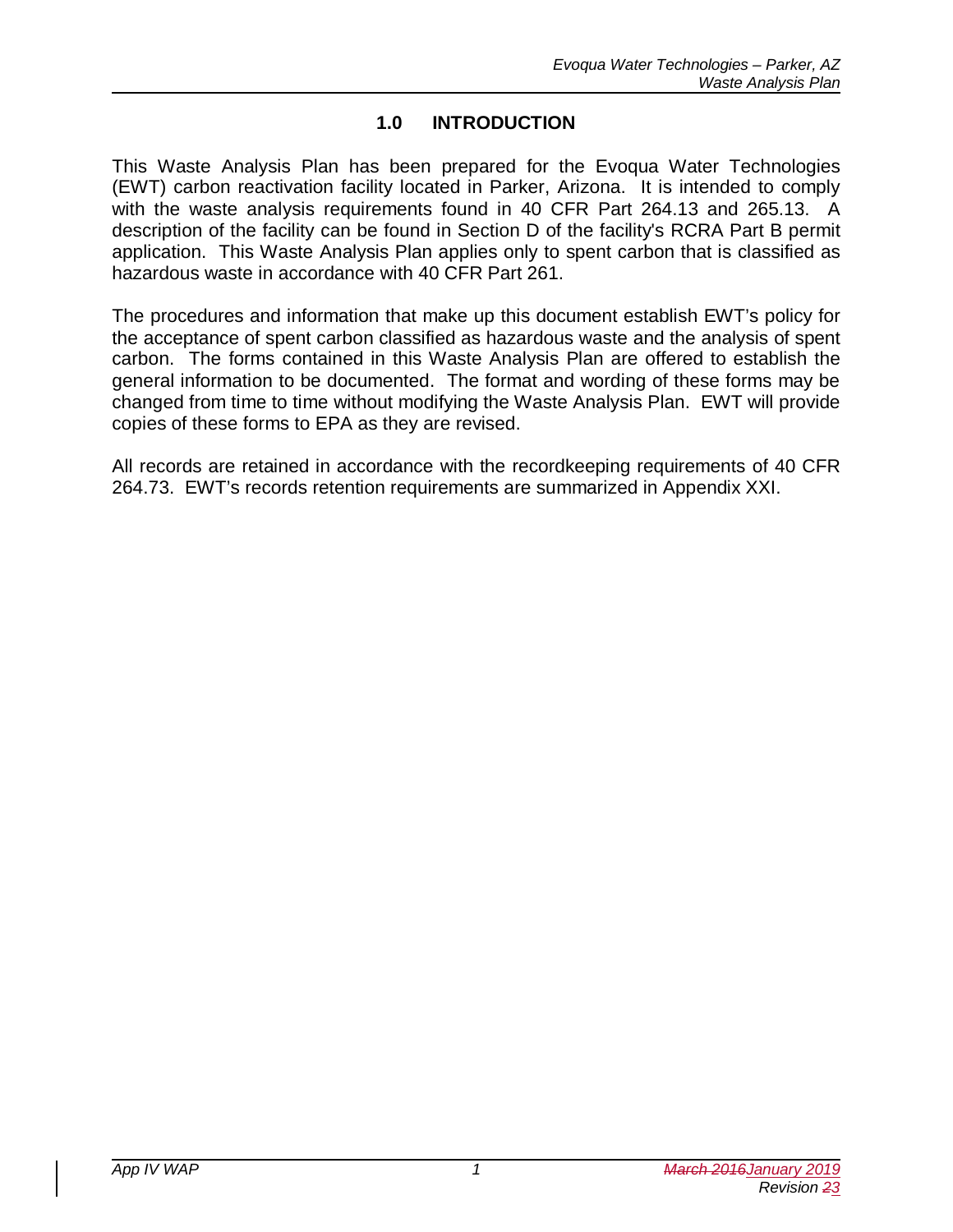### **2.0 INFORMATION SUPPLIED BY HAZARDOUS WASTE GENERATORS**

Spent carbon processed at the EWT facility will be received only after it is pre-approved for processing by EWT as described below.

The prospective generator (originator) of a source of spent carbon will begin the approval process by making application to EWT using a Spent Carbon Profile Form (SCPF). The generator will complete the SCPF in accordance with the guidance supplied with each form. The information supplied by the generator must be from analysis of a sample which is representative of the spent carbon being profiled. An example of a SCPF can be found in Appendix A.

Section 3 of the SCPF provides space for the generator to provide a specific description of the process generating the spent carbon including constituents being treated. A copy of the analytical data must be included with the SCPF.

EWT will perform a completeness review on each SCPF. Should any deficiencies be found, EWT will work with the generator to ensure the SCPF is complete before proceeding with the pre-acceptance process.

In order to ensure proper storage and treatment of the spent carbon, at a minimum, the pre-acceptance parameters listed in Table 4-1 will be determined for all samples before final profile approval is given. Table 4-1 also lists the rationale for the analyses chosen as well as the analytical methods to be used. EWT will make a determination of what additional analyses, if any, will be performed based on the information supplied on the SCPF. As part of the profiling process, the generator must make a determination and indicate in the space provided on the SCPF that based on analytical data of the waste stream and/or their knowledge of the process producing the spent carbon whether the spent carbon is a hazardous waste as defined by 40 CFR Part 261. In all cases where a determination has been made that the spent carbon is a RCRA hazardous waste, the generator is required to provide analytical data for characterization.

Based on the information supplied on the SCPF and the results of the spent carbon analysis, the generator's spent carbon will either be approved or rejected for treatment at the Parker facility. The decision to approve or reject a generator's spent carbon will be made by EWT plant management. The generator will be advised of the determination. If the spent carbon is approved for treatment, the spent carbon will be assigned a spent carbon approval number.

The generator is required to submit a revised SCPF (including appropriate analytical data) whenever there is reason to believe that the nature of the spent carbon has changed (e.g., from process or operational modifications). At a minimum, each generator must submit an updated SCPF and current analytical data at least every two years. Analytical data submitted with the profile information must be no more than 6 months old.

In the case where EWT discovers that a shipment of spent carbon exhibits a significant discrepancy from the waste profile information, the generator will be required to re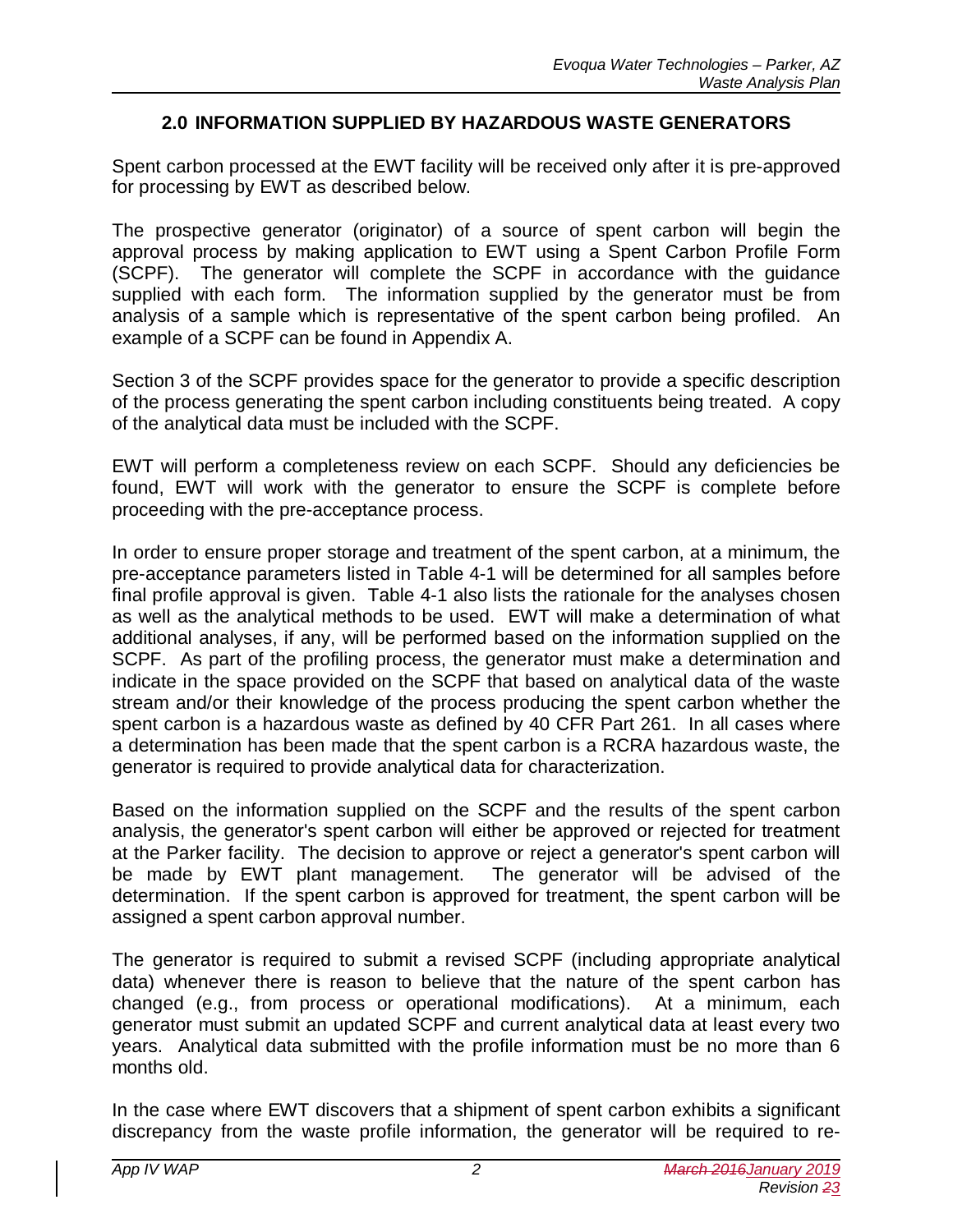characterize the waste and may also be required to develop a new waste profile (including appropriate analytical data), before the shipment will be accepted for treatment.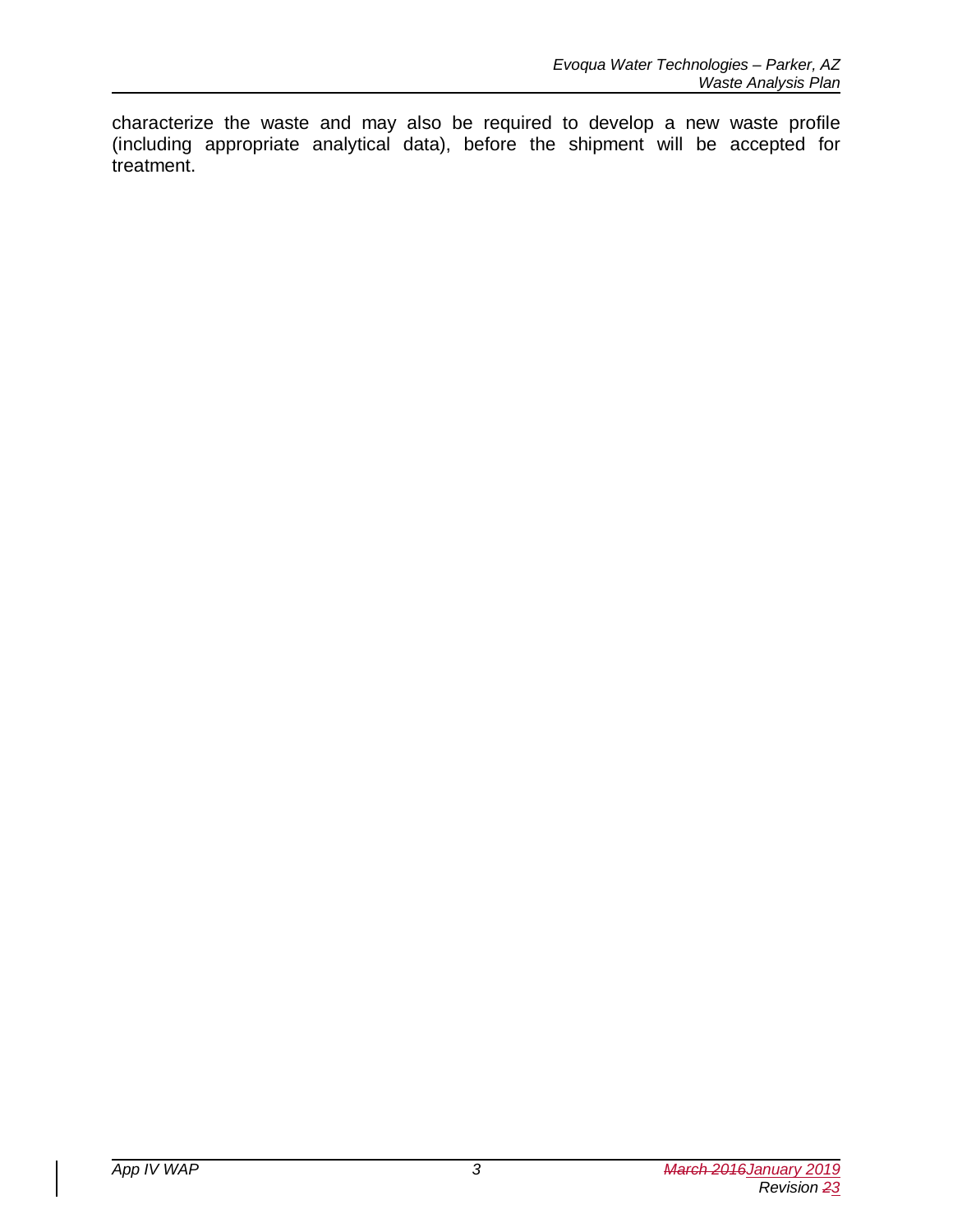### **3.0 PROCEDURES USED TO INSPECT SPENT CARBON RECEIVED**

Upon arrival at the facility, each load will be inspected by a Material Handler or other qualified person to ensure the material is spent carbon and that the quantity of spent carbon agrees with the quantity stated on each manifest. For loads of containerized spent carbon, the drums or other containers will be counted to ensure that the quantity agrees with the manifest. Each container will be checked to ensure that a correctly completed hazardous waste label is present and that the label agrees with the contents stated on the manifest. After the quantity check, samples of the containerized spent carbon will be obtained as described in Section 5.

Bulk shipments will also be inspected. The manways or "domes" will be opened and the depth of the carbon will be visually inspected. The estimated quantity or volume in the truck will be compared with the quantity listed on the Hazardous Waste Manifest. After the quantity check, samples of the tank contents will be obtained as described in Section 5.

In the event further testing is required to make a decision or characterize the spent carbon, the facility may temporarily store the material pending analytical results.

An Incoming Spent Carbon Tally Sheet/On-Site Screening Report (see Appendix B) will be completed for each load by a Material Handler or other qualified person. This form will be filed and maintained as part of the facility's Operating Record.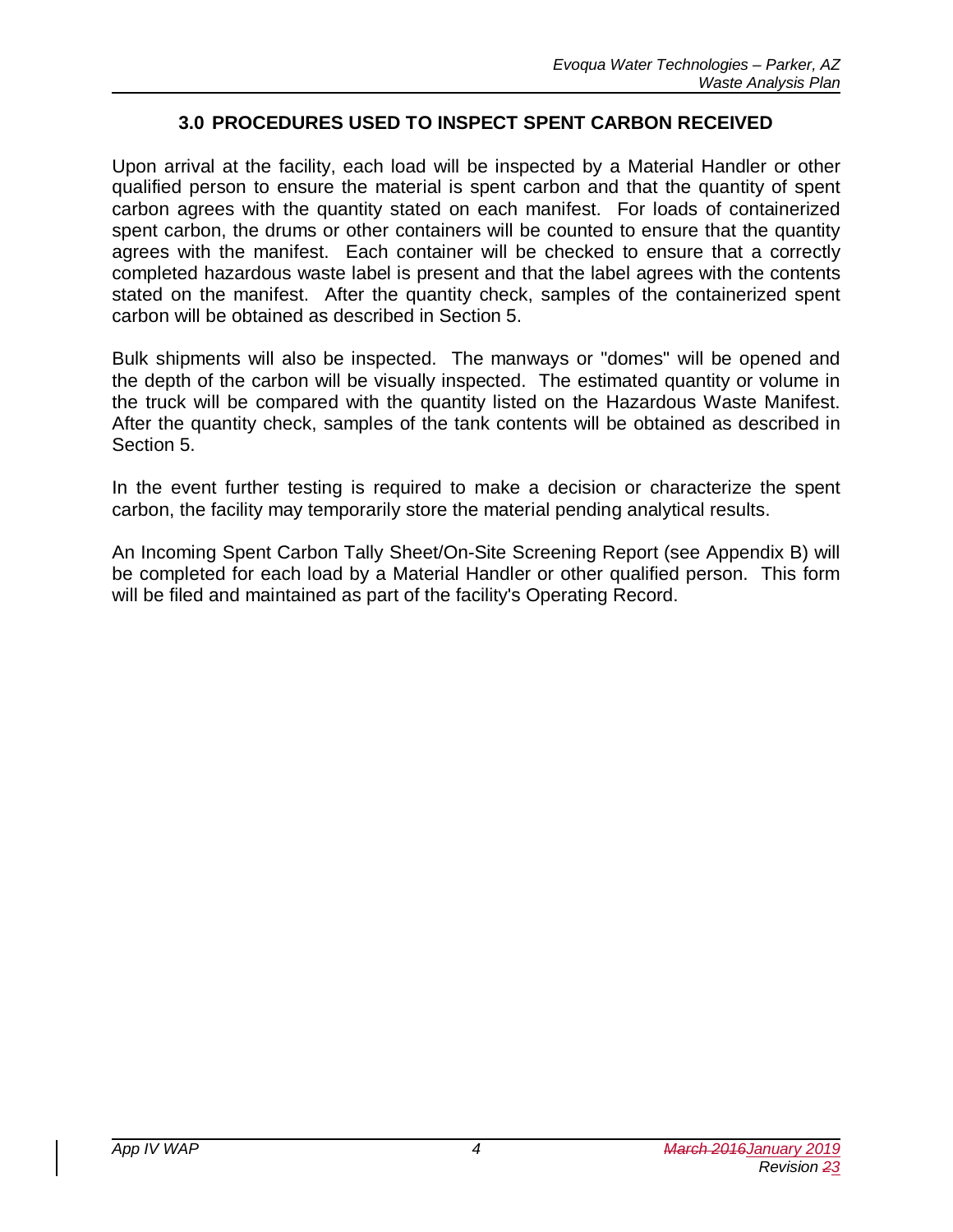### **4.0 CONFIRMATION OF COMPOSITION OF SPENT CARBON RECEIVED**

As discussed in Section 2 of this document, the spent carbon generator is required to provide certain characterization and analytical data to SWT, prior to waste acceptance at the facility. Analytical data to be provided by the generator, including the rationale for the analysis, and the appropriate analytical methods, are described in Table 4-1.

The remainder of this section describes how facility personnel confirm that the materials received correspond to the pre-acceptance data supplied by the generator, and how facility personnel sample and analyze the incoming materials to confirm compliance with feed rate restrictions on the carbon reactivation unit. The locations within the facility and the carbon reactivation process where samples are collected are shown schematically in Figure 4-1.

### **4.1 CONTAINERIZED SPENT CARBON**

Each container of spent carbon will be opened by a Material Handler or other qualified person, and the contents of the container will be visually inspected for foreign matter. The general appearance of the carbon will be observed. As described in the sampling procedure (see Section 5) representative samples will be obtained. A composite of the spent carbon samples from each load from each generator, or a single sample if only one container was received from the generator, will be subjected to the on-site screening tests listed in Table 4-2.

### **4.2 BULK SPENT CARBON**

Each bulk load of spent carbon will be sampled by a Material Handler or other qualified person, as described in Section 5. Representative samples of the bulk load will be obtained as described in the sampling procedure in Section 5.0. The samples will be visually inspected for general appearance and the presence of foreign matter. A composite of the spent carbon samples will be subjected to the on-site screening tests listed in Table 4-2.

### **4.3 ON-SITE SCREENING**

The composite samples obtained from each load from each generator's containerized spent carbon shipment and from bulk loads will be subjected to the on-site screening analyses listed in Table 4-2. EWT's procedures for on-site screening are provided in Appendix C to the WAP. The results of the analyses will be recorded on the Incoming Spent Carbon Waste Tally Sheet and On-Site Screening Report (see Appendix B) by trained personnel and reviewed by plant management. If the spent carbon is accepted, the spent carbon will be transferred into a designated storage tank or container storage area.

If, based on the visual inspection and the on-site screening analyses, the spent carbon is different than that described on the customer Spent Carbon Profile Form and/or the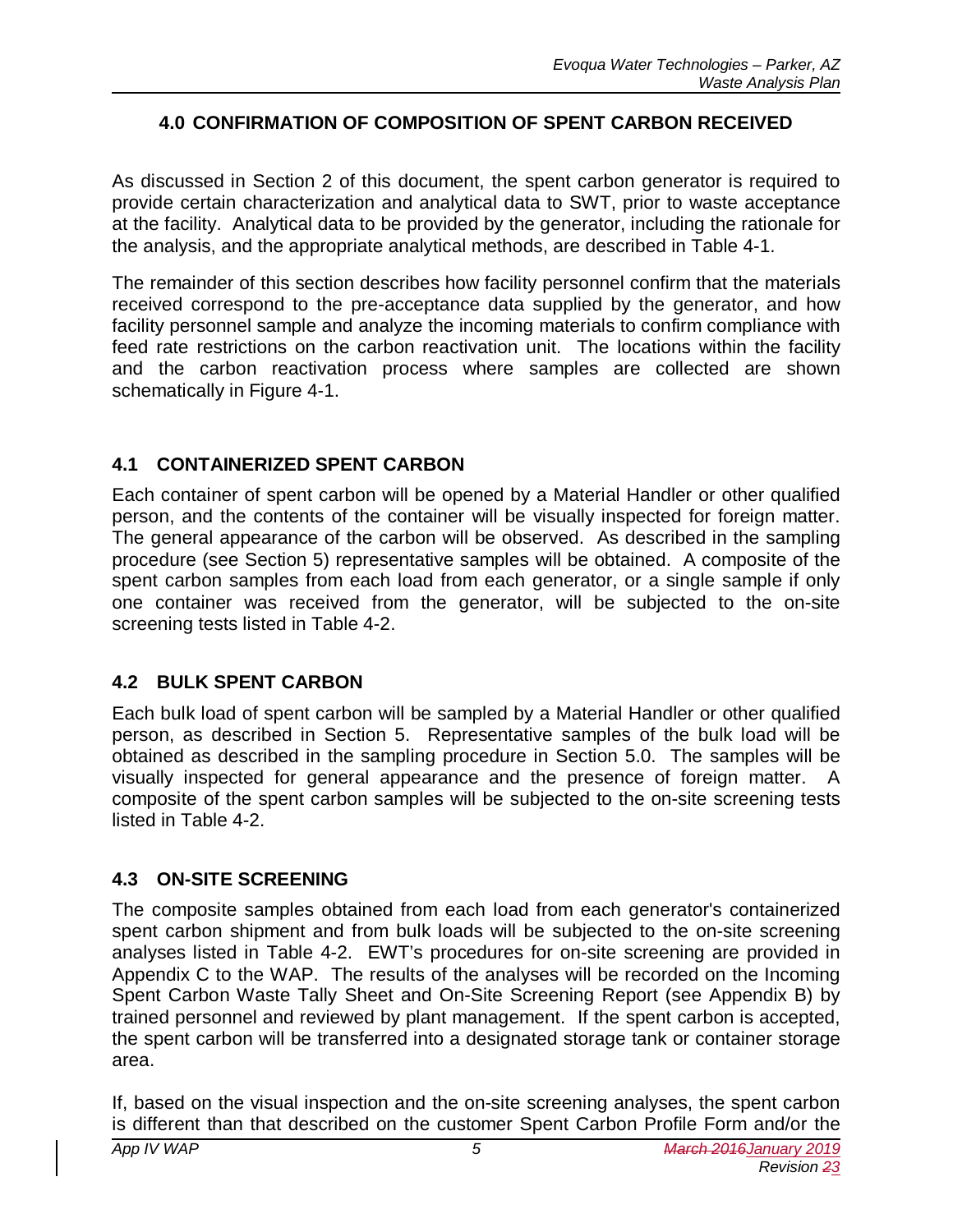Hazardous Waste Manifest, the generator will be notified of the discrepancy. If the discrepancy cannot be immediately resolved, the spent carbon may be retained on-site while the investigation of the discrepancy continues. If the discrepancy cannot be resolved, the spent carbon will be rejected and directed back to the generator or an alternate facility per generator direction. If the discrepancy cannot be resolved within 15 days, EWT will notify EPA as required by 40 CFR 264.72(b) and (c).

# **4.4 RATIONALE FOR ANALYSES SELECTED FOR ON-SITE SCREENING**

The rationale for the analysis selected to be performed as part of the on-site screening is given in Table 4-2.

# **4.5 ANALYSES PERFORMED FOR PERMIT COMPLIANCE**

The RF-2 carbon reactivation furnace conducted a Performance Demonstration Test and established feed rate limits for the following constituents as a result of that test:

- Mercury
- Semi volatile metals (cadmium, lead)
- · Low volatility metals (arsenic, beryllium, chromium)
- Total chlorine/chloride
- · Sulfur.

In order to continuously demonstrate compliance with those the mercury, SVM, LVM and chorine feed rate limits, the most recent analytical results (designated as the "analysis of record") are recorded in the process computer system. A rolling average feed rate of each regulated constituent is computed and recorded based on the analysis of record and the measured mass feed rate of spent activated carbon.

In order to demonstrate compliance with  $SO<sub>2</sub>$  emission limits of 30 tons per year, the average monthly results for sulfur will be used to calculate the 12-month rolling average.

The following formula will be used:

(Feed Rate x Operating Hours x  $(64/32)$  x % Sulfur x  $(1-.90)$ ) / 2000 = SO<sub>2</sub> Tons/Year

Based on maximum spent carbon feed rate, maximum operating hours in a year and a scrubber control efficiency of 90%, the maximum sulfur loading on the spent carbon cannot exceed 11,232 mg/kg.

A grab sample of the feed spent activated carbon is collected four times daily (twice each shift) when the process is operating. These samples are collected by the process operators from the weigh belt. The four daily grab samples are stored in the on-site laboratory. At the end of each approximately 15 to 20 day period (selected such that the samples will not exceed the 28 day holding time for Hg analysis), the samples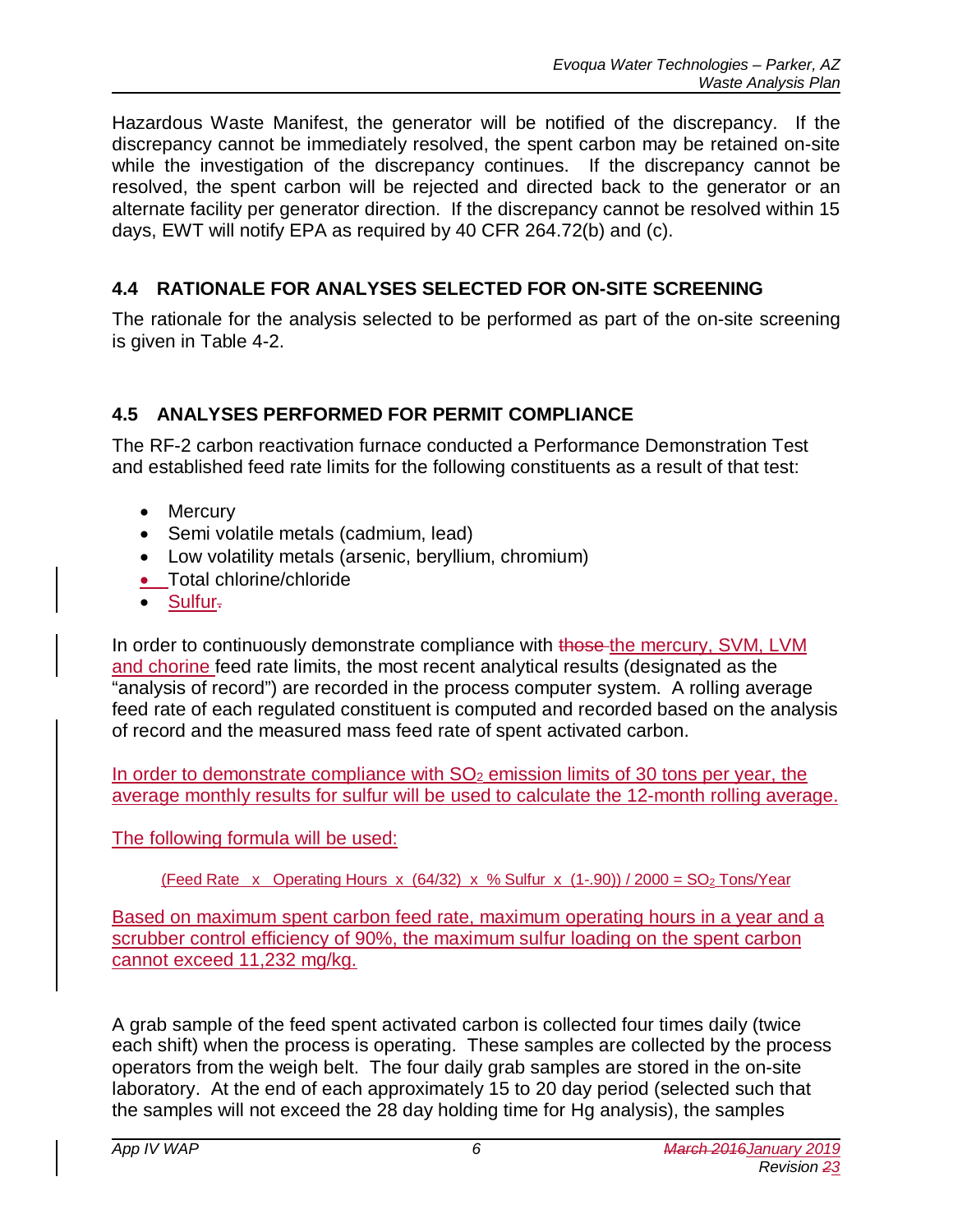collected from that time period are combined and then sub-sampled to form a composite feed sample. This composite is analyzed using the methods described in Table 4-3.

Following receipt of the feed composite sample analyses, the data are entered into a spreadsheet where the most recent 12 months of analytical results are averaged. When each new analytical result is entered, the 12 month average is updated. The most recent 12 month average result is designated as the "analysis of record" for purposes of calculating the constituent feed rate values used for permit compliance demonstration.

While EWT's contract laboratory matrix spike recovery results are routinely within the method limits, EPA has expressed concern that analyte recovery may be problematic in activated carbon samples. EWT has agreed to review the results of matrix spike recoveries for the regulatory compliance analyses (metals and total chlorine) and to adjust the analytical result using the spike recovery if the recovery falls below the method limits. The following equation will be used if such analytical result adjustment is needed:

 $\times$ 

Where:

 $C_{corr}$  Corrected analytical result Uncorrected analytical result $\mathcal{C}_{unc}$  :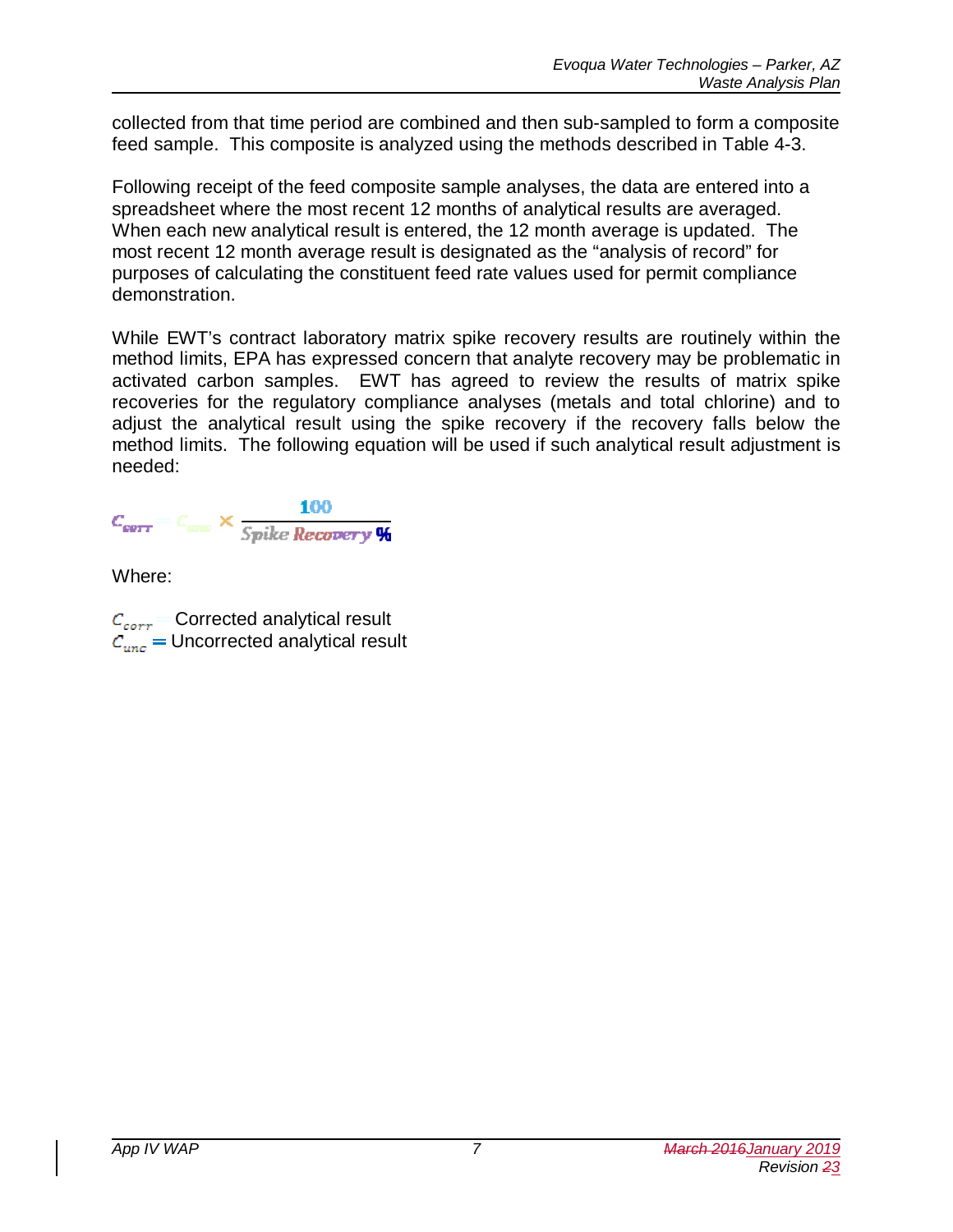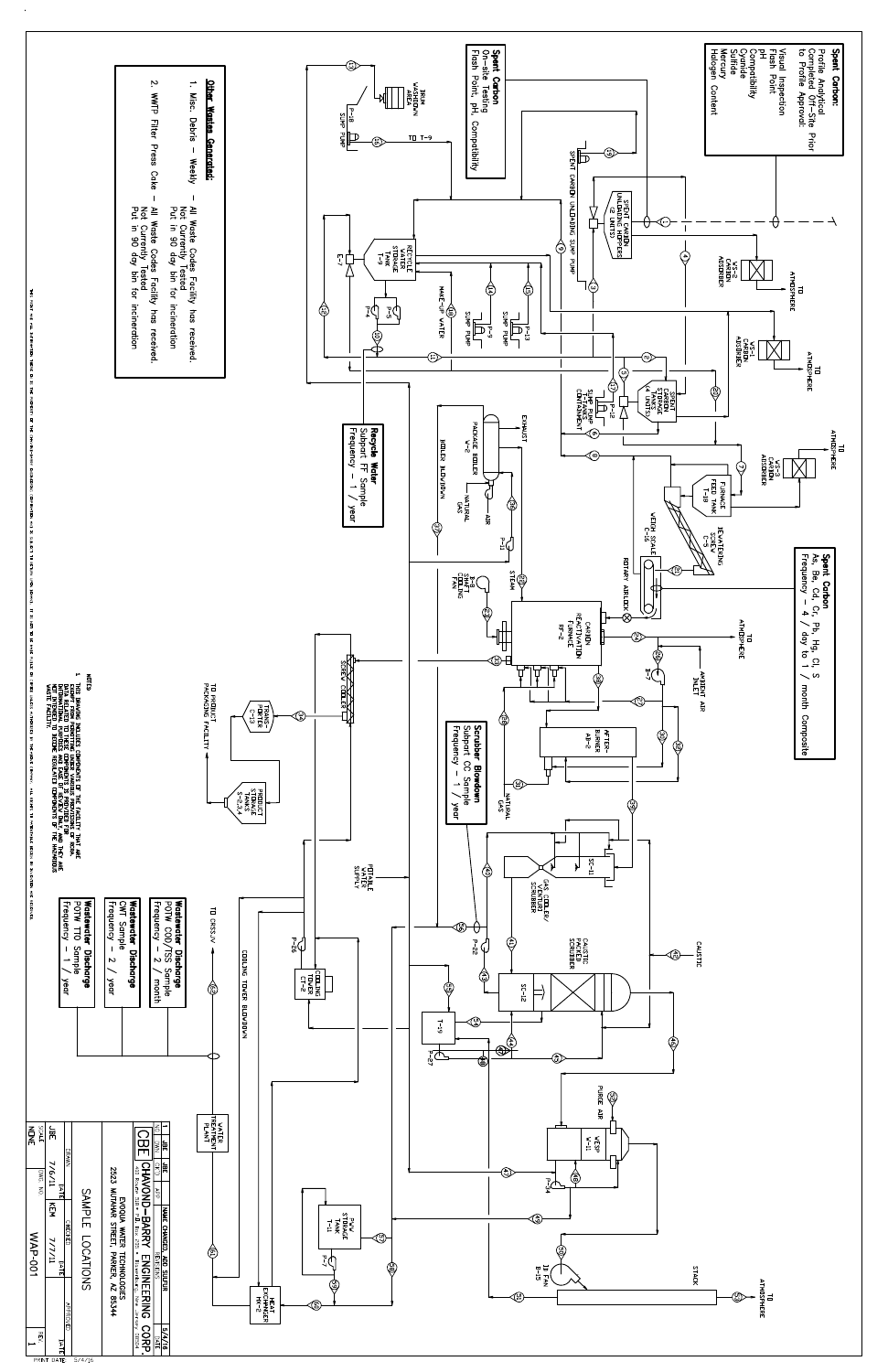### TABLE 4-1 SUMMARY OF PRE-ACCEPTANCE ANALYTICAL PARAMETERS, RATIONALE, AND TEST METHODS

| <b>PARAMETER</b>     | <b>RATIONALE</b>                                                                                                                                                                                                                                                                                                                                                                                                   | <b>METHODS</b>                                                                          | <b>USES</b>    |
|----------------------|--------------------------------------------------------------------------------------------------------------------------------------------------------------------------------------------------------------------------------------------------------------------------------------------------------------------------------------------------------------------------------------------------------------------|-----------------------------------------------------------------------------------------|----------------|
| Visual<br>Inspection | Verify that the material is spent carbon, and used<br>to identify the obvious presence or absence of free<br>liquid and/or debris, coloration, and whether the<br>spent carbon is a vapor phase or liquid phase<br>The initial characterization of a<br>carbon, etc.<br>particular spent carbon will be used for comparison<br>against each subsequent load of that same spent<br>carbon received at the facility. | Visual<br>Inspection                                                                    | Pre-acceptance |
| Flash-point (1)      | Indicates whether the free liquid or solid portion of<br>the spent carbon exhibits the characteristics of<br>ignitability. This information is used to determine<br>the storage requirements for the spent carbon prior<br>to treatment. Liquids with a flash point <140°F will<br>not be accepted into the facility.                                                                                              | SW-846<br>Method<br>1010M, 1010,<br>or ASTM<br>D3278                                    | Pre-acceptance |
| pH (2)               | Identifies materials that have the potential to<br>corrode pipes, tanks and ancillary equipment.                                                                                                                                                                                                                                                                                                                   | SW-846<br>Method 9041,<br>9040, or 9045<br>depending on<br>free moisture in<br>sample   | Pre-acceptance |
| Compatibility        | Identifies materials that have the potential to be<br>incompatible.                                                                                                                                                                                                                                                                                                                                                | ASTM D5058<br>(Method C) or<br><b>IM-101S</b>                                           | Pre-acceptance |
| Cyanide              | Identifies potentially reactive spent carbon. Spent<br>carbon with reactive cyanide >250ppm will not be<br>accepted at the facility.                                                                                                                                                                                                                                                                               | SW-846<br>Method 9010                                                                   | Pre-acceptance |
| Sulfide              | Identifies potentially reactive spent carbon. Spent<br>carbon with reactive sulfide >500ppm will not be<br>accepted at the facility.                                                                                                                                                                                                                                                                               | SW-846<br>Method 9030                                                                   | Pre-acceptance |
| Mercury              | Process information.                                                                                                                                                                                                                                                                                                                                                                                               | SW-846<br>Method 7471<br>(Cold Vapor<br>Technique)                                      | Pre-acceptance |
| Halogen<br>Content   | Process information.                                                                                                                                                                                                                                                                                                                                                                                               | SW-846<br>Method 5050<br>(bomb<br>combustion)<br>SW-846<br>Method 9020<br>9252A or 9056 | Pre-acceptance |

Notes:

- 1. If fingerprinting with an open flame is positive then run one of the methods.<br>2. Analysis performed on free liquids retained in incoming spent carbon same
- 2. Analysis performed on free liquids retained in incoming spent carbon samples or on a 1:1 mixture of the incoming vapor phase carbon sample and deionized water. Initial screening is performed using Method 9041. Should Method 9041 indicate the sample is potentially corrosive, Method 9040 or Method 9045 is used for final confirmation that a material is corrosive.
- 3. All method numbers are shown without suffix. The latest promulgated method will be used.
- 4. SW-846 refers to *Test Methods for Evaluating Solid Waste, Physical/Chemical Methods,* USEPA, latest update. ASTM refers to *Annual Book of ASTM Standards*, ASTM International.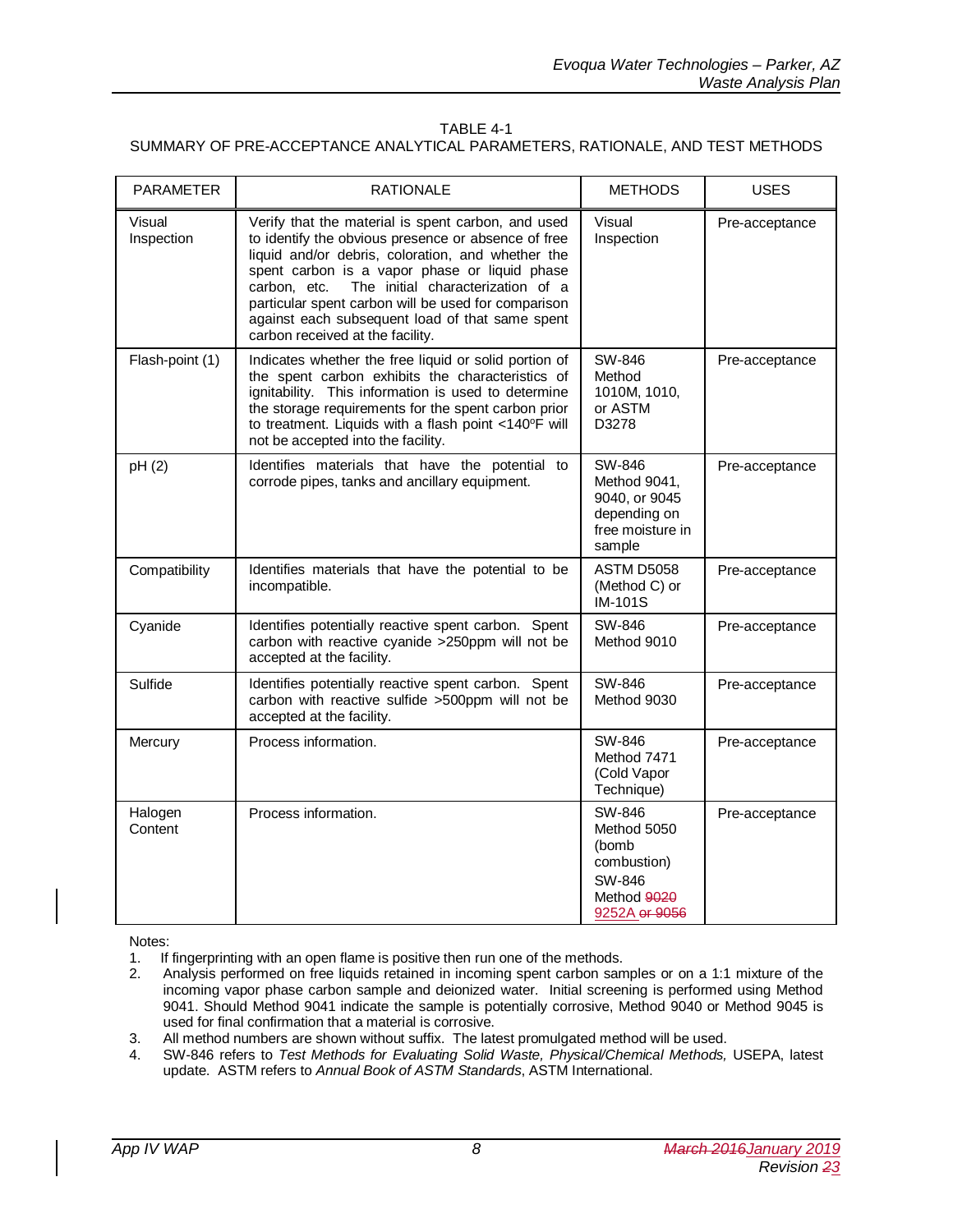| Table 4-2                                                                      |  |
|--------------------------------------------------------------------------------|--|
| SUMMARY OF ON-SITE SCREENING ANALYTICAL PARAMETERS. RATIONALE AND TEST METHODS |  |

| <b>PARAMETER</b>      | <b>RATIONALE</b>                                                                                                                                                                                                                                               | <b>METHODS</b>                                                                                      | <b>USES</b>                                                                       |
|-----------------------|----------------------------------------------------------------------------------------------------------------------------------------------------------------------------------------------------------------------------------------------------------------|-----------------------------------------------------------------------------------------------------|-----------------------------------------------------------------------------------|
| Visual Inspection     | Verify that the material is spent carbon, and used<br>to identify the obvious presence or absence of free<br>liquid and/or debris, coloration, and whether the<br>spent carbon is a vapor phase or liquid phase<br>carbon.                                     | Visual                                                                                              | On-site<br>screening;<br>Must conform to<br>physical<br>description on<br>profile |
| $I$ gnitability $(1)$ | Indicates whether the carbon will support a flame at<br>ambient conditions. This information is used to<br>determine the storage requirements for the spent<br>carbon prior to treatment, and to verify ignitability<br>information provided by the generator. | Open ignition in<br>controlled<br>environment                                                       | On-site<br>screening;<br>Diluted sample<br>must not support<br>combustion         |
| pH                    | Identifies materials that have the potential to<br>corrode pipes, tanks and ancillary equipment.                                                                                                                                                               | Add DI water 1:1<br>and check pH<br>using test strips.<br>(Reference: EPA<br>Method<br>9041M/9045M) | On-site<br>screening;<br>Must be within<br>range on profile                       |
| Compatibility         | Identifies materials that have the potential to be<br>incompatible with water.                                                                                                                                                                                 | <b>ASTM D5058</b><br>(Test Method C -<br>Water<br>Compatibility) or<br><b>IM-101S</b>               | On-site<br>screening;<br>Must not show<br>adverse reaction<br>with water          |

Notes:

(1) Fingerprinting is conducted by applying a flame to the carbon sample in a controlled environment. If the carbon supports a flame under these conditions, the sample is mixed 1:1 with deionized water and the procedure is repeated. The test is positive if the diluted sample supports combustion above the water surface.

Method numbers are shown without suffix. The latest promulgated methods will be used.

SW-846 refers to *Test Methods for Evaluating Solid Waste, Physical/Chemical Methods,* USEPA, latest update. ASTM refers to *Annual Book of ASTM Standards*, ASTM International.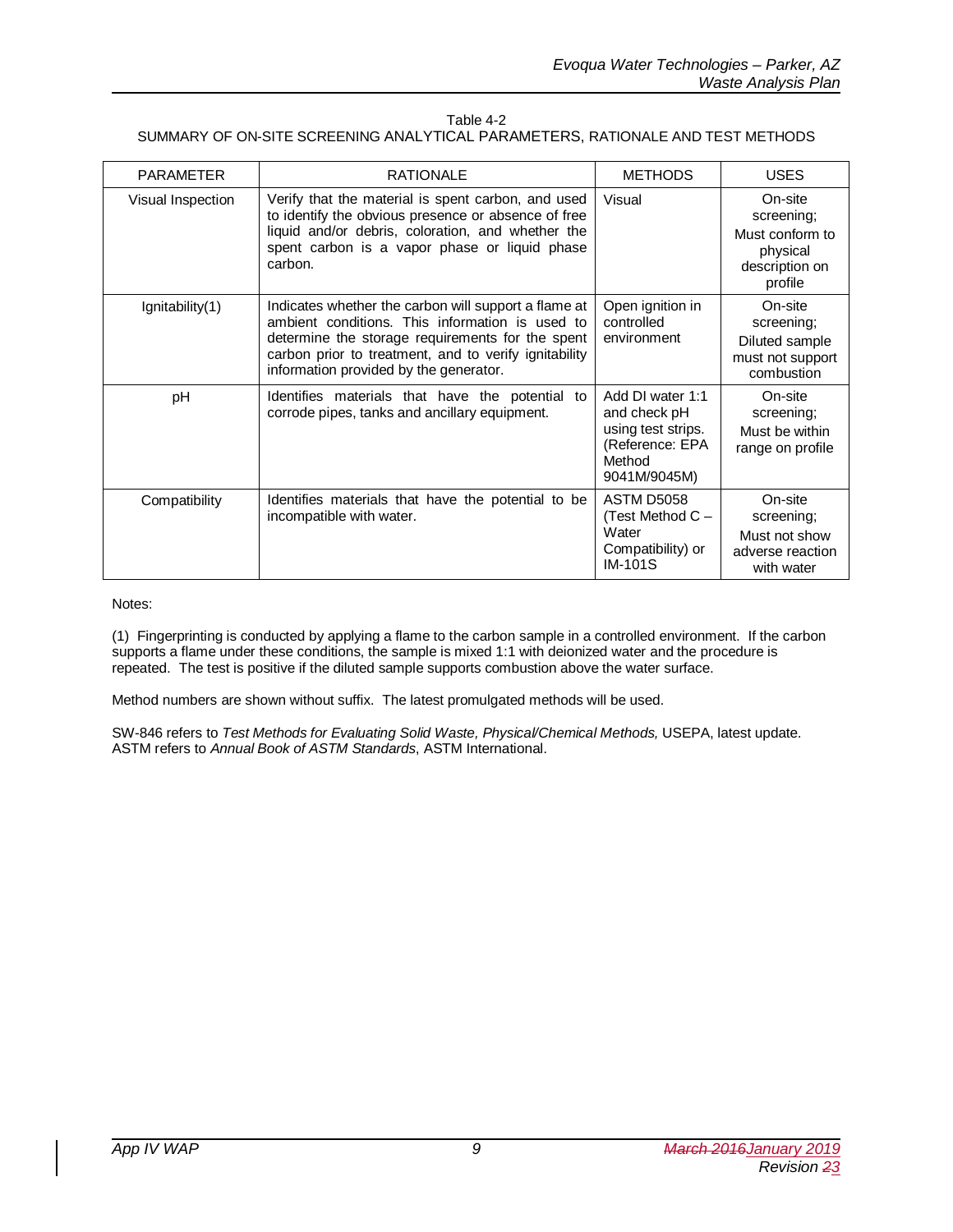| TABLE 4-3                                                               |
|-------------------------------------------------------------------------|
| SUMMARY OF PERMIT COMPLIANCE ANALYTICAL PARAMETERS. RATIONALE, AND TEST |
| <b>METHODS</b>                                                          |

| <b>PARAMETER</b>                                        | <b>RATIONALE &amp; FREQUENCY</b>                                                                                                                                                                                    | <b>METHODS</b>                                                                 | <b>USES</b>                                                                 |
|---------------------------------------------------------|---------------------------------------------------------------------------------------------------------------------------------------------------------------------------------------------------------------------|--------------------------------------------------------------------------------|-----------------------------------------------------------------------------|
| Arsenic.<br>Beryllium,<br>Cadmium,<br>Chromium,<br>Lead | Demonstrate compliance with RF-2 constituent<br>feed rate limits. Four daily samples combined and<br>sub-sampled into $~15$ to 20 day composite.<br>Analysis of each composite to form 12-month<br>rolling average. | SW-846<br>Method 3050<br>(acid digestion)<br>SW-846<br>Method 6010<br>(ICP)    | Calculation of<br>constituent feed<br>rate; comparison<br>to permit limit.  |
| Mercury                                                 | Demonstrate compliance with RF-2 constituent<br>feed rate limits. Four daily samples combined and<br>sub-sampled into ~15 to 20 day composite.<br>Analysis of each composite to form 12-month<br>rolling average.   | SW-846<br>Method 3050<br>(acid digestion)<br>SW-846<br>Method 7471<br>(CVAAS)  | Calculation of<br>constituent feed<br>rate; comparison<br>to permit limit.  |
| Sulfur                                                  | Demonstrate compliance with RF-2 constituent<br>feed rate limits. Four daily samples combined and<br>sub-sampled into ~15 to 20 day composite.<br>Analysis of each composite to form 12-month<br>rolling average.   | <b>EPA Method</b><br>5050/9056A                                                | Comparison to<br>maximum<br>permitted sulfur<br>loading on spent<br>carbon. |
| Total chlorine                                          | Demonstrate compliance with RF-2 constituent<br>feed rate limits. Four daily samples combined and<br>sub-sampled into ~15 to 20 day composite.<br>Analysis of each composite to form 12-month<br>rolling average.   | SW-846<br>Method 5050<br>(bomb<br>combustion)<br>SW-846<br>Method<br>90569252A | Calculation of<br>constituent feed<br>rate; comparison<br>to permit limit.  |

Note: method numbers are shown without suffix. The latest promulgated methods will be used.

SW-846 refers to *Test Methods for Evaluating Solid Waste, Physical/Chemical Methods,* USEPA, latest update.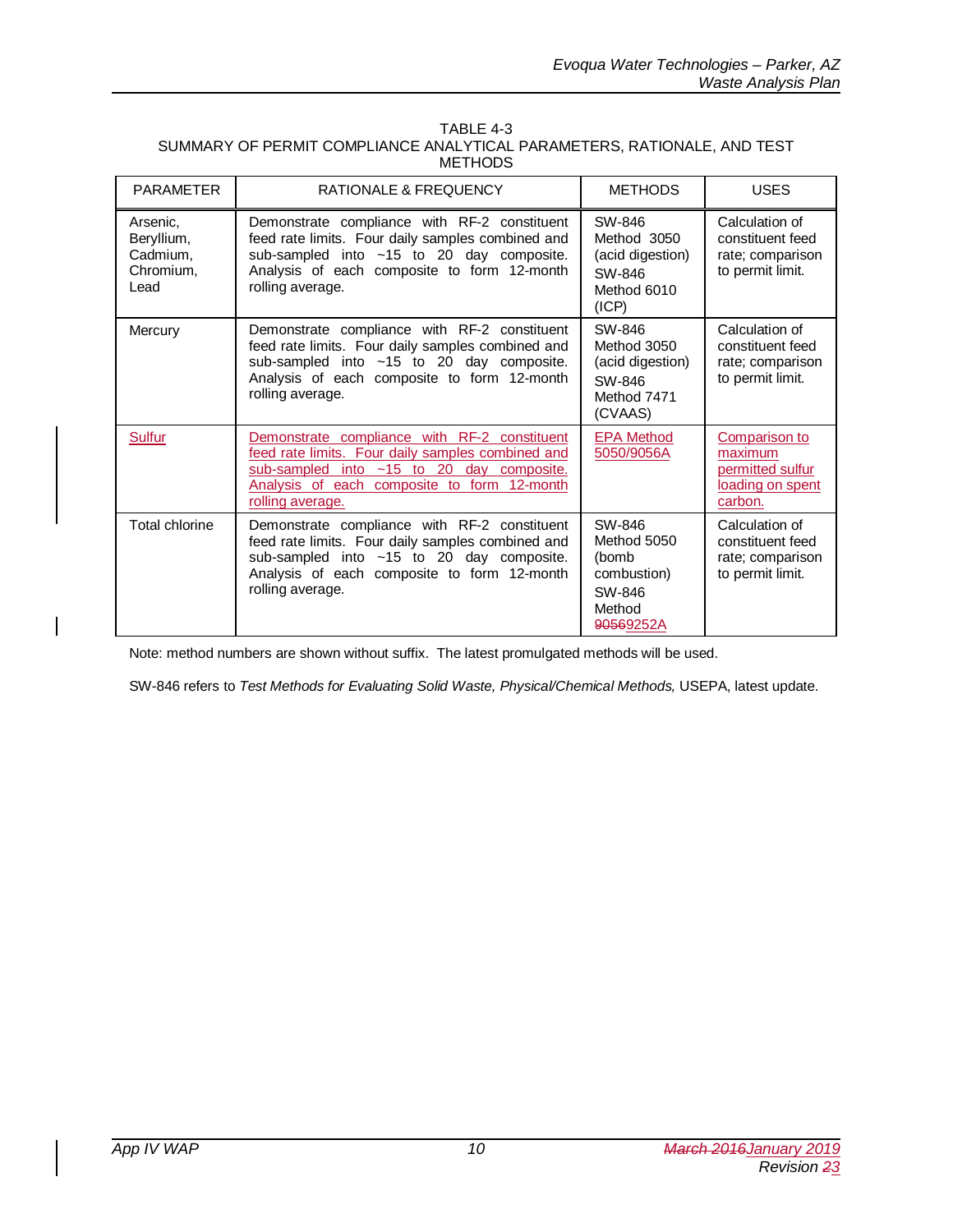### **5.0 PROCEDURES USED TO OBTAIN A REPRESENTATIVE SAMPLE OF SPENT CARBON**

Sampling of spent carbon will be employed as part of the on-site screening process and permit compliance as described below.

### **5.1 BULK LOADS**

A representative sample of each bulk load will be obtained using either a shovel or scoop. The sampling instrument will be rinsed with water after every sampling event. The sample from each bulk shipment will be taken to the laboratory for screening analyses.

# **5.2 CONTAINERS**

Each container will be opened for the purpose of inspection and sampling. The lid or top on each container will be left loosely in place unless sampling or inspection of the container is actually occurring. A Material Handler or another designated employee will obtain one sample from each randomly selected container using the following selection strategy.

- 1. The number of containers chosen for random selection from each spent carbon generator will equal the square root plus one of the total shipped by the generator in each load. Thus, if a generator shipped one container, that container would be sampled. If a generator shipped sixteen containers, five would be sampled. If the square root is not an integer, it will be rounded to the next highest number. The waste tally sheet and EWT internal labels are generated by computer and perform the random sampling calculations. Printed tally sheets and labels designate which containers are to be sampled.
- 2. If any container contains a spent carbon which either is visually different from the profiled spent carbon, or a composite of the individual samples fails the on-site screening process described in Section 4, each container from that spent carbon generator may be sampled and subjected to the on-site screening analyses listed in Table 4-2.

Each representative sample will be obtained using the appropriate adaptation of the general methodology listed in ASTM Standard D346. The sample will be placed in clean sample jars, covered with an appropriate lid, and immediately taken to the facility laboratory for analysis. A label will be placed on each jar, indicating the profile number and the date of the sample. After sampling, the lid will be replaced on each container and it will be sealed if it is going to be stored. A composite sample will be analyzed from each load of spent carbon received from each generator. The composite sample will be prepared by combining equal amounts of carbon from each grab sample that was collected from the randomly selected containers in the load.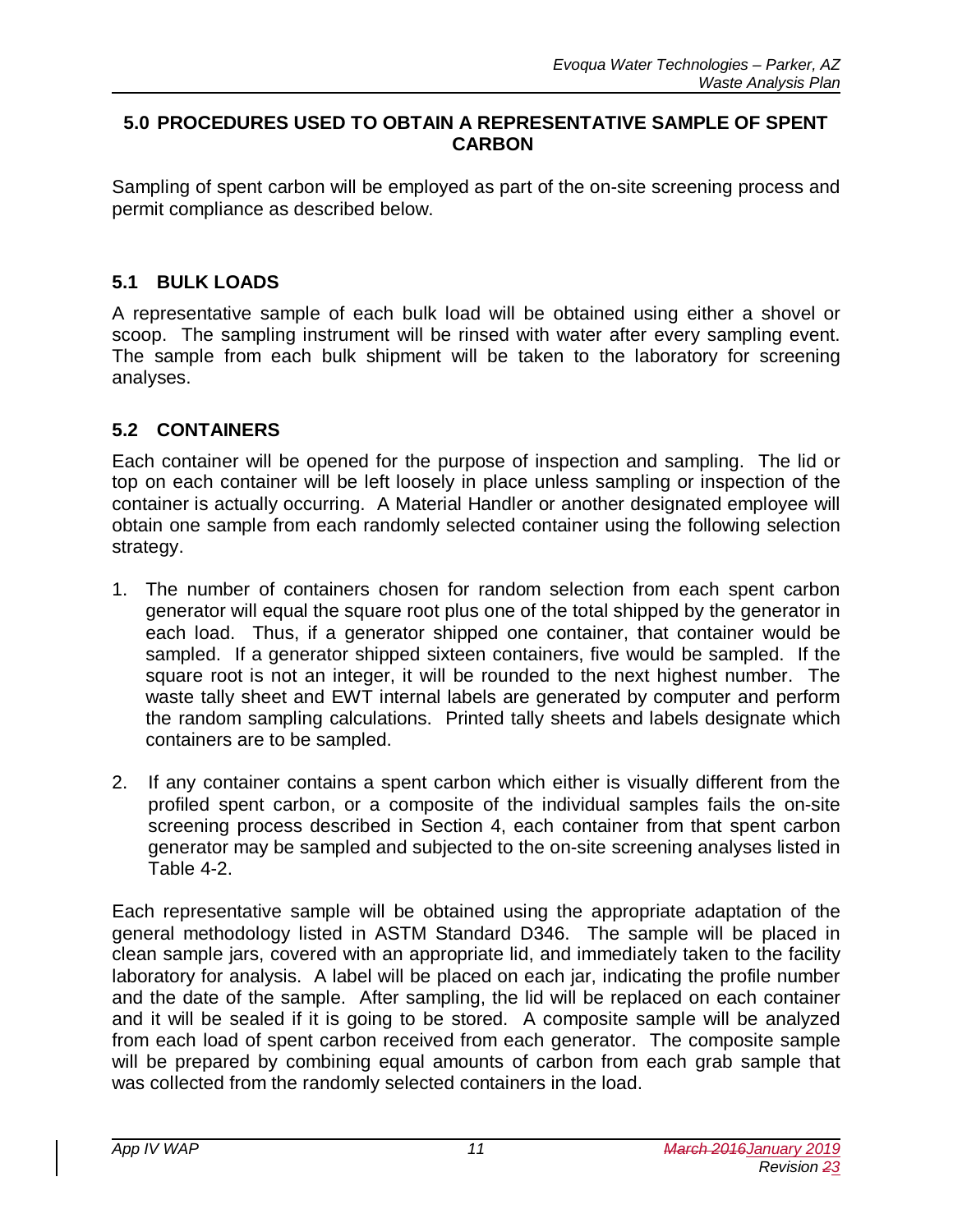### **5.3 CARBON FEED**

Four times daily, the access cover of the weigh belt will be opened for the purpose of sampling. An operator or another designated employee will obtain one grab sample of the feed carbon, and place the sample into a clean sample jar.

At the end of each day, the four grab samples will be stored in the on-site laboratory.

At the end of each approximately 15 to 20 day period, the daily feed samples will be opened and an equal amount will be removed from each jar and placed into a clean sample jar, to form a carbon feed composite sample.

A label will be placed on the composite sample jar, indicating the date range of the sample, and the sample will be sent to an off-site laboratory for the analyses listed in Table 4-3.

### **5.4 MAINTAINING AND DECONTAMINATING SAMPLING EQUIPMENT**

Equipment used to obtain representative samples will be inspected as per the facility's inspection schedule to ensure it is in proper working order. Sampling equipment will be decontaminated by rinsing with water after each sampling event.

### **5.5 SAMPLING QA/QC PROCEDURES**

Sampling equipment is decontaminated between sampling events or is disposed of to minimize the possibility of cross contamination. The equipment is decontaminated using a method appropriate to the type of material sampled. For example, scoops are generally rinsed with water to remove solids. New sampling equipment that is known to be clean will not be decontaminated prior to use.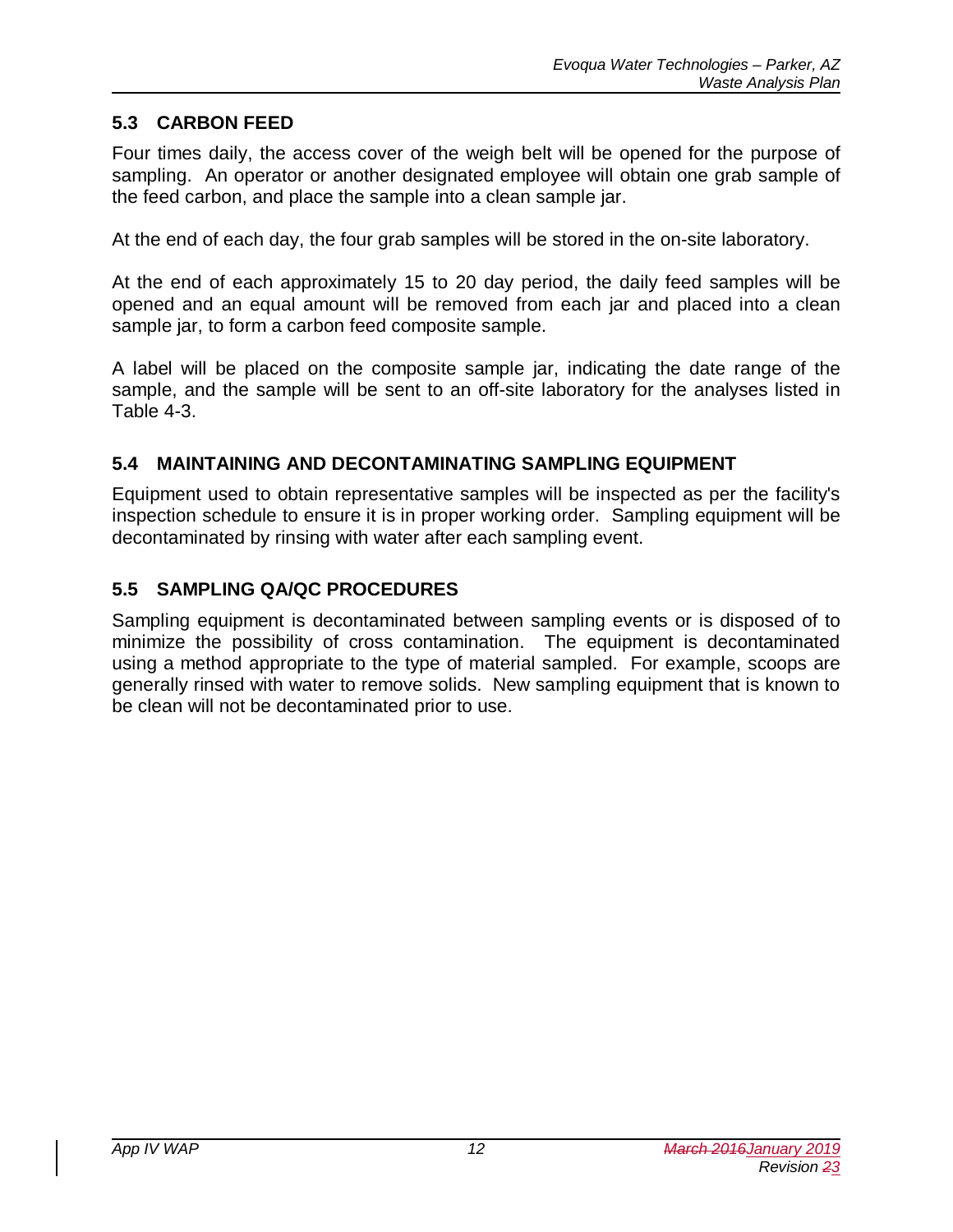### **6.0 METHODS TO ENSURE COMPATIBILITY WITH HANDLING METHODS**

The spent carbon testing procedures outlined in this Waste Analysis Plan have been developed with cognizance of the spent carbon storage and handling procedures at the Parker facility. The facility is designed to safely store, transfer and reactivate spent carbon, which is contaminated with wastes that are toxic and/or ignitable. The Parker facility takes the necessary precautions to prevent the accidental ignition of ignitable spent carbon. As shown in Table 4-1, the facility pre-acceptance procedures include compatibility testing to identify materials that have the potential to be incompatible. The facility will not receive spent carbon which is characterized by the generator as reactive or corrosive, or spent carbon identified by waste codes which are not authorized for receipt at the facility.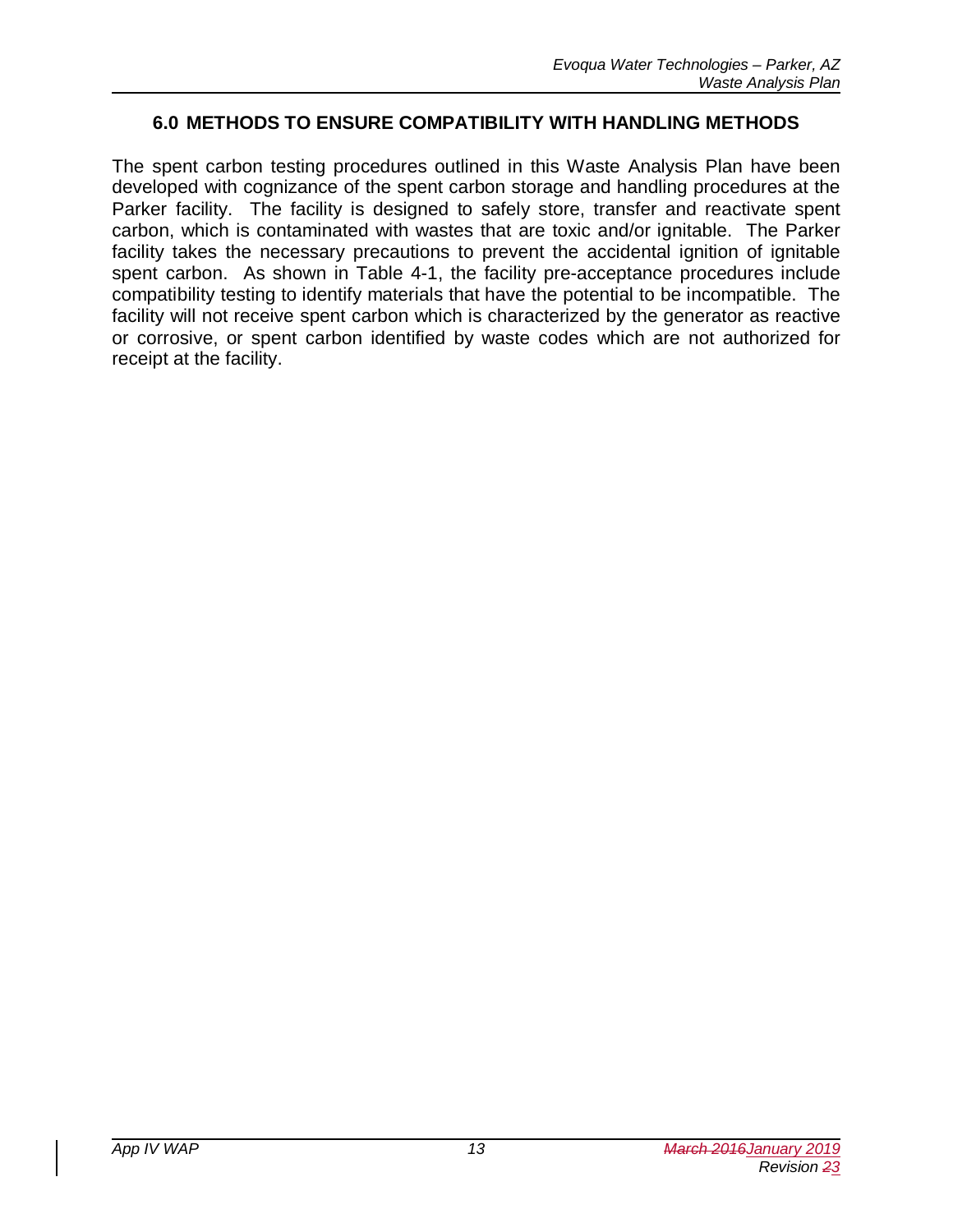### **7.0 METHODS TO ENSURE WASTE ANALYSIS PLAN IS KEPT UP-TO-DATE**

The Plant Manager, Environmental Health and Safety Specialist or another designated person shall review the Waste Analysis Plan at least every two calendar years to determine if it is in compliance with current RCRA regulations and otherwise meets the needs of the facility. A statement that the plan was reviewed will be maintained in the permanent files at the facility.

If the WAP is revised as a result of the review process, a copy of the revised document will be provided to EPA.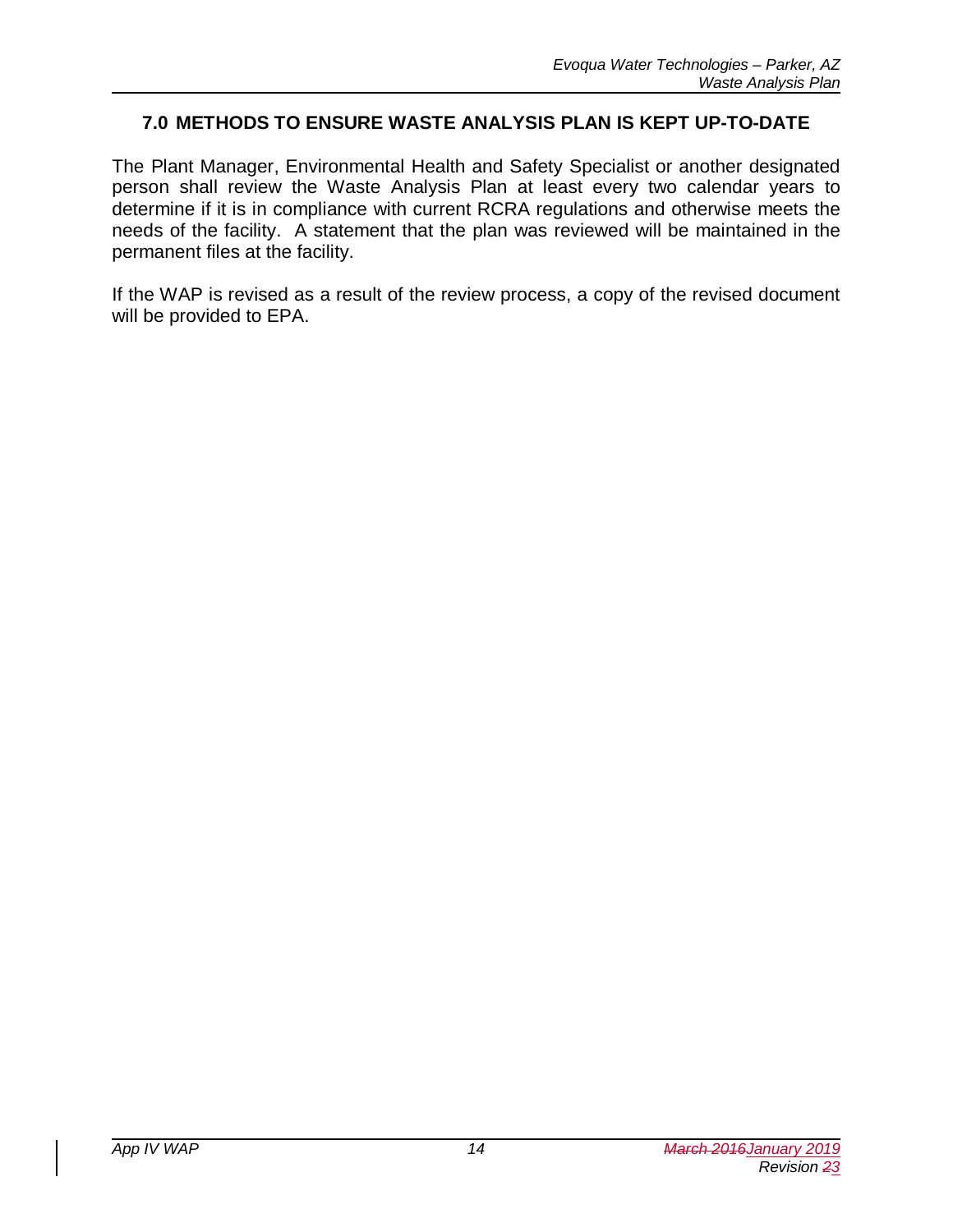### **8.0 LAND DISPOSAL RESTRICTION NOTIFICATION FORMS**

Generators of spent carbon that is restricted from land disposal pursuant to 40 CFR 268 will be required to provide appropriate documentation.

At the time of spent carbon receipt, EWT will receive and review the forms, which must accompany the first shipment of spent carbon that is subject to land ban restrictions. EWT will file the completed forms with the Treatment Storage and Disposal copy of the hazardous waste manifest as part of the facility operating record.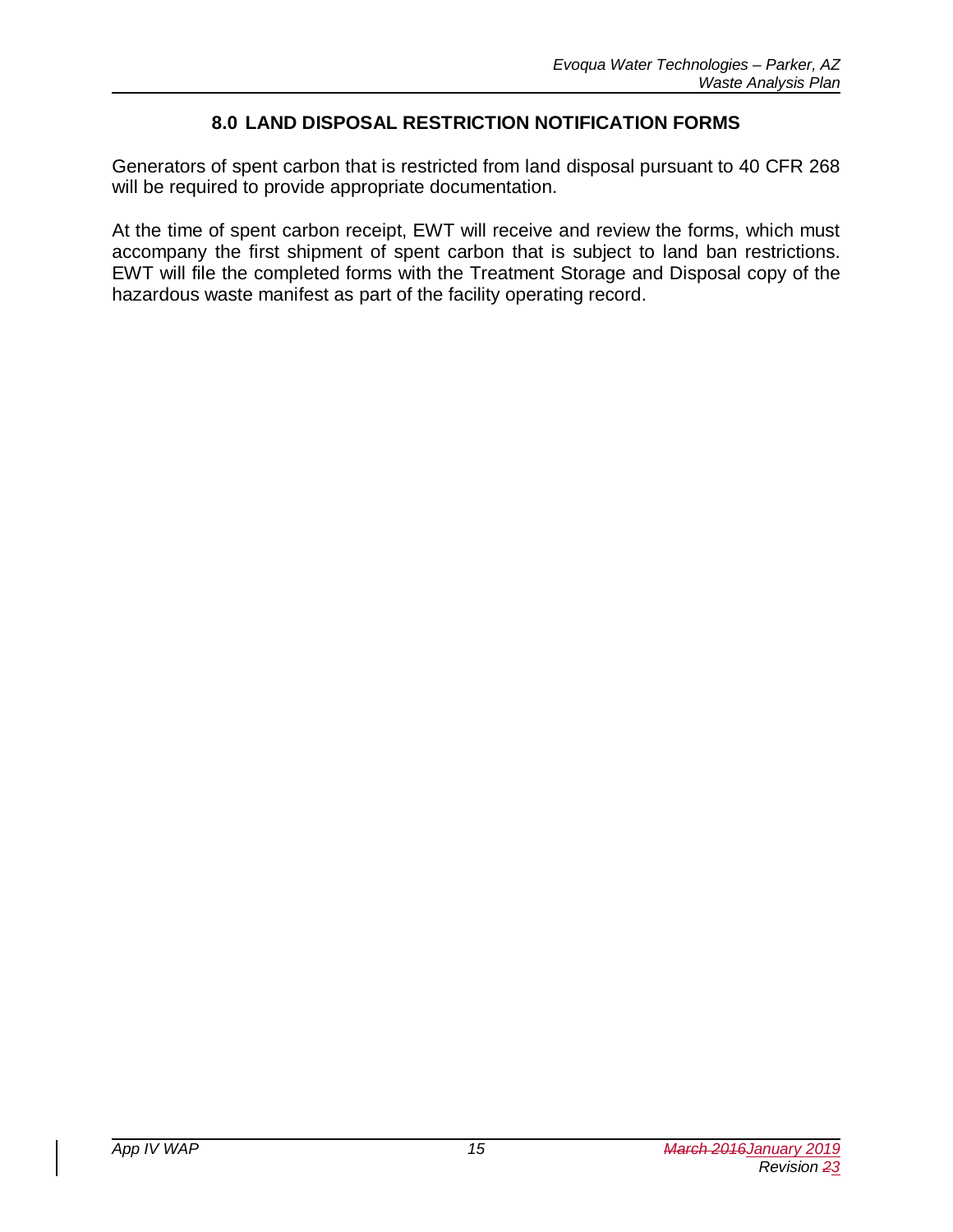### **9.0 SPECIAL PROCEDURAL REQUIREMENTS**

This section provides discussion on special procedural requirements applicable to the facility. These include 40 CFR 264 Subpart BB and Subpart CC applicability.

### **9.1 Subpart BB**

In accordance with the requirements of 40 CFR 264 Subpart BB, the Waste Analysis Plan is to contain determinations on the applicability of the 40 CFR 264 Subpart BB requirements. The Subpart BB regulations are applicable to equipment that contains or contacts hazardous wastes with organic concentrations of at least ten (10) percent by weight.

The Subpart BB regulations further define equipment as being in light liquid service, gas/vapor service, and heavy liquid service. The facility Subpart BB Compliance Plan is included located in Appendix XIX of the Part B PermitApplication.

### **9.2 Subpart CC**

The EWT Parker facility manages all tanks and containers regulated by the requirements of Subpart CC as specified in Section O. The Subpart CC Compliance Plan is located in Appendix XVI of the Part B Permit. The carbon absorber change out schedules are based on engineering calculations found in 40 CFR, Subpart FF Compliance Plan.

### **9.3 Wastes Generated On-Site**

EWT generates several regulated waste streams as part of its operations. These include debris, filter cake from the wastewater treatment operations, used personnel protective equipment, and spent activated carbon used for tank vent control in compliance with Subpart CC and FF. Of these wastes, all are manifested and sent off site for disposal, with the exception of the spent activated carbon used for tank vent control. This spent activated carbon is similar to the spent carbon received at the EWT facility, as it is derived from the treatment and storage of those carbon streams, and is treated by EWT in the same manner as the spent carbon received from off-site.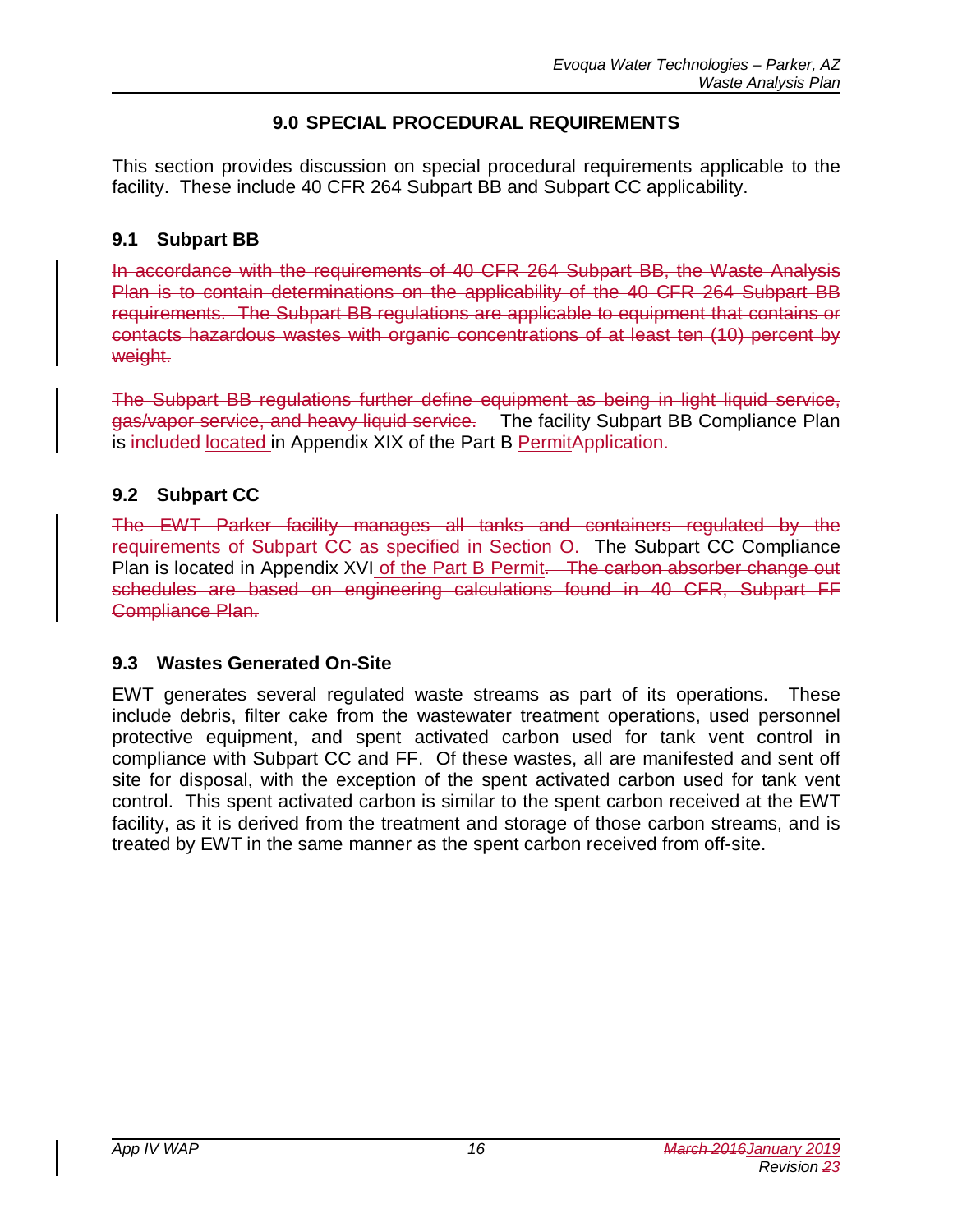# **APPLICATION PAGES CLEAN**

**APPENDIX IV**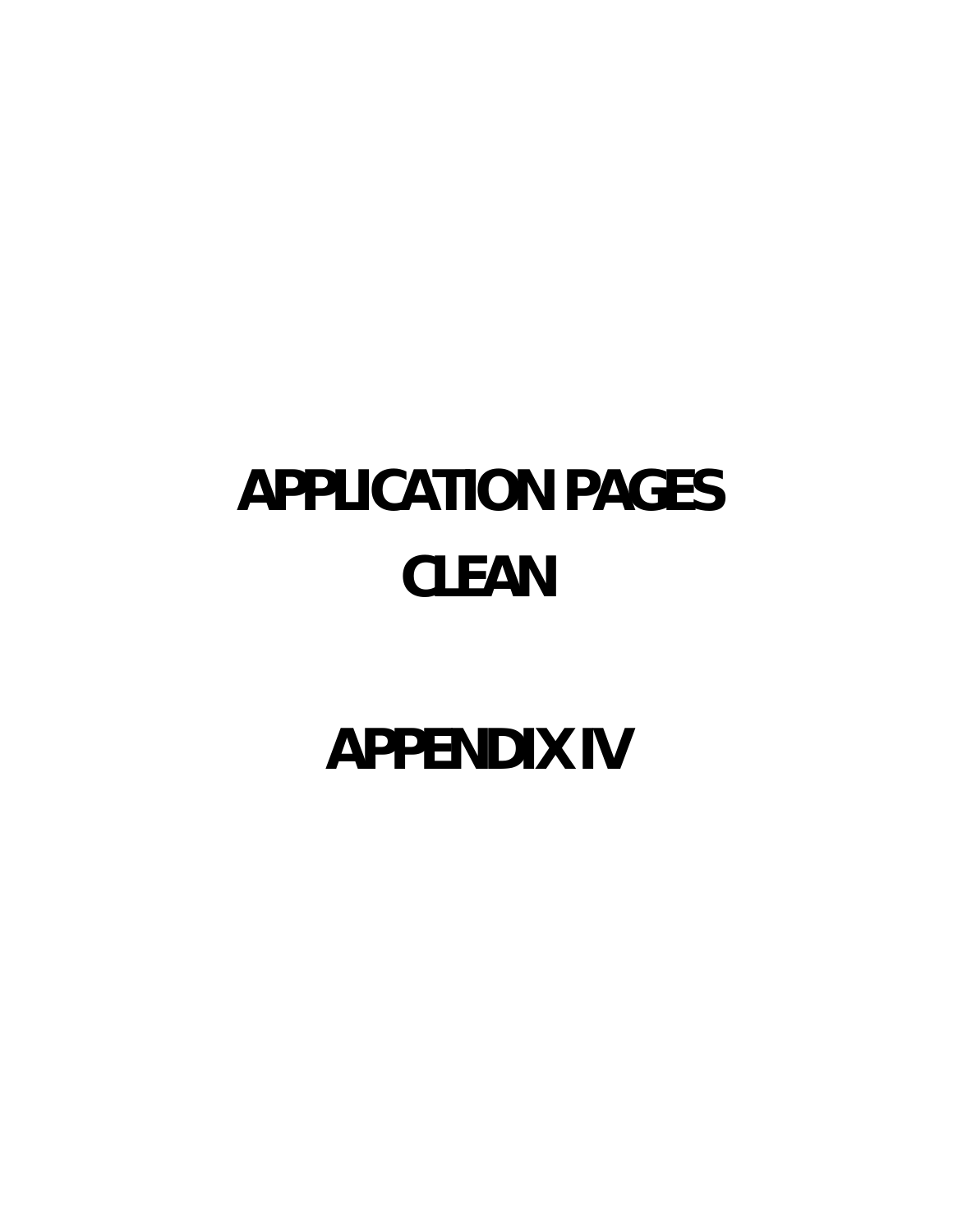# **APPENDIX IV**

# **WASTE ANALYSIS PLAN**

**Evoqua Water Technologies 2523 Mutahar Street Parker, Arizona 85344 928-669-5758**

> **January 2019 Revision 3**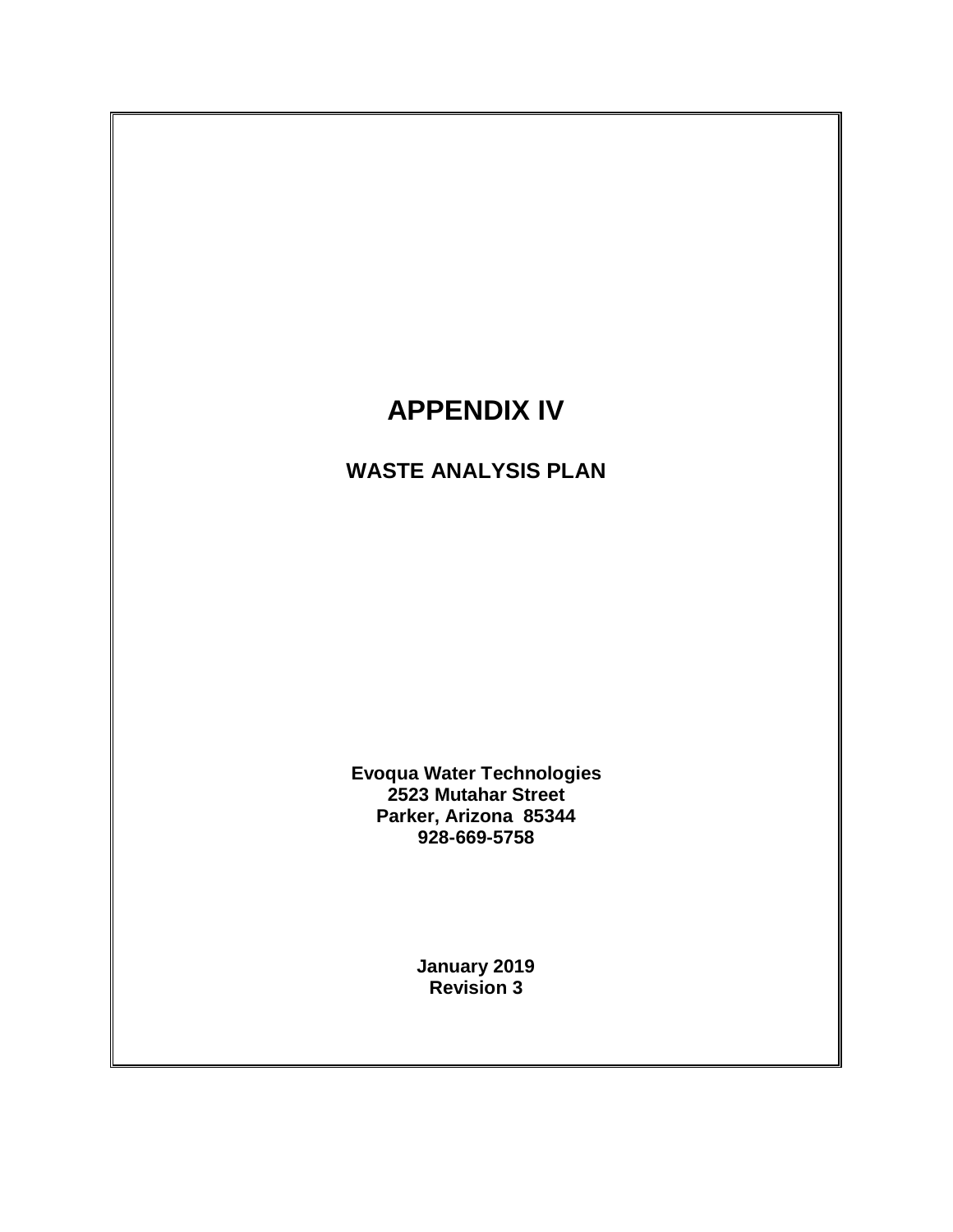# **TABLE OF CONTENTS**

### **Section Page No. Page No.**

|     | INFORMATION SUPPLIED BY HAZARDOUS WASTE GENERATORS  2          |  |
|-----|----------------------------------------------------------------|--|
| 3.0 | PROCEDURES USED TO INSPECT SPENT CARBON RECEIVED  4            |  |
| 4.0 | CONFIRMATION OF COMPOSITION OF SPENT CARBON RECEIVED5          |  |
|     |                                                                |  |
|     |                                                                |  |
|     |                                                                |  |
|     | 4.4 RATIONALE FOR ANALYSES SELECTED FOR ON-SITE SCREENING 6    |  |
|     | 4.5 ANALYSES PERFORMED FOR PERMIT COMPLIANCE  6                |  |
|     | 5.0 PROCEDURES USED TO OBTAIN A REPRESENTATIVE SAMPLE OF SPENT |  |
|     |                                                                |  |
|     |                                                                |  |
|     |                                                                |  |
|     | 5.4 MAINTAINING AND DECONTAMINATING SAMPLING EQUIPMENT 12      |  |
|     |                                                                |  |
| 60  | METHODS TO ENSURE COMPATIBILITY WITH HANDLING METHODS 13       |  |
| 7.0 | METHODS TO ENSURE WASTE ANALYSIS PLAN IS KEPT UP-TO-DATE  14   |  |
| 8.0 |                                                                |  |
| 9.0 |                                                                |  |
|     |                                                                |  |
|     |                                                                |  |
|     |                                                                |  |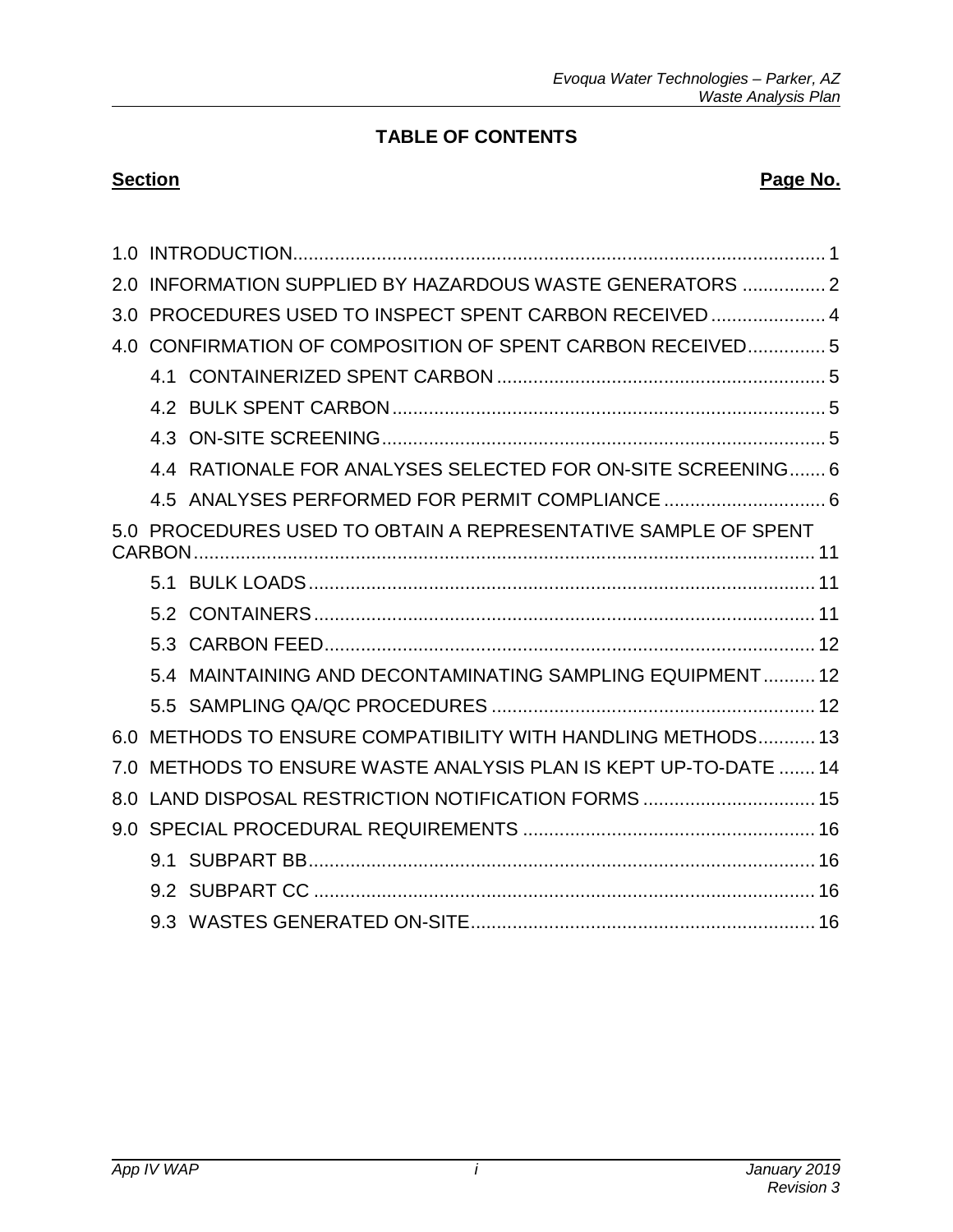### **LIST OF TABLES**

| Table No.                                                      | Page |
|----------------------------------------------------------------|------|
| SUMMARY OF PRE-ACCEPTANCE ANALYTICAL PARAMETERS,<br>$4 - 1$    |      |
| SUMMARY OF ON-SITE SCREENING ANALYTICAL PARAMETERS,<br>$4 - 2$ |      |
| SUMMARY OF PERMIT COMPLIANCE ANALYTICAL PARAMETERS,<br>$4 - 3$ |      |

### **LIST OF FIGURES**

| Figure No. | <b>Follows Page</b> |  |
|------------|---------------------|--|
| 4-1        |                     |  |

### **LIST OF APPENDICES**

### **Appendix**

- A SPENT CARBON PROFILE FORM
- B INCOMING SPENT CARBON WASTE TALLY SHEET
- C EVOQUA WATER TECHNOLOGIES ON-SITE SCREENING PROCEDURES

Note that the appendices are included with the WAP for informational purposes, and represent examples of the types of information contained in these documents. The actual documents may be modified from time to time as deemed necessary by the facility, without changing the WAP.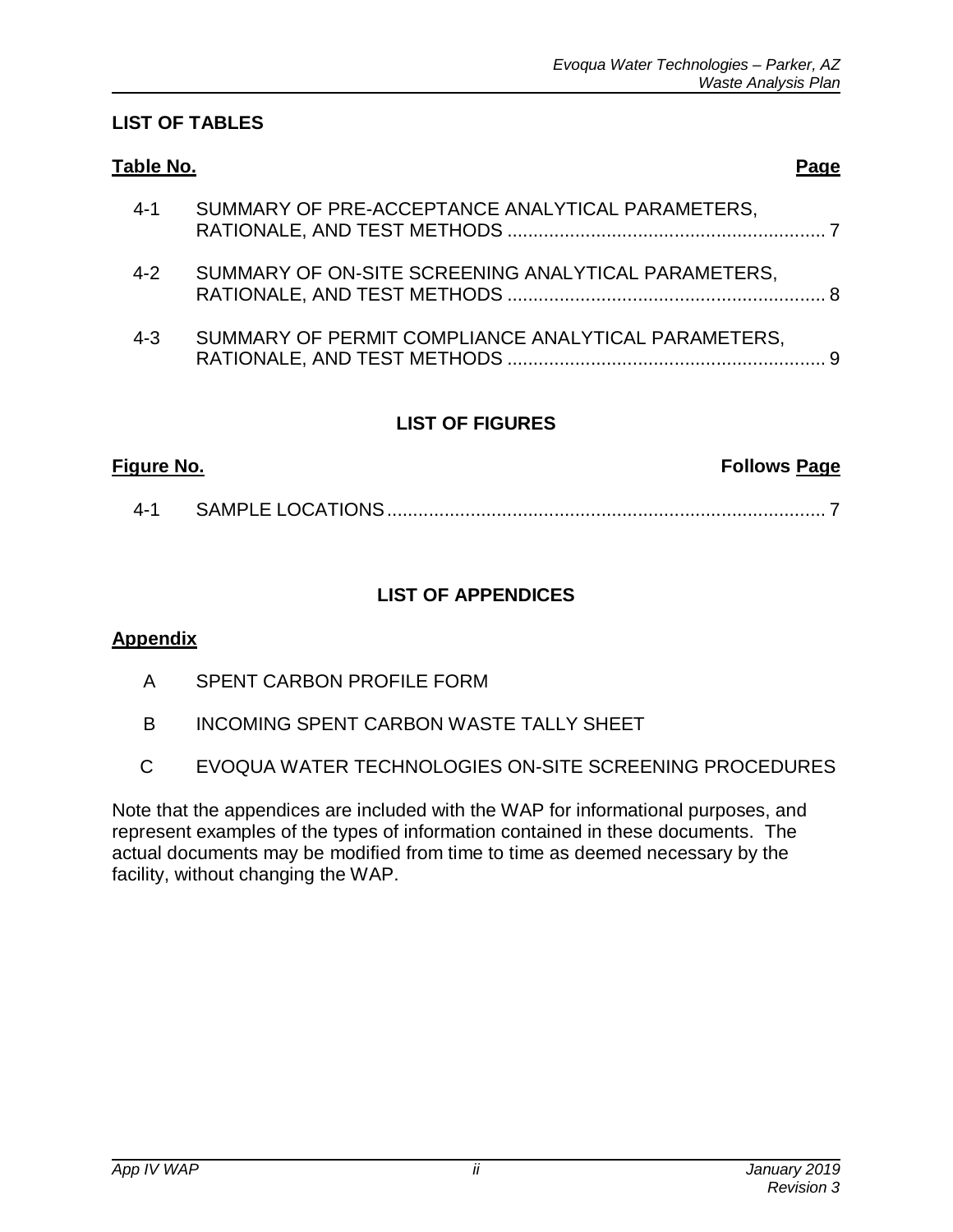### **1.0 INTRODUCTION**

This Waste Analysis Plan has been prepared for the Evoqua Water Technologies (EWT) carbon reactivation facility located in Parker, Arizona. It is intended to comply with the waste analysis requirements found in 40 CFR Part 264.13 and 265.13. A description of the facility can be found in Section D of the facility's RCRA Part B permit application. This Waste Analysis Plan applies only to spent carbon that is classified as hazardous waste in accordance with 40 CFR Part 261.

The procedures and information that make up this document establish EWT's policy for the acceptance of spent carbon classified as hazardous waste and the analysis of spent carbon. The forms contained in this Waste Analysis Plan are offered to establish the general information to be documented. The format and wording of these forms may be changed from time to time without modifying the Waste Analysis Plan. EWT will provide copies of these forms to EPA as they are revised.

All records are retained in accordance with the recordkeeping requirements of 40 CFR 264.73. EWT's records retention requirements are summarized in Appendix XXI.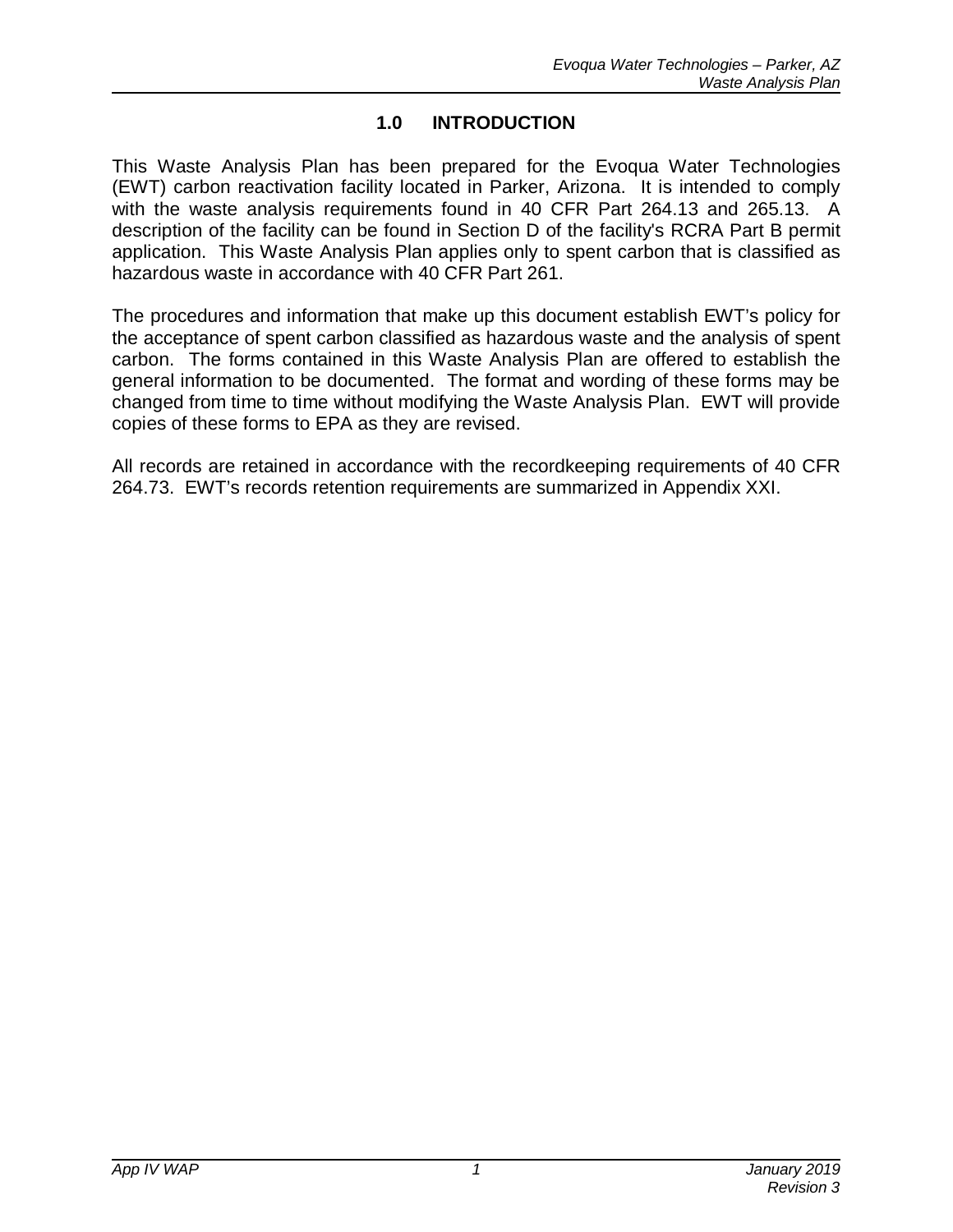### **2.0 INFORMATION SUPPLIED BY HAZARDOUS WASTE GENERATORS**

Spent carbon processed at the EWT facility will be received only after it is pre-approved for processing by EWT as described below.

The prospective generator (originator) of a source of spent carbon will begin the approval process by making application to EWT using a Spent Carbon Profile Form (SCPF). The generator will complete the SCPF in accordance with the guidance supplied with each form. The information supplied by the generator must be from analysis of a sample which is representative of the spent carbon being profiled. An example of a SCPF can be found in Appendix A.

Section 3 of the SCPF provides space for the generator to provide a specific description of the process generating the spent carbon including constituents being treated. A copy of the analytical data must be included with the SCPF.

EWT will perform a completeness review on each SCPF. Should any deficiencies be found, EWT will work with the generator to ensure the SCPF is complete before proceeding with the pre-acceptance process.

In order to ensure proper storage and treatment of the spent carbon, at a minimum, the pre-acceptance parameters listed in Table 4-1 will be determined for all samples before final profile approval is given. Table 4-1 also lists the rationale for the analyses chosen as well as the analytical methods to be used. EWT will make a determination of what additional analyses, if any, will be performed based on the information supplied on the SCPF. As part of the profiling process, the generator must make a determination and indicate in the space provided on the SCPF that based on analytical data of the waste stream and/or their knowledge of the process producing the spent carbon whether the spent carbon is a hazardous waste as defined by 40 CFR Part 261. In all cases where a determination has been made that the spent carbon is a RCRA hazardous waste, the generator is required to provide analytical data for characterization.

Based on the information supplied on the SCPF and the results of the spent carbon analysis, the generator's spent carbon will either be approved or rejected for treatment at the Parker facility. The decision to approve or reject a generator's spent carbon will be made by EWT plant management. The generator will be advised of the determination. If the spent carbon is approved for treatment, the spent carbon will be assigned a spent carbon approval number.

The generator is required to submit a revised SCPF (including appropriate analytical data) whenever there is reason to believe that the nature of the spent carbon has changed (e.g., from process or operational modifications). At a minimum, each generator must submit an updated SCPF and current analytical data at least every two years. Analytical data submitted with the profile information must be no more than 6 months old.

In the case where EWT discovers that a shipment of spent carbon exhibits a significant discrepancy from the waste profile information, the generator will be required to re-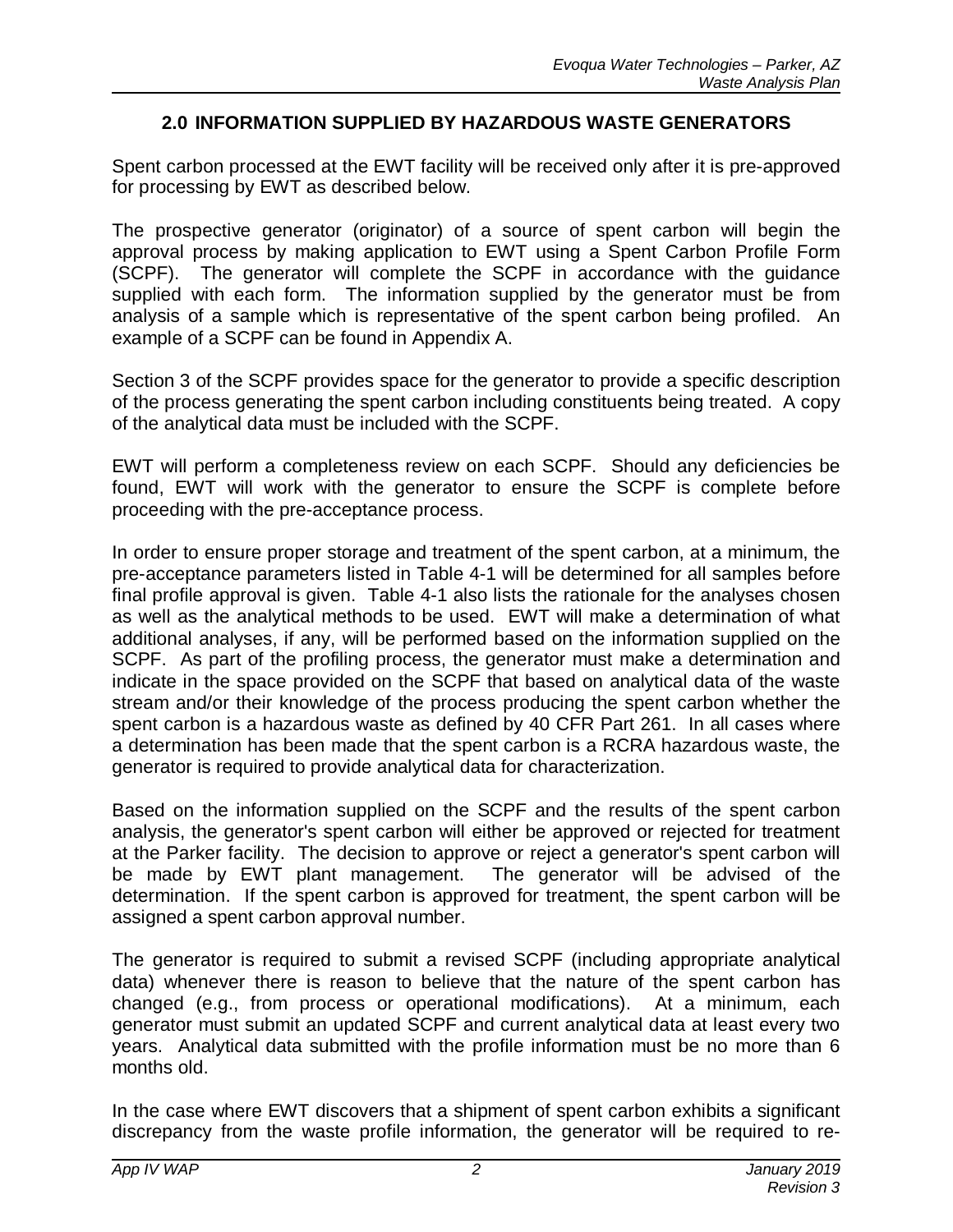characterize the waste and may also be required to develop a new waste profile (including appropriate analytical data), before the shipment will be accepted for treatment.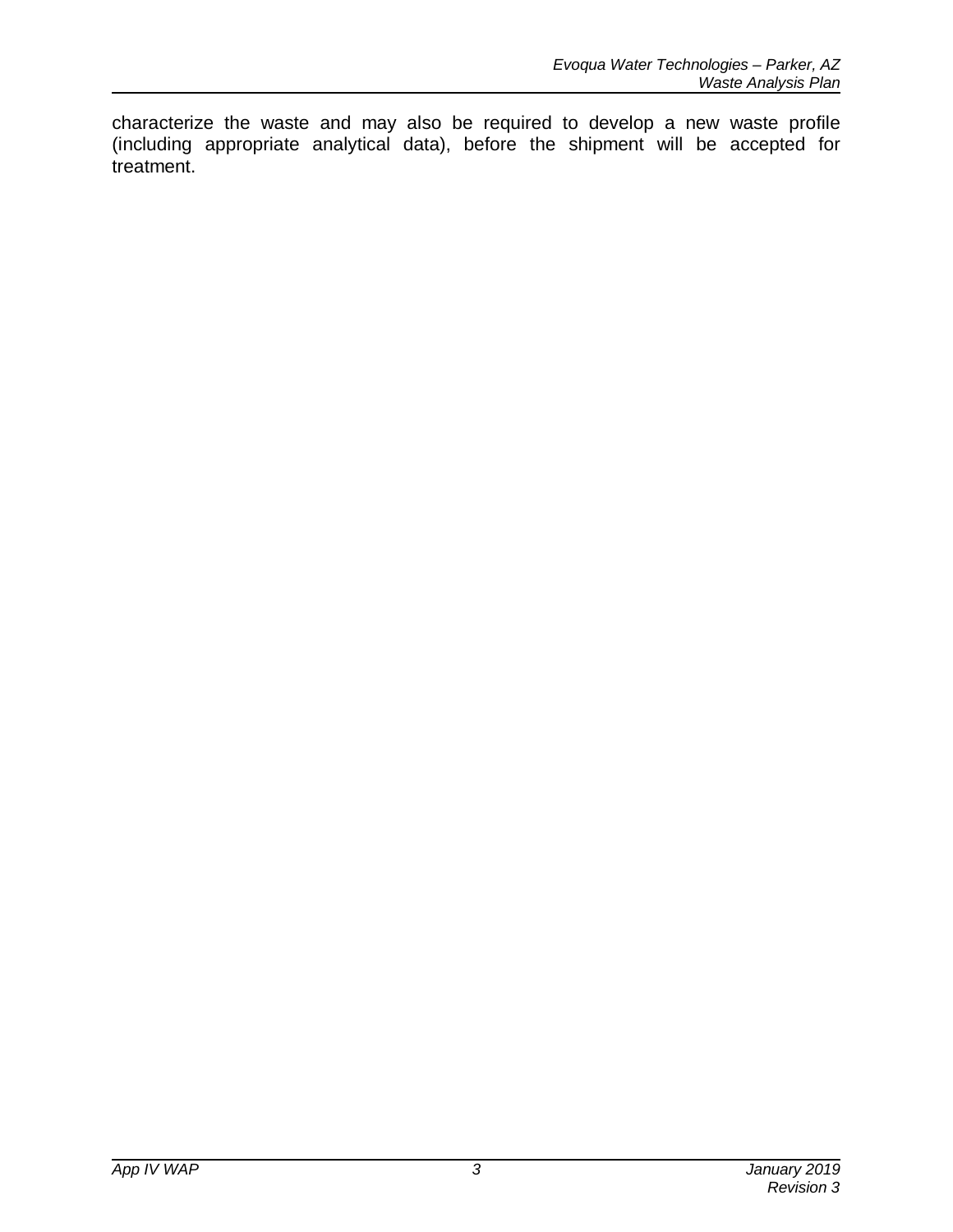### **3.0 PROCEDURES USED TO INSPECT SPENT CARBON RECEIVED**

Upon arrival at the facility, each load will be inspected by a Material Handler or other qualified person to ensure the material is spent carbon and that the quantity of spent carbon agrees with the quantity stated on each manifest. For loads of containerized spent carbon, the drums or other containers will be counted to ensure that the quantity agrees with the manifest. Each container will be checked to ensure that a correctly completed hazardous waste label is present and that the label agrees with the contents stated on the manifest. After the quantity check, samples of the containerized spent carbon will be obtained as described in Section 5.

Bulk shipments will also be inspected. The manways or "domes" will be opened and the depth of the carbon will be visually inspected. The estimated quantity or volume in the truck will be compared with the quantity listed on the Hazardous Waste Manifest. After the quantity check, samples of the tank contents will be obtained as described in Section 5.

In the event further testing is required to make a decision or characterize the spent carbon, the facility may temporarily store the material pending analytical results.

An Incoming Spent Carbon Tally Sheet/On-Site Screening Report (see Appendix B) will be completed for each load by a Material Handler or other qualified person. This form will be filed and maintained as part of the facility's Operating Record.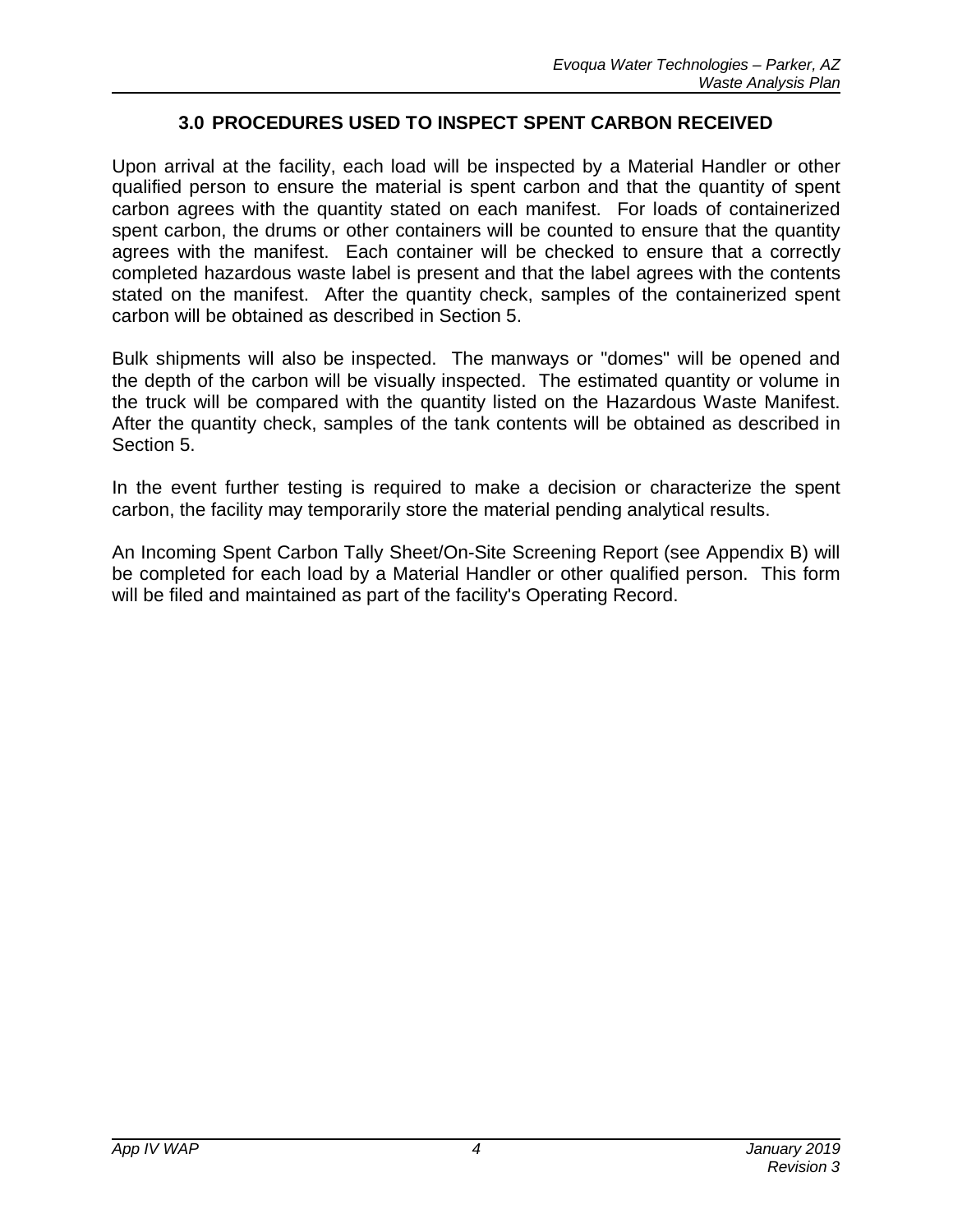### **4.0 CONFIRMATION OF COMPOSITION OF SPENT CARBON RECEIVED**

As discussed in Section 2 of this document, the spent carbon generator is required to provide certain characterization and analytical data to SWT, prior to waste acceptance at the facility. Analytical data to be provided by the generator, including the rationale for the analysis, and the appropriate analytical methods, are described in Table 4-1.

The remainder of this section describes how facility personnel confirm that the materials received correspond to the pre-acceptance data supplied by the generator, and how facility personnel sample and analyze the incoming materials to confirm compliance with feed rate restrictions on the carbon reactivation unit. The locations within the facility and the carbon reactivation process where samples are collected are shown schematically in Figure 4-1.

### **4.1 CONTAINERIZED SPENT CARBON**

Each container of spent carbon will be opened by a Material Handler or other qualified person, and the contents of the container will be visually inspected for foreign matter. The general appearance of the carbon will be observed. As described in the sampling procedure (see Section 5) representative samples will be obtained. A composite of the spent carbon samples from each load from each generator, or a single sample if only one container was received from the generator, will be subjected to the on-site screening tests listed in Table 4-2.

### **4.2 BULK SPENT CARBON**

Each bulk load of spent carbon will be sampled by a Material Handler or other qualified person, as described in Section 5. Representative samples of the bulk load will be obtained as described in the sampling procedure in Section 5.0. The samples will be visually inspected for general appearance and the presence of foreign matter. A composite of the spent carbon samples will be subjected to the on-site screening tests listed in Table 4-2.

### **4.3 ON-SITE SCREENING**

The composite samples obtained from each load from each generator's containerized spent carbon shipment and from bulk loads will be subjected to the on-site screening analyses listed in Table 4-2. EWT's procedures for on-site screening are provided in Appendix C to the WAP. The results of the analyses will be recorded on the Incoming Spent Carbon Waste Tally Sheet and On-Site Screening Report (see Appendix B) by trained personnel and reviewed by plant management. If the spent carbon is accepted, the spent carbon will be transferred into a designated storage tank or container storage area.

If, based on the visual inspection and the on-site screening analyses, the spent carbon is different than that described on the customer Spent Carbon Profile Form and/or the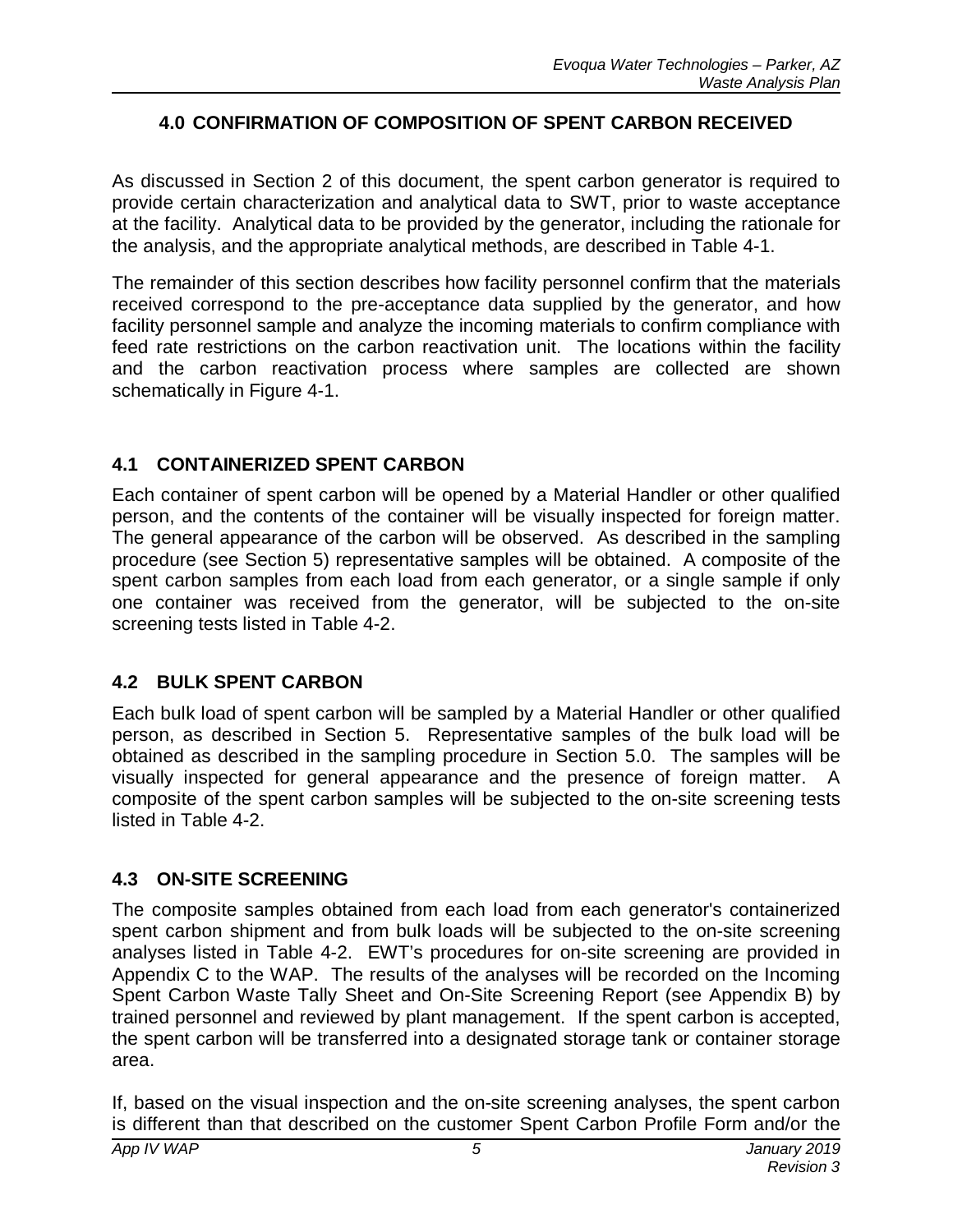Hazardous Waste Manifest, the generator will be notified of the discrepancy. If the discrepancy cannot be immediately resolved, the spent carbon may be retained on-site while the investigation of the discrepancy continues. If the discrepancy cannot be resolved, the spent carbon will be rejected and directed back to the generator or an alternate facility per generator direction. If the discrepancy cannot be resolved within 15 days, EWT will notify EPA as required by 40 CFR 264.72(b) and (c).

# **4.4 RATIONALE FOR ANALYSES SELECTED FOR ON-SITE SCREENING**

The rationale for the analysis selected to be performed as part of the on-site screening is given in Table 4-2.

# **4.5 ANALYSES PERFORMED FOR PERMIT COMPLIANCE**

The RF-2 carbon reactivation furnace conducted a Performance Demonstration Test and established feed rate limits for the following constituents as a result of that test:

- Mercury
- Semi volatile metals (cadmium, lead)
- · Low volatility metals (arsenic, beryllium, chromium)
- · Total chlorine/chloride
- · Sulfur

In order to continuously demonstrate compliance with the mercury, SVM, LVM and chorine feed rate limits, the most recent analytical results (designated as the "analysis of record") are recorded in the process computer system. A rolling average feed rate of each regulated constituent is computed and recorded based on the analysis of record and the measured mass feed rate of spent activated carbon.

In order to demonstrate compliance with  $SO<sub>2</sub>$  emission limits of 30 tons per year, the average monthly results for sulfur will be used to calculate the 12-month rolling average.

The following formula will be used:

(Feed Rate x Operating Hours x  $(64/32)$  x % Sulfur x  $(1-.90)$ ) / 2000 = SO<sub>2</sub> Tons/Year

Based on maximum spent carbon feed rate, maximum operating hours in a year and a scrubber control efficiency of 90%, the maximum sulfur loading on the spent carbon cannot exceed 11,232 mg/kg.

A grab sample of the feed spent activated carbon is collected four times daily (twice each shift) when the process is operating. These samples are collected by the process operators from the weigh belt. The four daily grab samples are stored in the on-site laboratory. At the end of each approximately 15 to 20 day period (selected such that the samples will not exceed the 28 day holding time for Hg analysis), the samples collected from that time period are combined and then sub-sampled to form a composite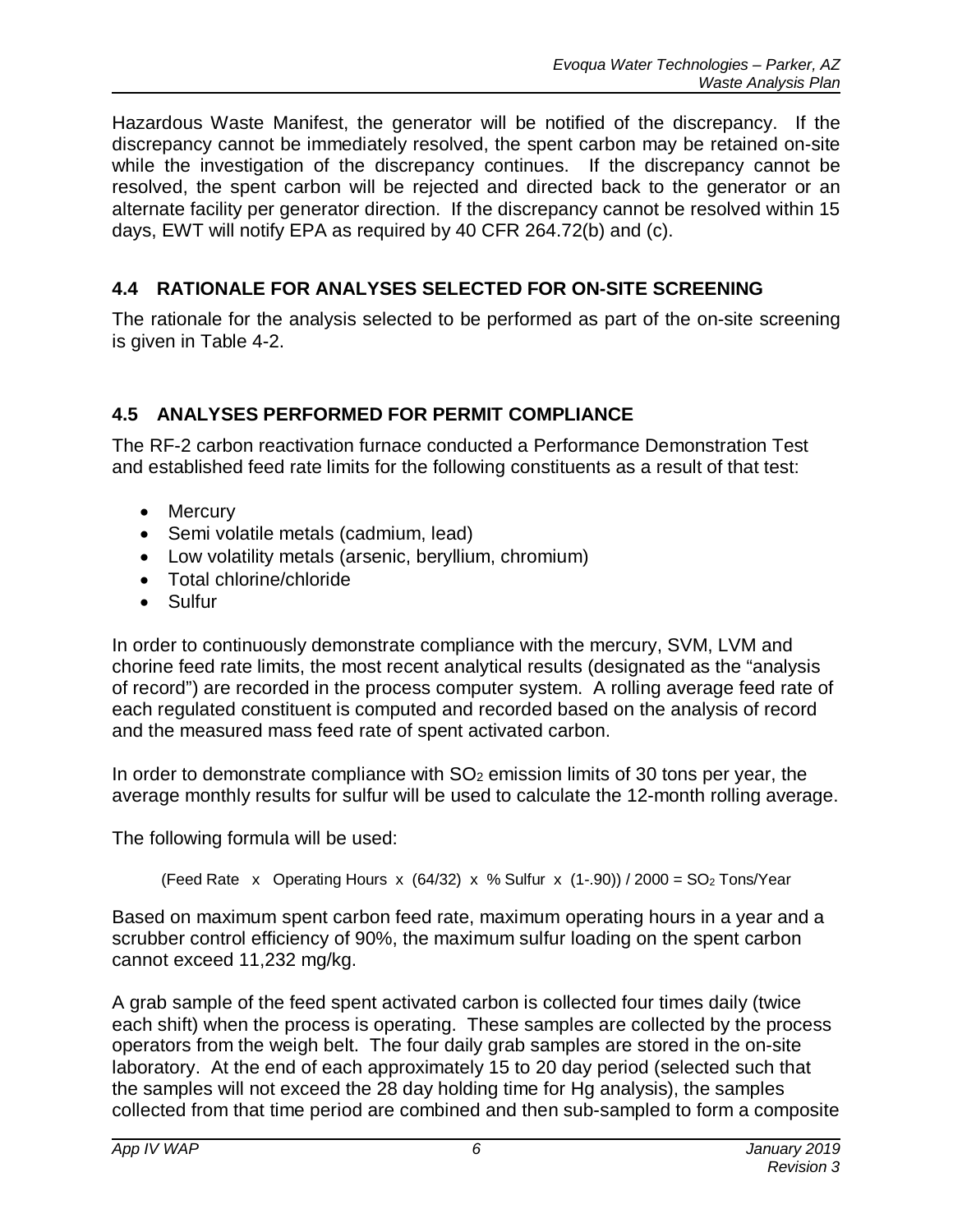feed sample. This composite is analyzed using the methods described in Table 4-3.

Following receipt of the feed composite sample analyses, the data are entered into a spreadsheet where the most recent 12 months of analytical results are averaged. When each new analytical result is entered, the 12 month average is updated. The most recent 12 month average result is designated as the "analysis of record" for purposes of calculating the constituent feed rate values used for permit compliance demonstration.

While EWT's contract laboratory matrix spike recovery results are routinely within the method limits, EPA has expressed concern that analyte recovery may be problematic in activated carbon samples. EWT has agreed to review the results of matrix spike recoveries for the regulatory compliance analyses (metals and total chlorine) and to adjust the analytical result using the spike recovery if the recovery falls below the method limits. The following equation will be used if such analytical result adjustment is needed:

$$
C_{corr} = C_{unc} \times \frac{100}{Spike\;Recovery\,\%
$$

Where:

 $C_{corr}$  = Corrected analytical result  $C_{unc}$  = Uncorrected analytical result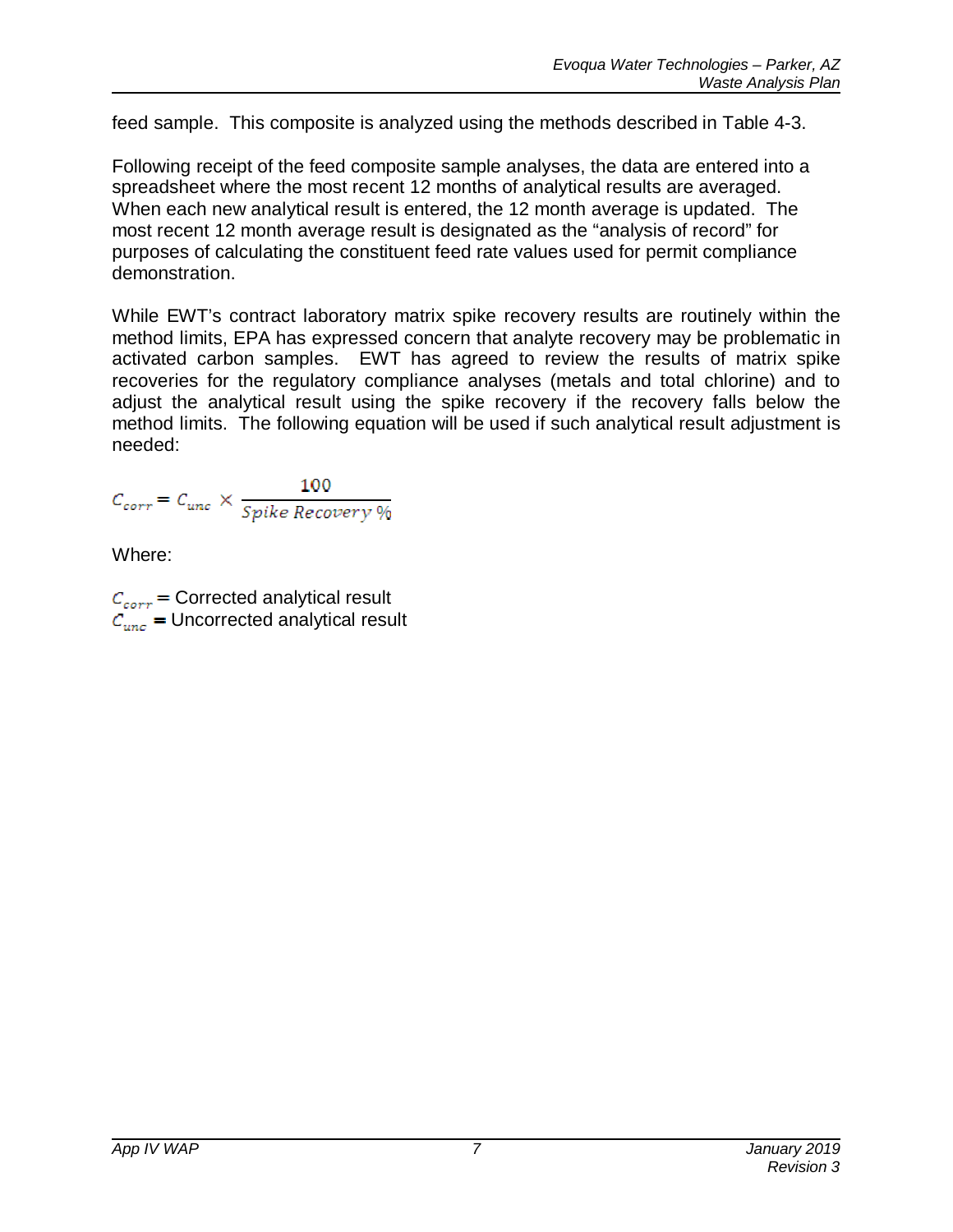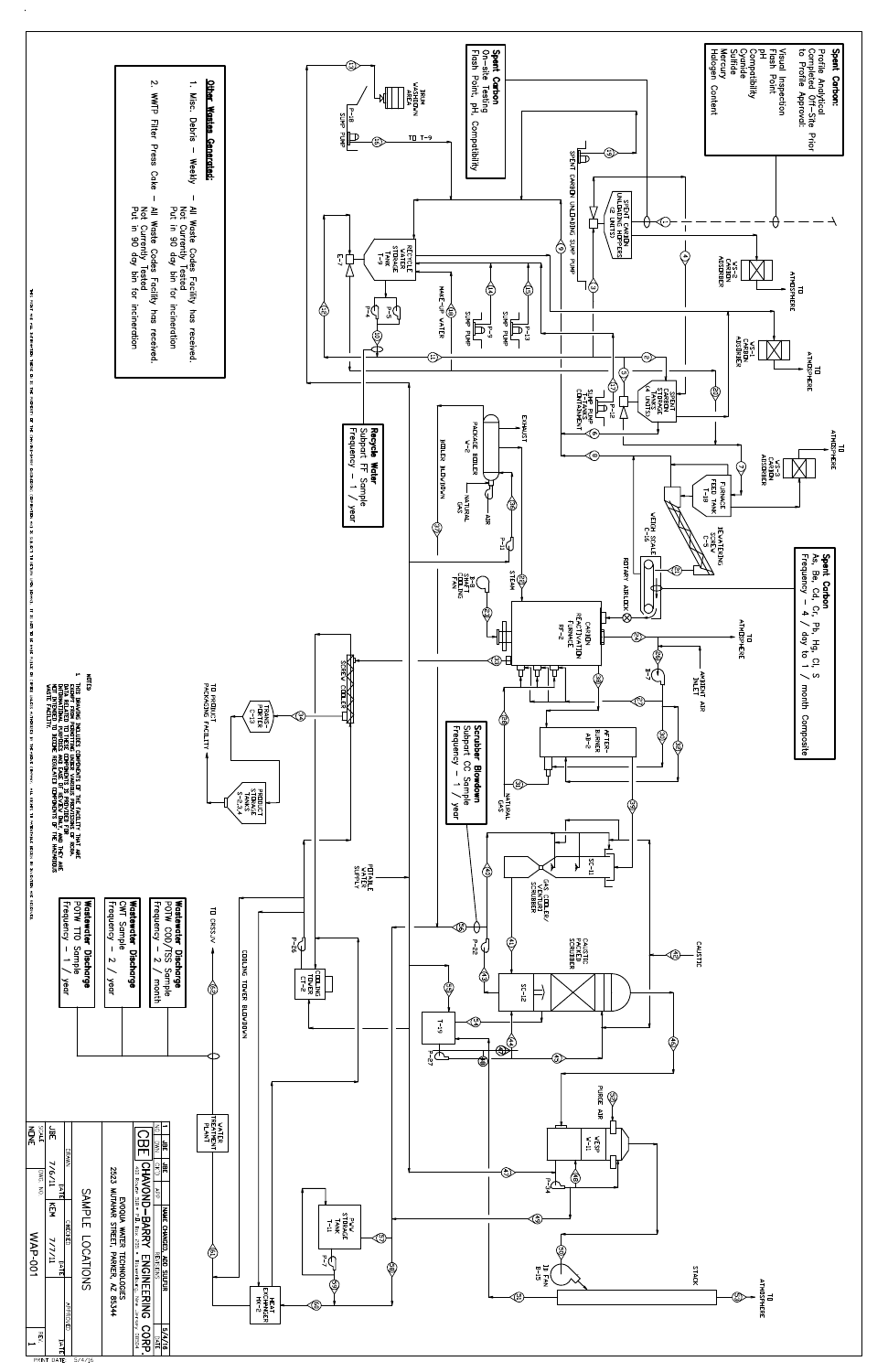### TABLE 4-1 SUMMARY OF PRE-ACCEPTANCE ANALYTICAL PARAMETERS, RATIONALE, AND TEST METHODS

| <b>PARAMETER</b>     | <b>RATIONALE</b>                                                                                                                                                                                                                                                                                                                                                                                                   | <b>METHODS</b>                                                                        | <b>USES</b>    |
|----------------------|--------------------------------------------------------------------------------------------------------------------------------------------------------------------------------------------------------------------------------------------------------------------------------------------------------------------------------------------------------------------------------------------------------------------|---------------------------------------------------------------------------------------|----------------|
| Visual<br>Inspection | Verify that the material is spent carbon, and used<br>to identify the obvious presence or absence of free<br>liquid and/or debris, coloration, and whether the<br>spent carbon is a vapor phase or liquid phase<br>The initial characterization of a<br>carbon, etc.<br>particular spent carbon will be used for comparison<br>against each subsequent load of that same spent<br>carbon received at the facility. | Visual<br>Inspection                                                                  | Pre-acceptance |
| Flash-point (1)      | Indicates whether the free liquid or solid portion of<br>the spent carbon exhibits the characteristics of<br>ignitability. This information is used to determine<br>the storage requirements for the spent carbon prior<br>to treatment. Liquids with a flash point <140°F will<br>not be accepted into the facility.                                                                                              | SW-846<br>Method<br>1010M, 1010,<br>or ASTM<br>D3278                                  | Pre-acceptance |
| pH(2)                | Identifies materials that have the potential to<br>corrode pipes, tanks and ancillary equipment.                                                                                                                                                                                                                                                                                                                   | SW-846<br>Method 9041,<br>9040, or 9045<br>depending on<br>free moisture in<br>sample | Pre-acceptance |
| Compatibility        | Identifies materials that have the potential to be<br>incompatible.                                                                                                                                                                                                                                                                                                                                                | ASTM D5058<br>(Method C) or<br><b>IM-101S</b>                                         | Pre-acceptance |
| Cyanide              | Identifies potentially reactive spent carbon. Spent<br>carbon with reactive cyanide >250ppm will not be<br>accepted at the facility.                                                                                                                                                                                                                                                                               | SW-846<br>Method 9010                                                                 | Pre-acceptance |
| Sulfide              | Identifies potentially reactive spent carbon. Spent<br>carbon with reactive sulfide >500ppm will not be<br>accepted at the facility.                                                                                                                                                                                                                                                                               | SW-846<br>Method 9030                                                                 | Pre-acceptance |
| Mercury              | Process information.                                                                                                                                                                                                                                                                                                                                                                                               | SW-846<br>Method 7471<br>(Cold Vapor<br>Technique)                                    | Pre-acceptance |
| Halogen<br>Content   | Process information.                                                                                                                                                                                                                                                                                                                                                                                               | SW-846<br>Method 5050<br>(bomb<br>combustion)<br>SW-846<br>Method 9252A               | Pre-acceptance |

Notes:

- 1. If fingerprinting with an open flame is positive then run one of the methods.<br>2. Analysis performed on free liquids retained in incoming spent carbon san
- Analysis performed on free liquids retained in incoming spent carbon samples or on a 1:1 mixture of the incoming vapor phase carbon sample and deionized water. Initial screening is performed using Method 9041. Should Method 9041 indicate the sample is potentially corrosive, Method 9040 or Method 9045 is used for final confirmation that a material is corrosive.
- 3. All method numbers are shown without suffix. The latest promulgated method will be used.
- 4. SW-846 refers to *Test Methods for Evaluating Solid Waste, Physical/Chemical Methods,* USEPA, latest update. ASTM refers to *Annual Book of ASTM Standards*, ASTM International.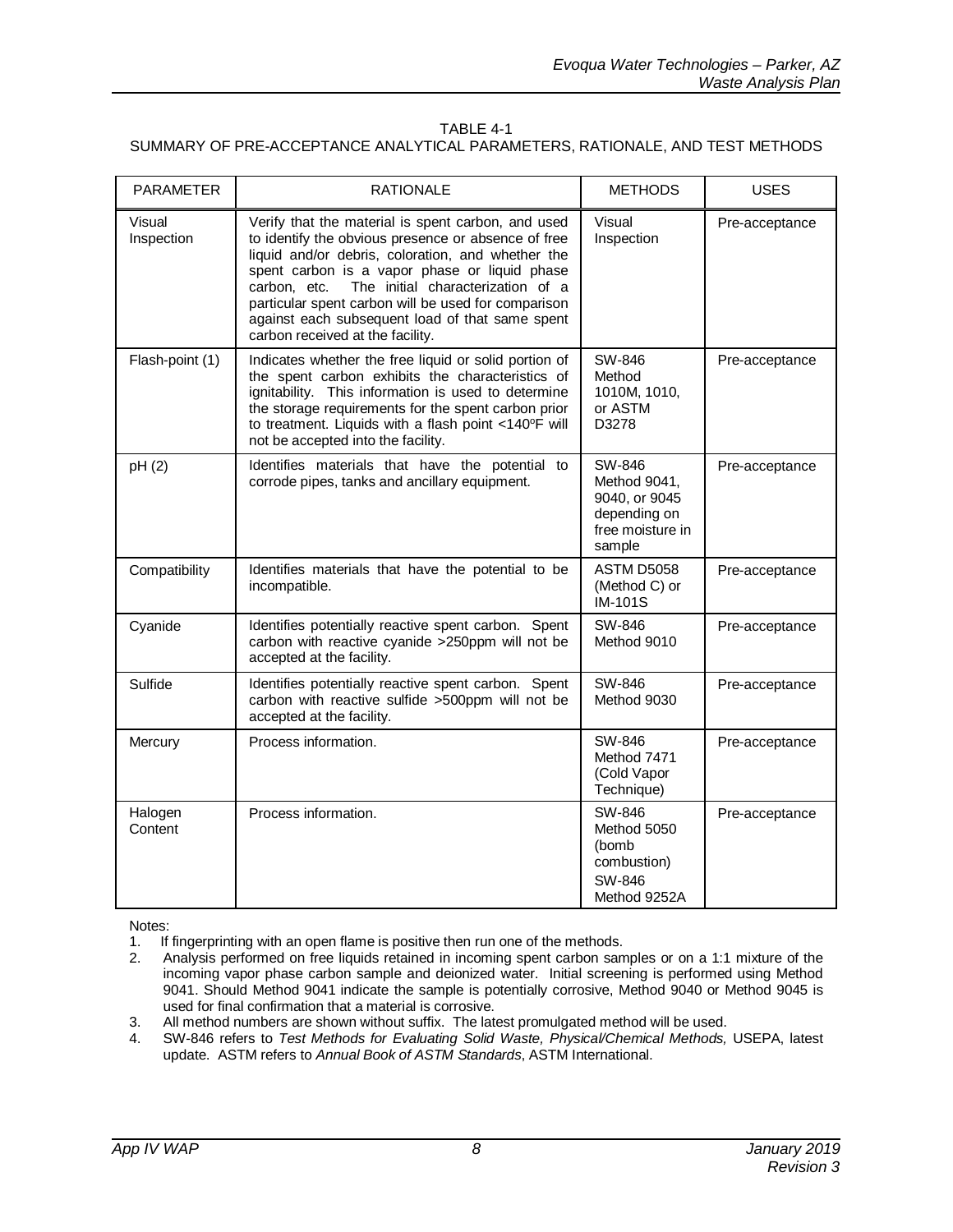| Table 4-2                                                                      |  |
|--------------------------------------------------------------------------------|--|
| SUMMARY OF ON-SITE SCREENING ANALYTICAL PARAMETERS. RATIONALE AND TEST METHODS |  |

| <b>PARAMETER</b>      | <b>RATIONALE</b>                                                                                                                                                                                                                                               | <b>METHODS</b>                                                                                      | <b>USES</b>                                                                       |
|-----------------------|----------------------------------------------------------------------------------------------------------------------------------------------------------------------------------------------------------------------------------------------------------------|-----------------------------------------------------------------------------------------------------|-----------------------------------------------------------------------------------|
| Visual Inspection     | Verify that the material is spent carbon, and used<br>to identify the obvious presence or absence of free<br>liquid and/or debris, coloration, and whether the<br>spent carbon is a vapor phase or liquid phase<br>carbon.                                     | Visual                                                                                              | On-site<br>screening;<br>Must conform to<br>physical<br>description on<br>profile |
| $I$ gnitability $(1)$ | Indicates whether the carbon will support a flame at<br>ambient conditions. This information is used to<br>determine the storage requirements for the spent<br>carbon prior to treatment, and to verify ignitability<br>information provided by the generator. | Open ignition in<br>controlled<br>environment                                                       | On-site<br>screening;<br>Diluted sample<br>must not support<br>combustion         |
| pH                    | Identifies materials that have the potential to<br>corrode pipes, tanks and ancillary equipment.                                                                                                                                                               | Add DI water 1:1<br>and check pH<br>using test strips.<br>(Reference: EPA<br>Method<br>9041M/9045M) | On-site<br>screening;<br>Must be within<br>range on profile                       |
| Compatibility         | Identifies materials that have the potential to be<br>incompatible with water.                                                                                                                                                                                 | <b>ASTM D5058</b><br>(Test Method C -<br>Water<br>Compatibility) or<br><b>IM-101S</b>               | On-site<br>screening;<br>Must not show<br>adverse reaction<br>with water          |

Notes:

(1) Fingerprinting is conducted by applying a flame to the carbon sample in a controlled environment. If the carbon supports a flame under these conditions, the sample is mixed 1:1 with deionized water and the procedure is repeated. The test is positive if the diluted sample supports combustion above the water surface.

Method numbers are shown without suffix. The latest promulgated methods will be used.

SW-846 refers to *Test Methods for Evaluating Solid Waste, Physical/Chemical Methods,* USEPA, latest update. ASTM refers to *Annual Book of ASTM Standards*, ASTM International.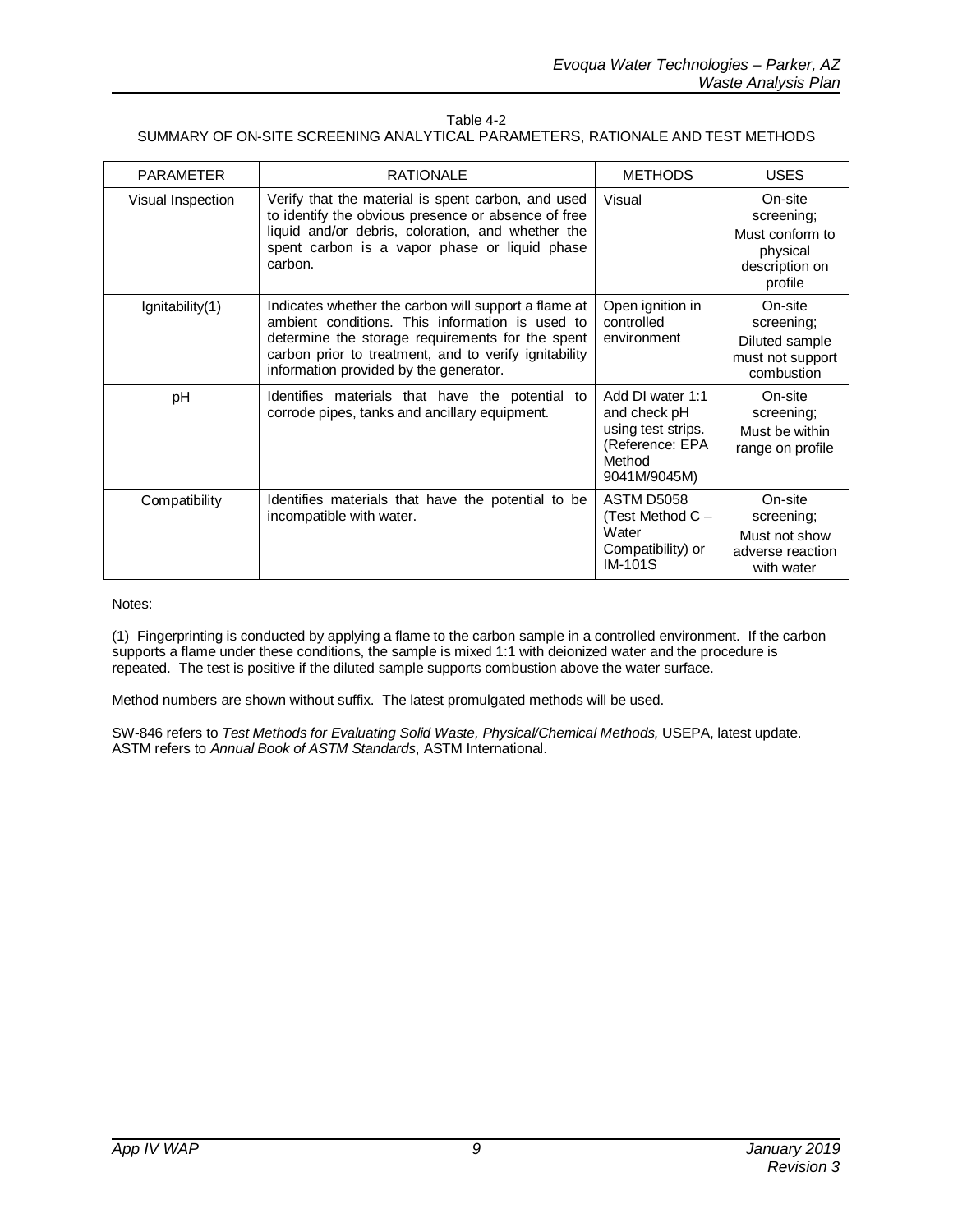| TABLE 4-3                                                               |
|-------------------------------------------------------------------------|
| SUMMARY OF PERMIT COMPLIANCE ANALYTICAL PARAMETERS. RATIONALE, AND TEST |
| <b>METHODS</b>                                                          |

| <b>PARAMETER</b>                                        | <b>RATIONALE &amp; FREQUENCY</b>                                                                                                                                                                                    | <b>METHODS</b>                                                                | <b>USES</b>                                                                 |
|---------------------------------------------------------|---------------------------------------------------------------------------------------------------------------------------------------------------------------------------------------------------------------------|-------------------------------------------------------------------------------|-----------------------------------------------------------------------------|
| Arsenic,<br>Beryllium,<br>Cadmium,<br>Chromium,<br>Lead | Demonstrate compliance with RF-2 constituent<br>feed rate limits. Four daily samples combined and<br>sub-sampled into $~15$ to 20 day composite.<br>Analysis of each composite to form 12-month<br>rolling average. | SW-846<br>Method 3050<br>(acid digestion)<br>SW-846<br>Method 6010<br>(ICP)   | Calculation of<br>constituent feed<br>rate; comparison<br>to permit limit.  |
| Mercury                                                 | Demonstrate compliance with RF-2 constituent<br>feed rate limits. Four daily samples combined and<br>sub-sampled into ~15 to 20 day composite.<br>Analysis of each composite to form 12-month<br>rolling average.   | SW-846<br>Method 3050<br>(acid digestion)<br>SW-846<br>Method 7471<br>(CVAAS) | Calculation of<br>constituent feed<br>rate; comparison<br>to permit limit.  |
| Sulfur                                                  | Demonstrate compliance with RF-2 constituent<br>feed rate limits. Four daily samples combined and<br>sub-sampled into $~15$ to 20 day composite.<br>Analysis of each composite to form 12-month<br>rolling average. | <b>EPA Method</b><br>5050/9056A                                               | Comparison to<br>maximum<br>permitted sulfur<br>loading on spent<br>carbon. |
| Total chlorine                                          | Demonstrate compliance with RF-2 constituent<br>feed rate limits. Four daily samples combined and<br>sub-sampled into $~15$ to 20 day composite.<br>Analysis of each composite to form 12-month<br>rolling average. | SW-846<br>Method 5050<br>(bomb<br>combustion)<br>SW-846<br>Method 9252A       | Calculation of<br>constituent feed<br>rate; comparison<br>to permit limit.  |

Note: method numbers are shown without suffix. The latest promulgated methods will be used.

SW-846 refers to *Test Methods for Evaluating Solid Waste, Physical/Chemical Methods,* USEPA, latest update.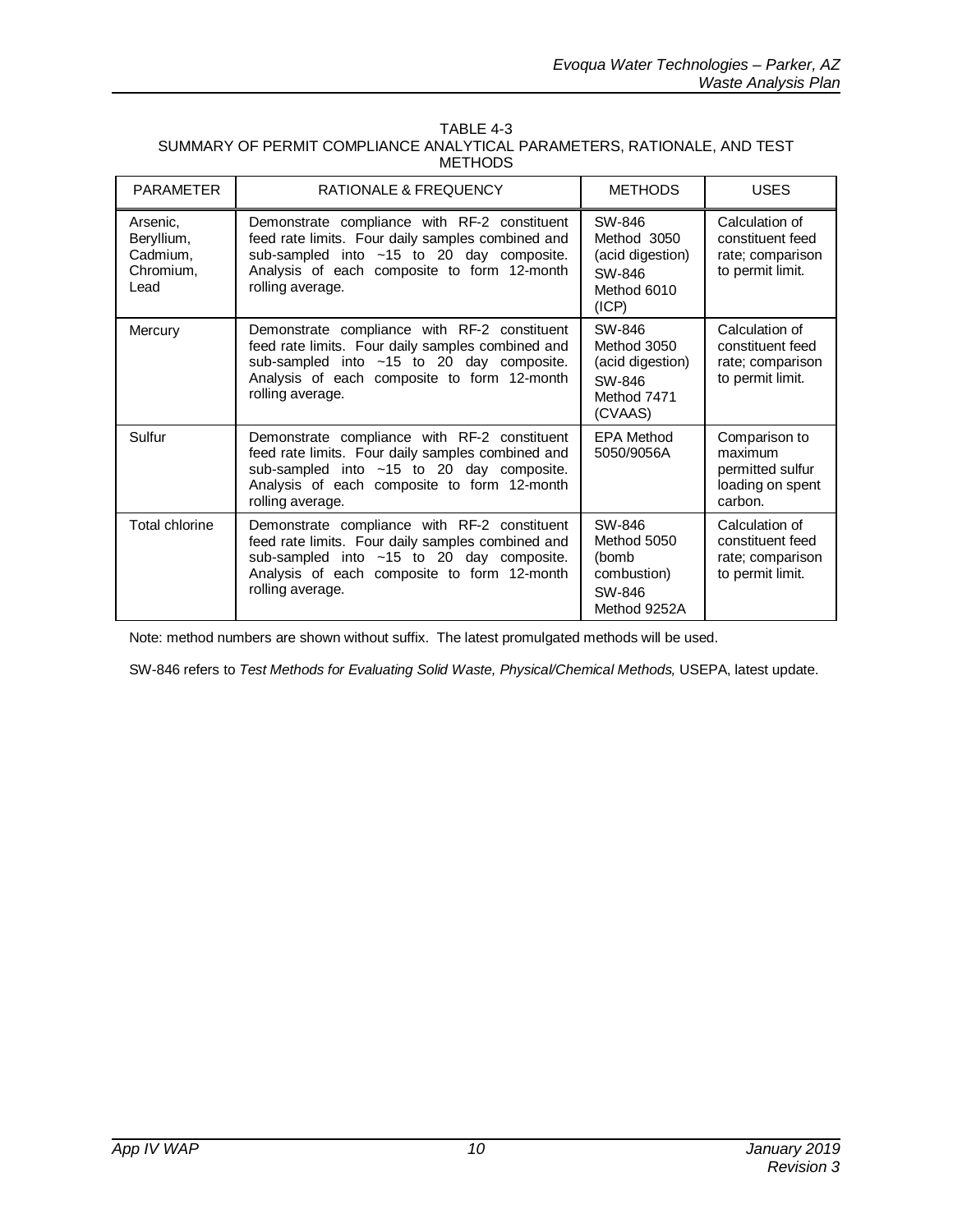### **5.0 PROCEDURES USED TO OBTAIN A REPRESENTATIVE SAMPLE OF SPENT CARBON**

Sampling of spent carbon will be employed as part of the on-site screening process and permit compliance as described below.

### **5.1 BULK LOADS**

A representative sample of each bulk load will be obtained using either a shovel or scoop. The sampling instrument will be rinsed with water after every sampling event. The sample from each bulk shipment will be taken to the laboratory for screening analyses.

# **5.2 CONTAINERS**

Each container will be opened for the purpose of inspection and sampling. The lid or top on each container will be left loosely in place unless sampling or inspection of the container is actually occurring. A Material Handler or another designated employee will obtain one sample from each randomly selected container using the following selection strategy.

- 1. The number of containers chosen for random selection from each spent carbon generator will equal the square root plus one of the total shipped by the generator in each load. Thus, if a generator shipped one container, that container would be sampled. If a generator shipped sixteen containers, five would be sampled. If the square root is not an integer, it will be rounded to the next highest number. The waste tally sheet and EWT internal labels are generated by computer and perform the random sampling calculations. Printed tally sheets and labels designate which containers are to be sampled.
- 2. If any container contains a spent carbon which either is visually different from the profiled spent carbon, or a composite of the individual samples fails the on-site screening process described in Section 4, each container from that spent carbon generator may be sampled and subjected to the on-site screening analyses listed in Table 4-2.

Each representative sample will be obtained using the appropriate adaptation of the general methodology listed in ASTM Standard D346. The sample will be placed in clean sample jars, covered with an appropriate lid, and immediately taken to the facility laboratory for analysis. A label will be placed on each jar, indicating the profile number and the date of the sample. After sampling, the lid will be replaced on each container and it will be sealed if it is going to be stored. A composite sample will be analyzed from each load of spent carbon received from each generator. The composite sample will be prepared by combining equal amounts of carbon from each grab sample that was collected from the randomly selected containers in the load.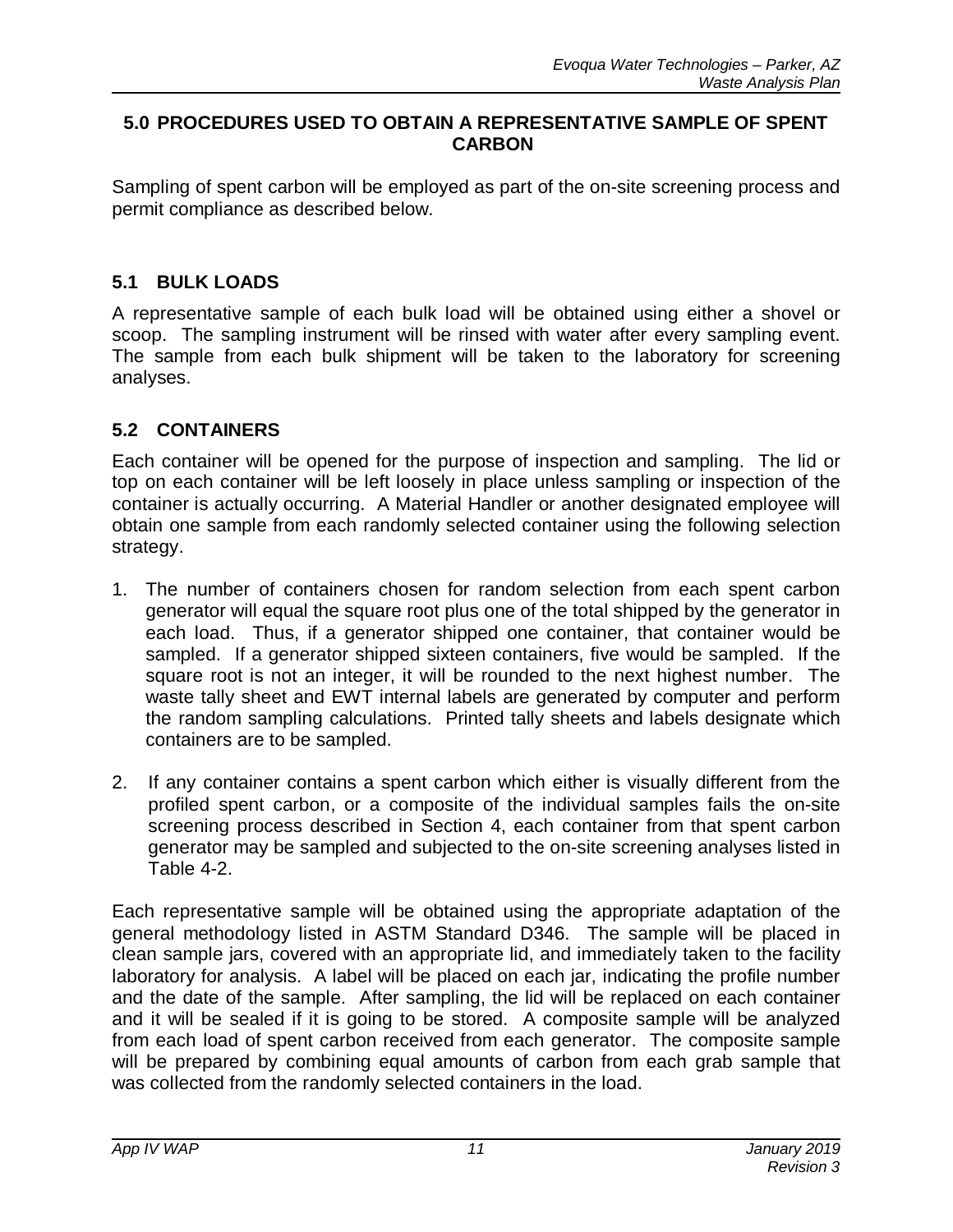### **5.3 CARBON FEED**

Four times daily, the access cover of the weigh belt will be opened for the purpose of sampling. An operator or another designated employee will obtain one grab sample of the feed carbon, and place the sample into a clean sample jar.

At the end of each day, the four grab samples will be stored in the on-site laboratory.

At the end of each approximately 15 to 20 day period, the daily feed samples will be opened and an equal amount will be removed from each jar and placed into a clean sample jar, to form a carbon feed composite sample.

A label will be placed on the composite sample jar, indicating the date range of the sample, and the sample will be sent to an off-site laboratory for the analyses listed in Table 4-3.

### **5.4 MAINTAINING AND DECONTAMINATING SAMPLING EQUIPMENT**

Equipment used to obtain representative samples will be inspected as per the facility's inspection schedule to ensure it is in proper working order. Sampling equipment will be decontaminated by rinsing with water after each sampling event.

### **5.5 SAMPLING QA/QC PROCEDURES**

Sampling equipment is decontaminated between sampling events or is disposed of to minimize the possibility of cross contamination. The equipment is decontaminated using a method appropriate to the type of material sampled. For example, scoops are generally rinsed with water to remove solids. New sampling equipment that is known to be clean will not be decontaminated prior to use.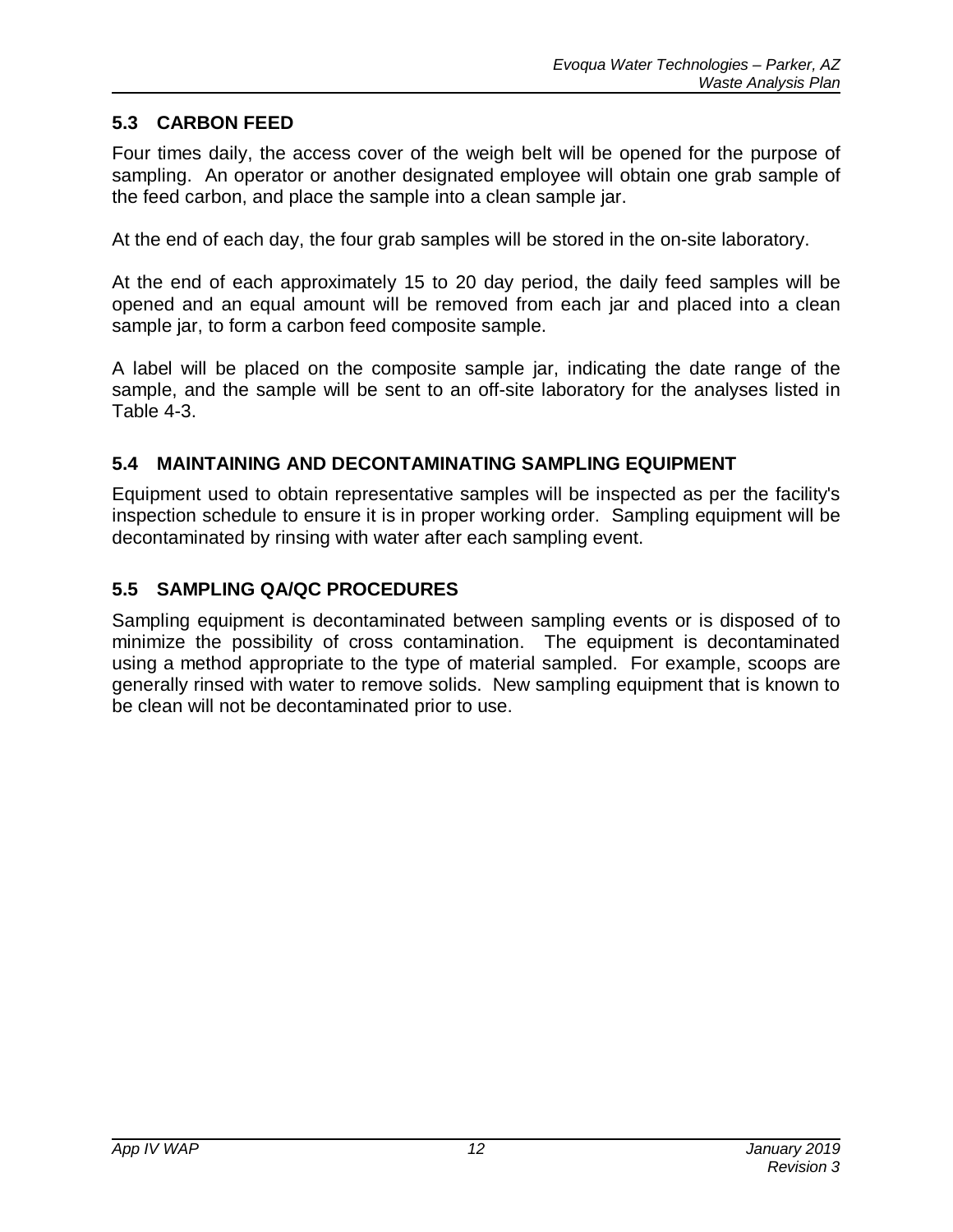### **6.0 METHODS TO ENSURE COMPATIBILITY WITH HANDLING METHODS**

The spent carbon testing procedures outlined in this Waste Analysis Plan have been developed with cognizance of the spent carbon storage and handling procedures at the Parker facility. The facility is designed to safely store, transfer and reactivate spent carbon, which is contaminated with wastes that are toxic and/or ignitable. The Parker facility takes the necessary precautions to prevent the accidental ignition of ignitable spent carbon. As shown in Table 4-1, the facility pre-acceptance procedures include compatibility testing to identify materials that have the potential to be incompatible. The facility will not receive spent carbon which is characterized by the generator as reactive or corrosive, or spent carbon identified by waste codes which are not authorized for receipt at the facility.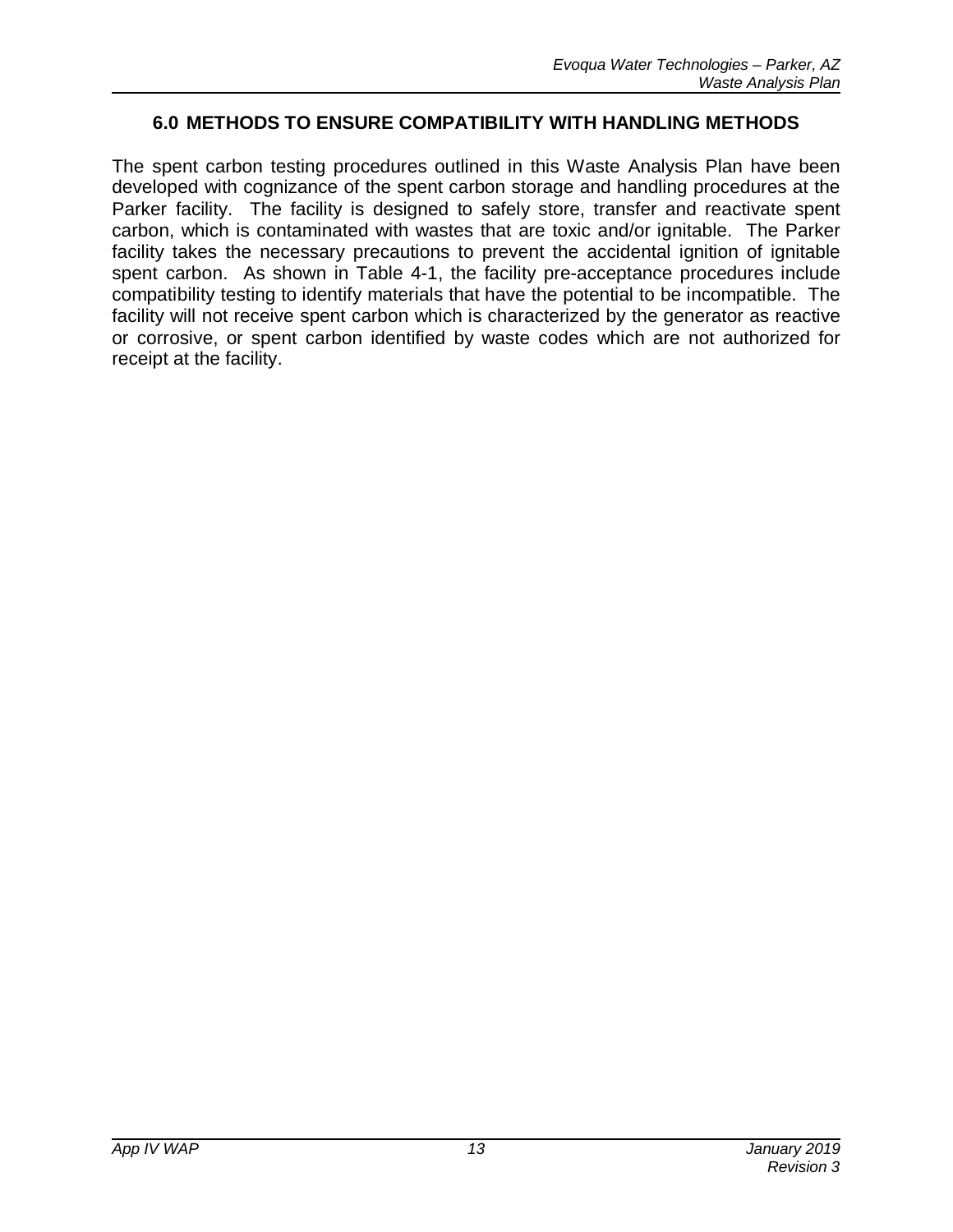### **7.0 METHODS TO ENSURE WASTE ANALYSIS PLAN IS KEPT UP-TO-DATE**

The Plant Manager, Environmental Health and Safety Specialist or another designated person shall review the Waste Analysis Plan at least every two calendar years to determine if it is in compliance with current RCRA regulations and otherwise meets the needs of the facility. A statement that the plan was reviewed will be maintained in the permanent files at the facility.

If the WAP is revised as a result of the review process, a copy of the revised document will be provided to EPA.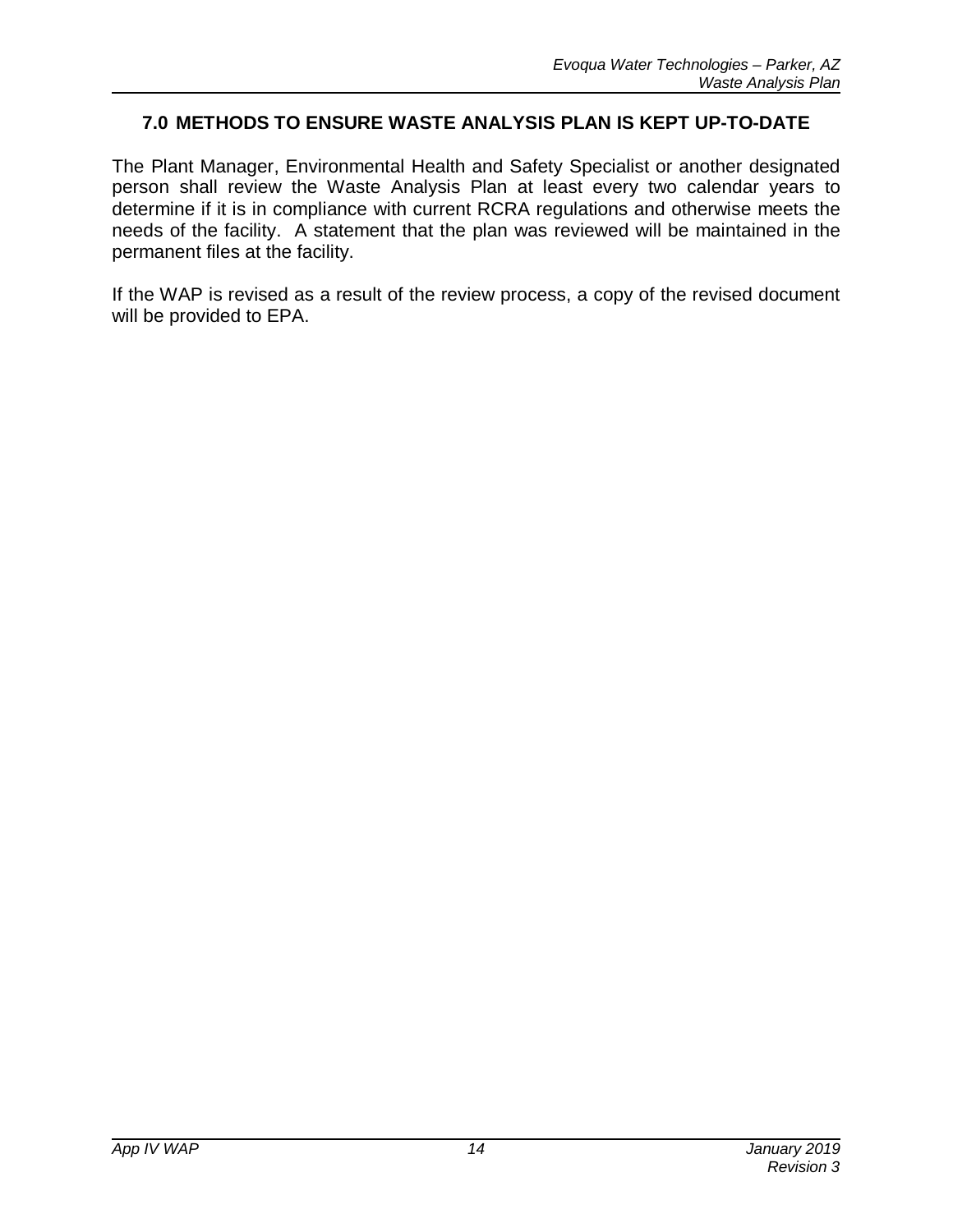### **8.0 LAND DISPOSAL RESTRICTION NOTIFICATION FORMS**

Generators of spent carbon that is restricted from land disposal pursuant to 40 CFR 268 will be required to provide appropriate documentation.

At the time of spent carbon receipt, EWT will receive and review the forms, which must accompany the first shipment of spent carbon that is subject to land ban restrictions. EWT will file the completed forms with the Treatment Storage and Disposal copy of the hazardous waste manifest as part of the facility operating record.